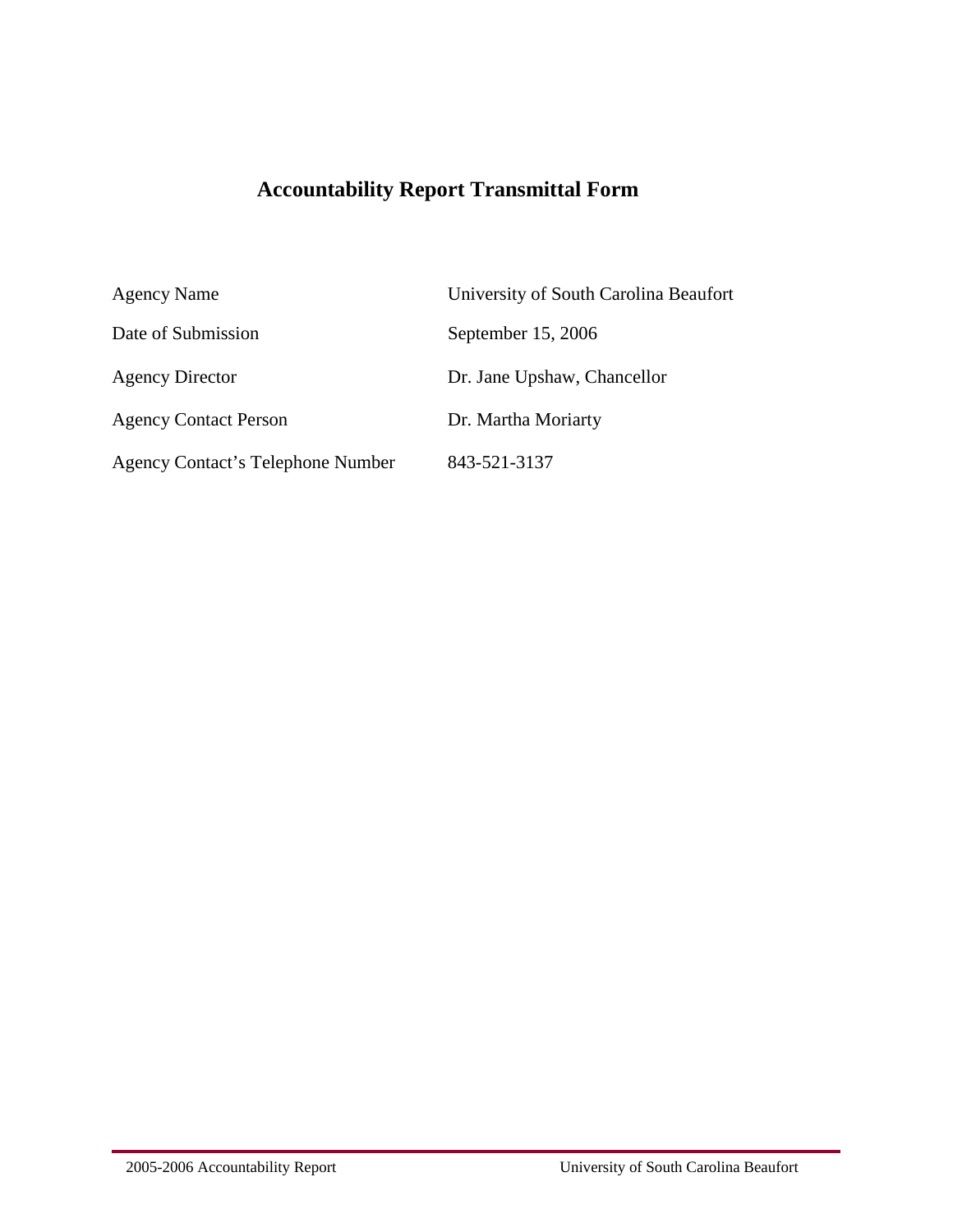# SECTION III – ELEMENTS OF THE MALCOLM BALDRIGE AWARD CRITERIA........... 16

| Category 4 - Measurement, Analysis, and Review of Organizational Performance  32 |  |
|----------------------------------------------------------------------------------|--|
|                                                                                  |  |
|                                                                                  |  |
|                                                                                  |  |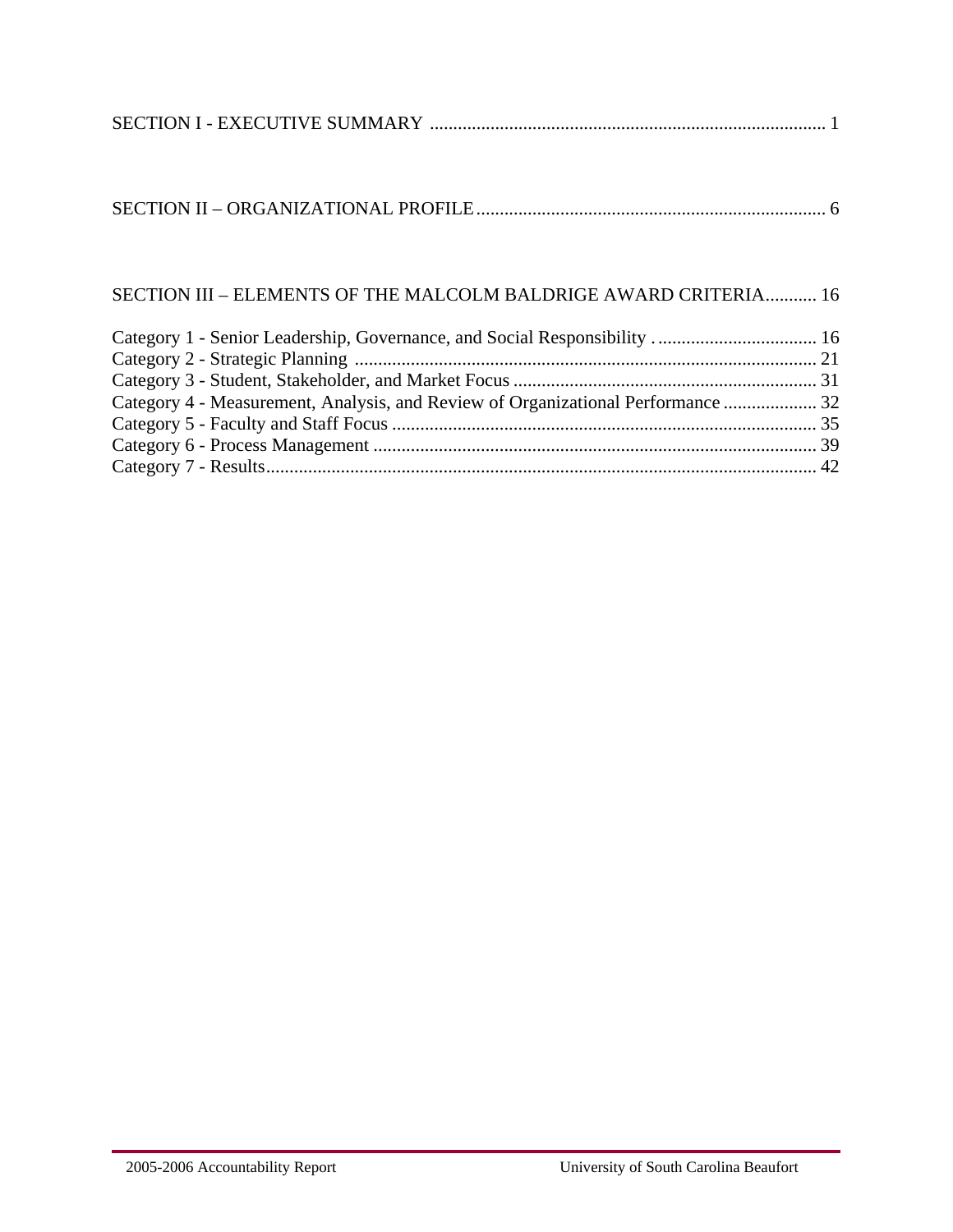# Section I - Executive Summary

#### **1. Organization's stated purpose, mission, goals, and values.**

The University of South Carolina Beaufort (USCB), a small senior campus of the state's largest public university, brings the University of South Carolina's statewide mission of teaching, research, scholarship, and public service to the rapidly growing Lowcountry of South Carolina. USCB offers baccalaureate degrees that respond to regional needs, draw upon regional strengths, and prepare graduates to participate successfully in communities here and around the globe. The campus also supports the USC Extended Graduate Campus, which provides local access to graduate courses and programs.

USCB offers programs in mathematics and the natural sciences, humanities, and professional and social sciences. Its curriculum is designed to promote acquisition of knowledge and, through it, the intellectual dispositions and skills that encourage depth of understanding, tolerance of others and individual accountability. Attracting a racially and culturally diverse student body of varying ages and experiences, the University of South Carolina Beaufort draws its students primarily from the South Carolina Lowcountry, with representation from other parts of the state, other states, and foreign countries. The University encourages students to think analytically and abstractly, to explore options, to see similarities, to be open to differences, to communicate effectively, and to respect each individual.

The major intellectual and cultural center for the region, the University enriches the quality of life for area residents of all ages through presentations of the performing and fine arts, community service, symposia, research initiatives, and partnerships with area schools, businesses and organizations.

#### *Goals to Achieve the USCB Mission:*

- 1. Offer undergraduate degrees to meet the needs of the student population.
- 2. Provide education in the major area which prepares the student for more advanced study and/or for employment in the field.
- 3. Provide a learning environment that promotes the acquisition of knowledge and the development of skills that demonstrate depth of understanding, tolerance, accountability, and a commitment to diversity.
- 4. Place value on quality of undergraduate education and an atmosphere of collegial support through the appropriate allocation of resources.
- 5. Emphasize quality teaching and provide appropriate faculty-development resources to support teaching excellence.
- 6. Emphasize research as an integral part of teaching in all academic areas of the University.
- 7. Provide student development services and programs that assist students in achieving educational, career, and personal goals.
- 8. Emphasize quality service and programs and provide appropriate staff development resources.
- 9. Provide the appropriate resources and library and information technology services in support of teaching, research, scholarship, and public service.
- 10. Provide individuals with opportunities for lifelong learning and cultural enrichment.
- 11. Develop and maintain partnerships with other entities to better serve the educational needs of the geographic region.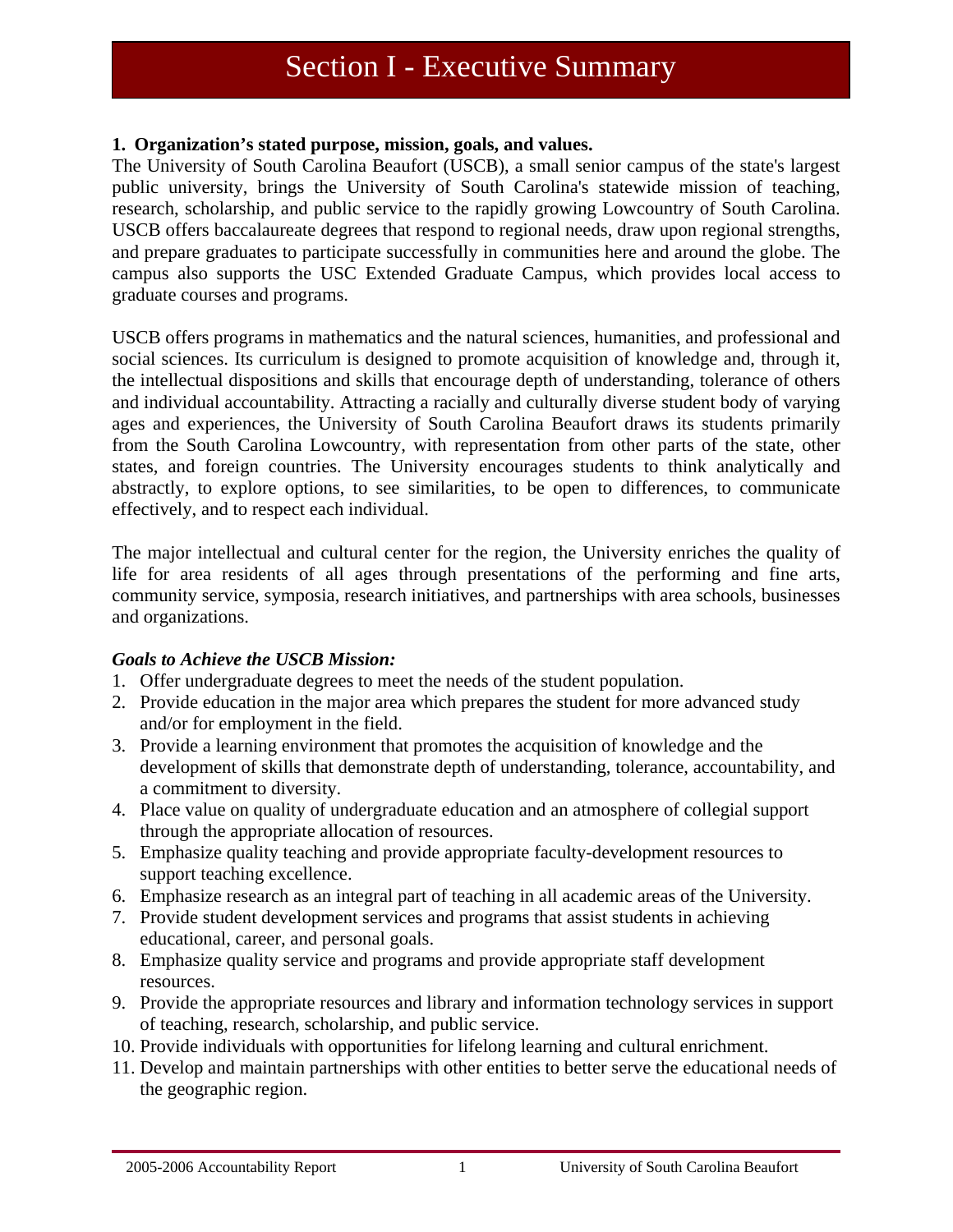12. Demonstrate the accomplishment of the mission of the University and continuous improvement in its educational programs and services.

# *USCB values:*

- Integrity
- Collaboration
- Innovation
- Responsiveness
- Accountability

# **2. Major achievements from past year.**

- Added four new baccalaureate programs in History, Psychology, Biology, and Spanish.
- Completed construction and opened a new Library at the South Campus.
- Graduated 66 students with baccalaureate degrees and 26 students with AA/AS degrees.
- Developed Program Planning Summaries approved by the South Carolina Commission on Higher Education (SC CHE) for the Sea Islands Institute, a B.S. in Nursing with a generic BSN track and an RN-BSN track, and a B.A. in Liberal Studies with an option in Security Studies. Hired full-time Director and Administrative Assistant to develop the Sea Islands Institute.
- Formed articulation agreement with the Technical College of the Lowcountry for Early Childhood Education program.
- Hired two tenure-track faculty for the History and Spanish programs and hired a full-time Pritchards Island Coordinator.
- Increased the number of courses delivered between campuses using Interactive Video Conferencing and web-based course instruction.
- Raised just under \$600,000 in the past fiscal year for project support, scholarships, endowment, annual giving, in-kind gifts and grants from two private foundations.
- Planned the dedication ceremony for the new library at the South Campus and honored the donors who gave the funding for the cyber café.
- Recognized Beaufort and Jasper counties for their partial support in funding the capital costs of the building.
- Wrote proposals and received funding from The Heritage Classic Foundation for \$35,000 in project support for the library display cases and from the Bernard Osher Foundation for \$100,000 to fund program expansion and operating support for The Osher Lifelong Learning Institute at USCB.
- Raised nearly \$200,000 for scholarship support including the first new scholarship to cover tuition and housing. Two new endowed scholarships were received, one for \$40,000 and the other for \$100,000, and are included in the total.
- Received \$795,000 in new and ongoing sponsored support, including grants and contracts, from the National Institutes of Health, the U.S. Department of Education, the National Oceanic and Atmospheric Administration, the Arthur M. Blank Foundation, and the South Carolina Commission on Higher Education.
- Submitted grant proposals for \$1.8 million in new sponsored funding, including applications to the Economic Development Administration, the Administration for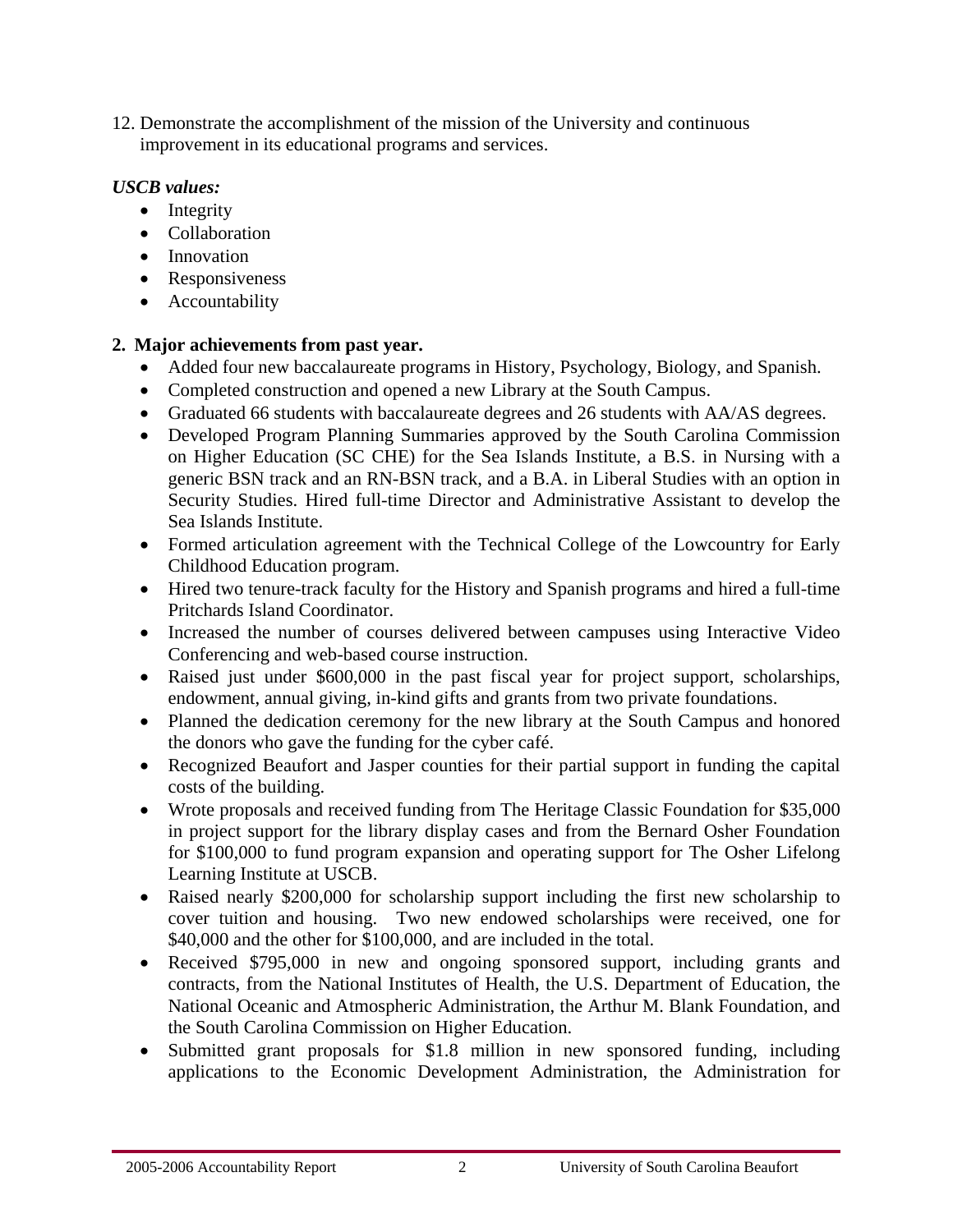Children and Families, the U.S. Department of Education, the National Oceanic and Atmospheric Administration, and the Robert Woods Johnson Foundation.

- Created new position and hired director of grants to assist faculty/staff with identifying funding sources, developing, writing and submitting proposals for sponsored funding.
- Redesigned and implemented the USCB website. The first USCB recruitment video was produced and received a national advertising award.
- Produced academic program brochures, duratran signage for the two local airports, a recruitment campaign, portable display booth for recruitment and promotional events and developed a comprehensive digital photograph archive.
- Established a baseline of annual job requests with accompanying library of printed samples.
- Developed a comprehensive recruitment campaign that included a recruitment video, broadcast & print ads, a variety of publications and promotional products featuring photos of active student life and showcasing the local environment.
- Produced over 120K printed items including eight academic program brochures, two general recruitment brochures, postcards, presentation folders, mailing envelopes, two newsletters and annual report.
- Designed a new portable display booth, signs and banners for recruiting and promotions efforts suitable for trade shows and community events as well as internal events.
- Created USCB mouse pad served to promote the new web page URL.
- Developed a comprehensive digital archive system to manage various public relation files (created and acquired within the department) into a searchable database to include photography, design & video files.
- Published the first USCB Annual Report.
- Established the Unit of Athletics Development and Recreation.
- Completed an on-campus recreation field: cleared, shaped, sodded and put in new irrigation system.
- Formed the first Student Athletic Advisory Committee and established an Athletics Advisory Board.
- Initiated, offered and facilitated YMCA membership for all housing residents at USCB and obtained discounted monthly membership for all USCB students.
- Conducted intramural and recreation activities including:
	- a) Flag-football (co-ed)
	- b) Basketball (co-ed)
	- c) Staff vs. Student softball game
	- d) 5K Run
- Received 10 donated stationary bikes for fitness.
- Developed athletics plan for the future to include membership in an athletics association.
- Participated and coordinated in community and civic events:
	- a) Shrinkdown (YMCA health initiative with over 1000 participants)
	- b) 2006 PGA Heritage Golf Tournament (with approximately 10,000 visitors)
	- c) Commitment to run the 2007 Lonnie Barton Memorial Intercollegiate Golf tournament (with 17 collegiate golf teams participating)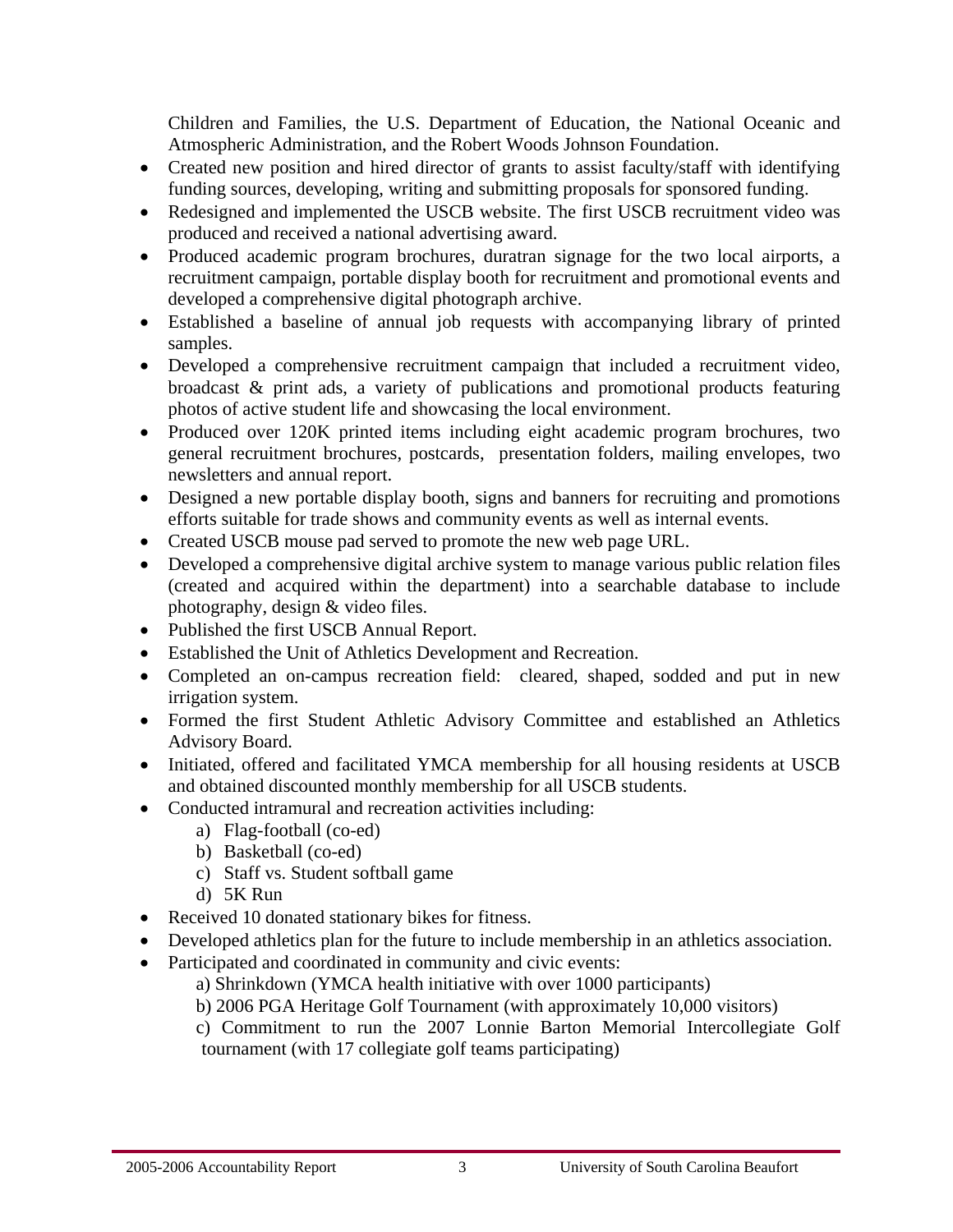- Increased membership in Osher Lifelong Learning Institute (OLLI) 29% (from 647 at the end of 2004/2005 to current membership of 836); and, expanded geographic coverage by adding classes in Jasper County and at Penn Center, increasing membership diversity.
- Featured nationally and internationally known speakers in flagship lecture series for the Winter 2006 term entitled "Global Challenges of Sustainable Development." It earned recognition and praise in the community for OLLI and USCB, and drew more than 100 attendees to each of the six lectures.
- Expanded the Continuing Education Program, including Continuing Medical Education, which showed significant gains. The ESL and Conversational Spanish programs which increased participants by more than 160 over the 2005 period showed a 109% increase. The "Lunch with Author" series grew by 19% over the previous year, and historic tours and lectures continue to be popular.
- Established the Early Childhood Family Initiative's Lowcountry Fatherhood Collaboration and Partnership with  $5<sup>th</sup>$  grade students in local elementary schools. The "Father of the Year Awards" event created an opportunity for children to celebrate their fathers, families, teachers, principals and community sponsors.
- Completed residential on-campus housing.
- Established the Office of Public Safety.
- Phased in a stand-alone Financial Aid/Veterans Affairs office, moving from regional administration and oversight to local control.
- Developed an Admissions Office tracking system from inquiry to registration and refined the process of determining and recording transfer credit using the DARWEB system.
- Established Opportunity Scholars and Academic Success Centers at the South Campus.
- Implemented the new Opportunity Scholars Program and Pathways to Success grants.
- Developed and implemented a comprehensive Student Orientation Program that included an overnight stay option.
- Expanded recruitment activities to include state, regional and national venues.
- Created and maintained an Admission's Office's prospect to yield database that reported a 62% yield rate for Fall 2005.
- Automated the Student Government Association election process that resulted in a 400% increase in the number of voters.
- Established the new Student Ambassador program that provides campus tours including Saturdays and provides support for the new Student Orientation program.
- Established a management, communication and in-service training system based on monthly Student Development Council (Directors) and Division meetings.

# **3. Key strategic goals for the present and future years.**

- Strengthen and expand academic offerings
- Expand and strengthen student support services
- Expand and diversify the student population
- Support scholarship and the pedagogy of the faculty
- Provide an environment conducive to teaching and learning
- Broaden community awareness and support
- Develop appropriate partnerships that support the University's mission
- Evaluate annually progress toward attaining its goals, objectives, strategies, and tactics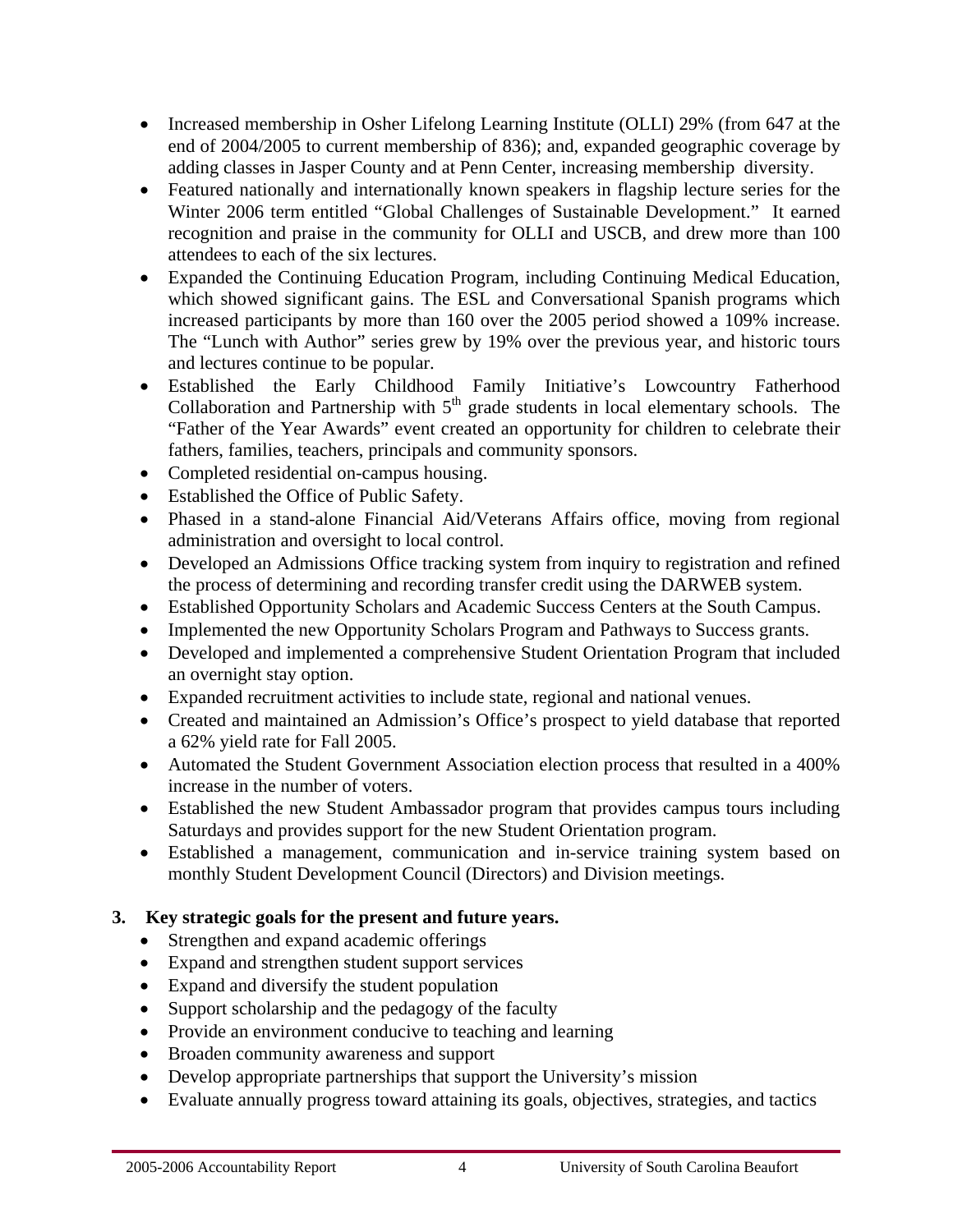- Strengthen planning, budget and assessment
- Attain appropriate accreditations

# **4. Opportunities and barriers that may affect the organization's success in fulfilling its mission and achieving its strategic goals:**

*Strengths* 

- successful transition to a baccalaureate degree-granting institution
- potential for considerable growth
- improved technological infrastructure
- expanded and contemporary facilities that the South campus offers
- USCB's strong liberal arts tradition
- recent success in identifying and obtaining new grants
- reasonable tuition rates
- desirable coastal location
- strong community and regional support
- excellence in teaching
- many dedicated and highly qualified faculty and staff members
- support of the institution's leadership and for our shared vision of USCB's future

#### *Opportunities*

- improved communications between the campuses
- new image and facilities at South Campus
- opportunity to reengineer our structure and function
- new degree programs and expanded recruitment efforts
- ability to truly impact social promotion and advancement through educational efforts
- regional population growth
- opportunity to develop strong partnerships with local and regional entities
- opportunity to leverage the Lowcountry's strong history and arts presence
- opportunity to embrace our vision of becoming a quality baccalaureate degree-granting institution

# *Barriers*

j

The need for:

- improved internal and external communications
- adequate state financial support
- improved course scheduling procedures
- better faculty evaluation methods
- more effective integration of Pritchards Island into our academic mission
- more continuity in policies and procedures
- enhanced student recruitment initiatives
- strengthened administrative processes
- increased accountability, annual reporting and planning
- improved quality and quantity of faculty research
- advancement in our technology initiatives
- some of our faculty and staff to challenge the status quo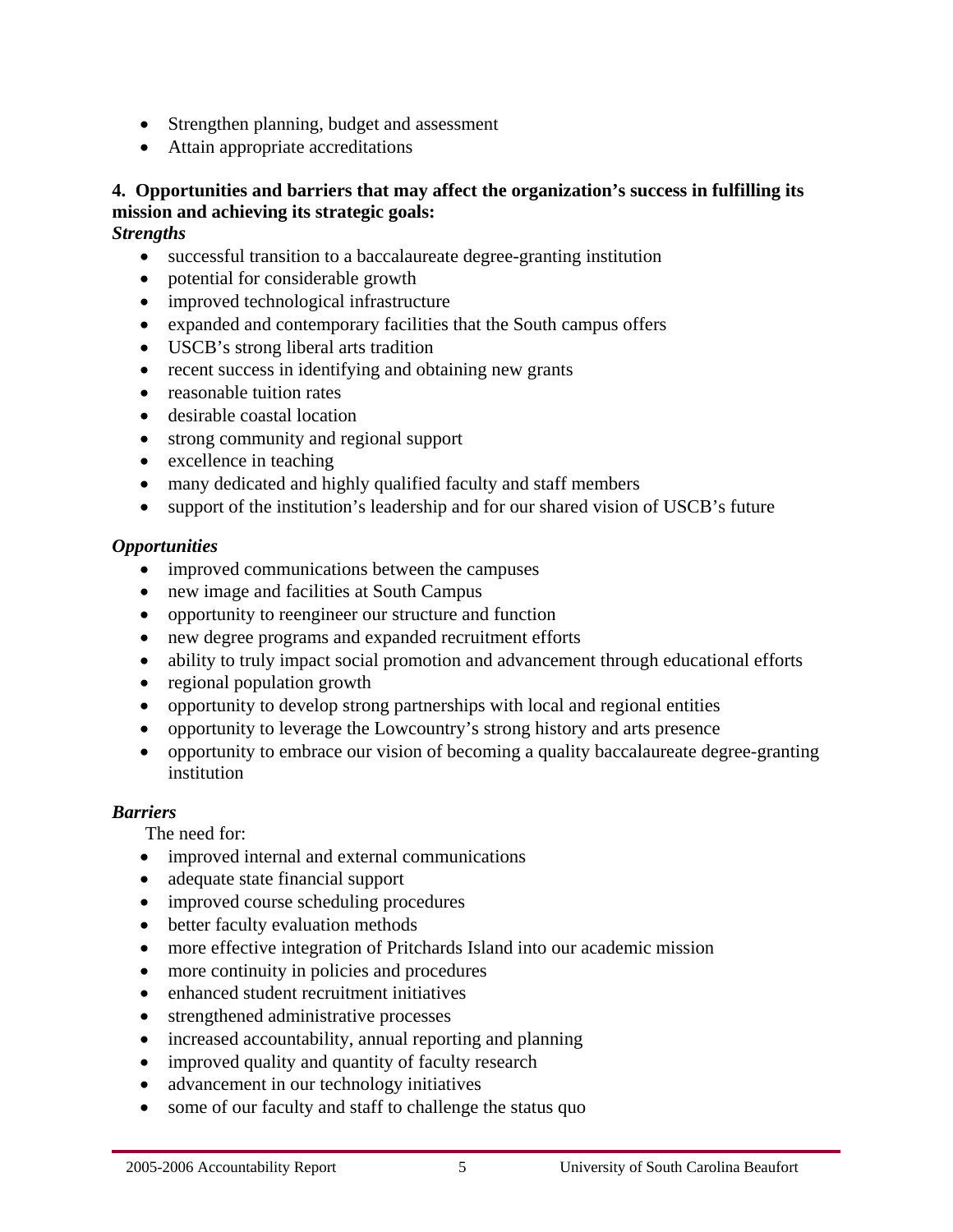#### **5. How the accountability report is used to improve organizational performance.**

The Accountability Report serves as a self-assessment and internal review that USCB uses to document its effectiveness in achieving its mission and its compliance with the SC Commission on Higher Education (CHE), the Southern Association of Colleges and Schools (SACS), and other external accreditation agencies. The Accountability Report is aligned with the annual strategic planning process and institutional effectiveness framework and is used to document continuous improvement in teaching, student learning and student satisfaction. Annual assessment is a valuable tool in measuring progress, charting growth and identifying strengths and weakness that will result in the overall improvement of programs and services.

# Section II - Organizational Profile

#### **Description of the organization.**

USCB is the state's newest four-year University offering degree programs at two campuses in our region. USCB is comprised of two full-service campuses: the Historic Beaufort Campus (North) and the Gateway to Hilton Head (South). The South Campus now has brand new oncampus student apartments. Both campuses offer undergraduate programs of study to some 1500 students. In addition, we offer AA/AS degrees to military personnel and dependents at the Marine Corps Air Station Beaufort and Parris Island Marine Recruit Depot.

#### **1. Educational programs, offerings and services and methods by which these are delivered.**

Educational programs, offerings and services are offered through the six academic and support units that make up the University: Academic Affairs, Advancement, Athletics Development and Recreation, Community Outreach, Finance & Operations and Student Development. USCB offers ten baccalaureate degrees in: Biology, Business, Early Childhood Education, English, History, Hospitality, Human Services, Liberal Studies, Psychology and Spanish. Associate of Arts and Associate of Science degrees are offered at the military installations to active-duty military personnel and their family members. The programs are delivered via traditional in-class instruction, on-line, and through interactive video-conferencing. There are numerous opportunities open to students who wish to study in other countries. Correspondence courses are administered through USC Distance Education and Instructional Services.

USCB offers a wide variety of educational and support services through the following offices:

- Academic Success Center (Advising, Career Counseling, Disability Services, Testing Services, Tutoring Services)
- Admissions Office
- Advisement
- Bookstore

- Campus Information Desk
- Center for Excellence in Collaborative Learning
- Information Technology & Computer Services
- Financial Aid & Veteran's Affairs Office
- Institutional Effectiveness & Research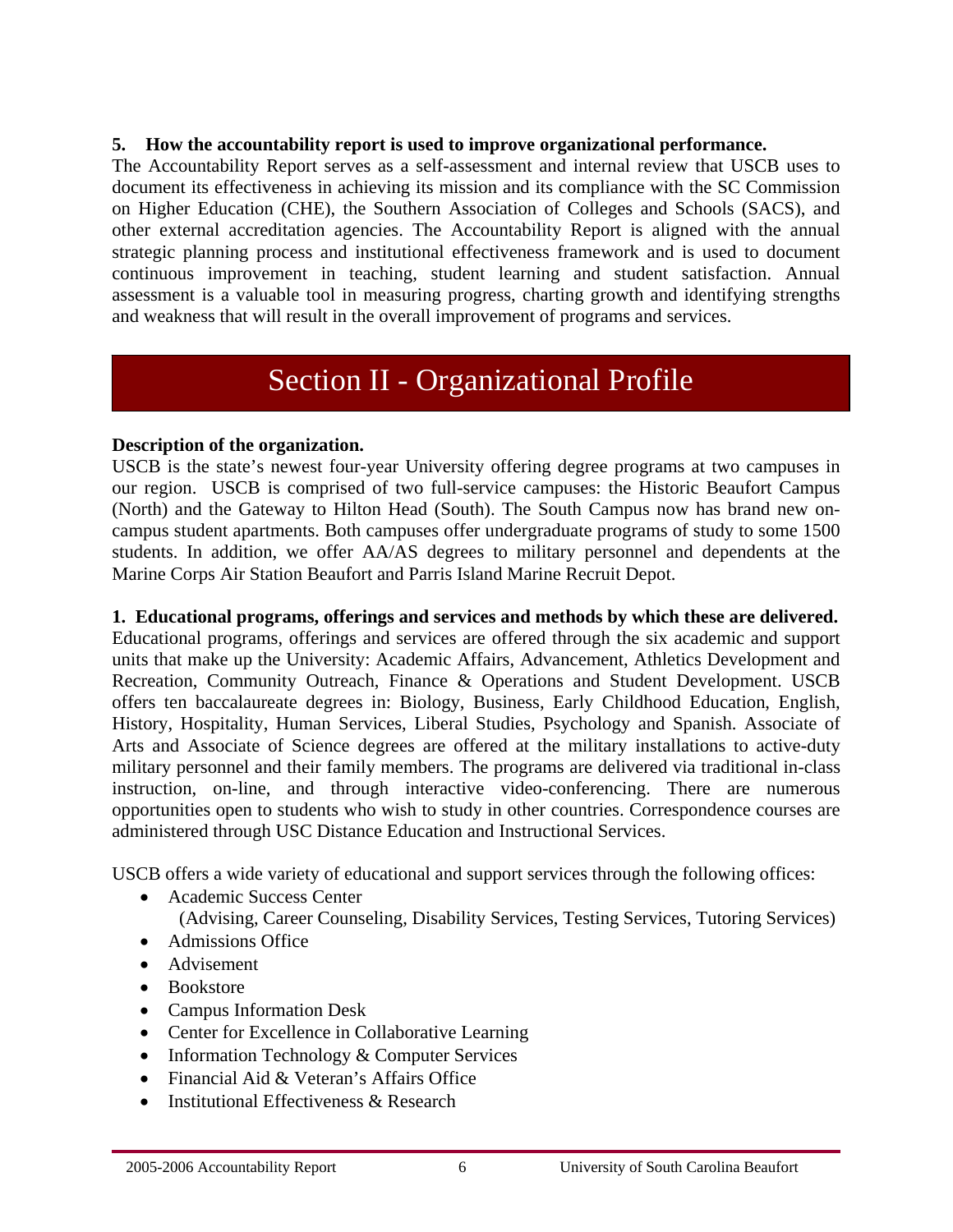- Intramural Sports
- Libraries
- Maintenance
- Military Programs and Student Services
- Opportunities Scholars Program
- Palmetto Village Student Housing Community
- Pritchards Island
- Recruitment
- Registrar's Office
- Security
- Student Clubs and Organizations
- Student Government Association
- Student Housing Office
- Student Life Office
- Visual Information Processing System (VIP)

The Community Outreach unit provides a variety of services and educational opportunities to the community through the following initiatives and partnerships:

- USCB-Penn Center At Risk Family Initiative
- Beaufort Regional Technology Center
- Jasper County/USCB Comprehensive School Reform Partnership Final Report
- Center for Excellence in Collaborative Learning
- Continuing Education
- Osher Lifelong Learning Institute at USCB
- Pathways to Success program
- Sea Pines Continuing Medical Education (CME)
- USCB Festival Series
- **2. Key student segments, stakeholder groups, market segments and their expectations.**  Students and stakeholders expect quality academic programs and continuous improvement in the delivery of programs and support services.

*Key Student Segments:* 

- On-campus students, including residents and commuter students
- Non-traditional students
- Area high schools in the service area
- Military Corp Recruit Depot at Parris Island and the Marine Corp Air Station
- Transfer students from the USC System and the Technical Colleges
- Continuing Education students from the service area
- Regional High School Students (out-of-state)

# *Stakeholder Groups:*

- Community residents
- Community partners, businesses and agencies
- Legislators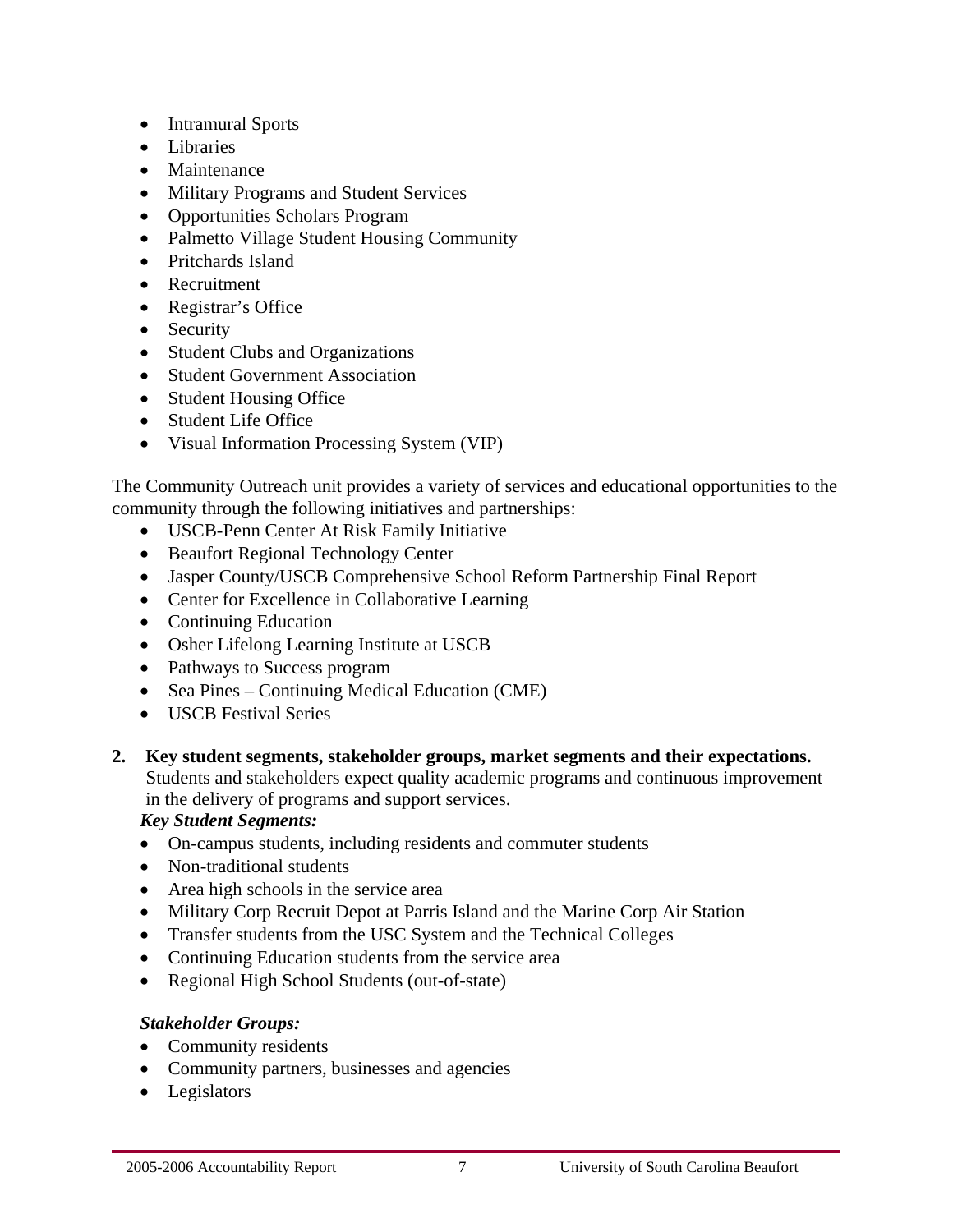- Donors
- Taxpayers
- Students
- Local school districts
- Employers
- Alumni
- Chambers of Commerce
- Local Economic Development Boards

# *Market Segments:*

- Beaufort, Hampton, Colleton and Jasper Counties in South Carolina
- Bryan, Chatham and Effingham Counties in Georgia
- Market segments have expanded out-of-state and out-of-country with the addition of student housing

# **3. Your operating locations:**

- North (Historic Beaufort) Campus
- South (Gateway to Hilton Head) Campus
- Marine Corps Air Station
- Marine Corps Recruit Depot at Parris Island
- Pritchards Island

# **4. The regulatory environment under which your organization operates:**

- USC Board of Trustees
- South Carolina Commission on Higher Education (SC CHE)
- Southern Association of Colleges and Schools (SACS)
- Outside Accrediting Agencies including:
	- a) National Council for Accreditation of Teacher Education (NCATE)
	- b) Association to Advance Collegiate Schools of Business (AACSB)
	- c) Council on Standards in Human Services Education (CSHSE)

# **5. Your governance system.**

# *Governing Board*

The University of South Carolina Beaufort is governed by the Board of Trustees of the University of South Carolina. The Chancellor is the Chief Administrative Office and reports directly to the President of USC. The President reports directly to the Board of Trustees. Senior administrative leadership reports directly to the Chancellor of USCB.

# *Procedure for Development and Approval of Academic Policy and Practice at USCB*

The Faculty Manual: Regional Campuses and Continuing Education is currently the governance document for academic policy and practice at USCB until the revised faculty manual already approved by the USCB Faculty Organization and Administration is approved by USC Board of Trustees. The policies and practices therein will be implemented once final approval is granted. As outlined under the Preamble/Faculty Powers, the faculty, subject to review by the Chancellor, President, and Board of Trustees, has decision-making powers in all matters pertaining to standards of admission, registration, requirements for and the granting of earned degrees,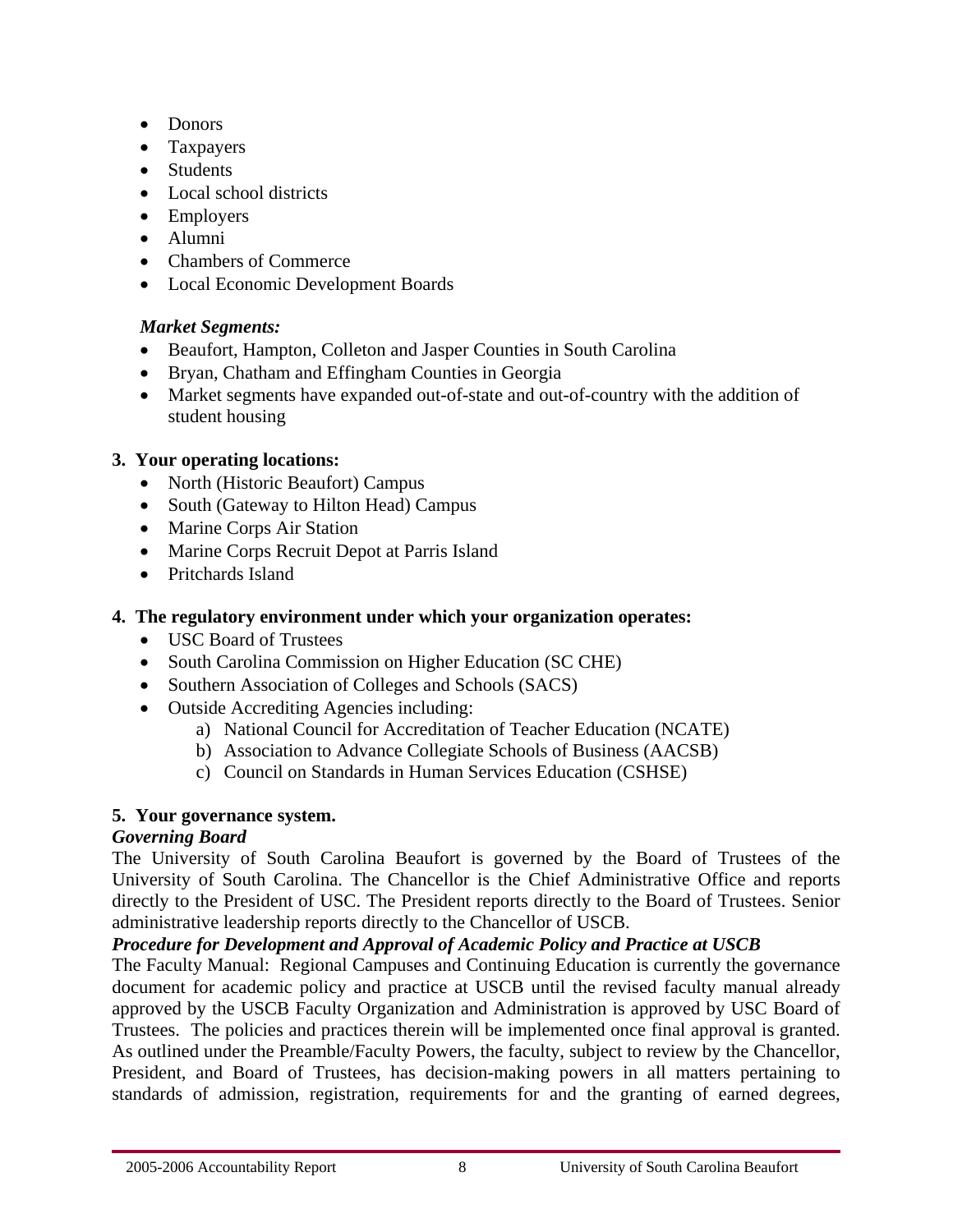curriculum, instruction, research, extracurricular activities, discipline of students, educational policies and standards of the University, and all other matters pertaining to conduct of faculty affairs, including discipline of their own members. Initiatives are introduced at the committee level and/to the Faculty Organization and once approved, forwarded to the Chancellor for consideration.

# **6. Your key suppliers and partners.**

# *Key suppliers:*

- Local high schools
- Regional high schools (out-of-state)
- Community residents from the service area
- Community residents from Bryan, Chatham and Effingham counties in Georgia
- Active duty military and their family members
- Technical College System
- USC System
- Parents and family members

The University seeks to develop partnerships where its resources can assist and support external groups in achieving their goals and where the educational and community mission of USCB can be enhanced by serving the public, making University resources available to the community at large. In addition to addressing the general education needs of the community, the office of Community Outreach focuses on the unique issues of the Lowcountry region, including economic enhancement, development activities, a growing retirement population, and preservation of the history and ecology of the area. Currently USCB has a number of partnerships including the Reconstruction Heritage Committee comprised of Penn Center, Beaufort County, Beaufort City, the Center of Excellence for Collaborative Learning and a number of other groups working to establish a Reconstruction Historical National Area; ACE Basin and Baruch Institute to explore funding and mutual projects for coastal ecology; Sea Pines resort to develop a Sea Pines Academy to offer a variety of educational programs at their property; and a number of government, business, and civic organizations. USCB frequently sponsors lectures, concerts, and theatre performances that are open to the public. Last year the special lecture series was a partnership with the Osher Lifelong Learning Institute at USCB. *Other USCB Partners and Affiliations include:* 

- Local social service agencies
- Local area school districts
- Local organizations and agencies
- Business and industry partners from the private and public sector
- Hospitals
- Local employers
- Non-profit agencies and organizations
- USCB Penn Center Partnership
- Community Technology Centers
- Center of Excellence in Collaborative Learning
- Pathways to Success Program
- Osher Lifelong Learning Institute at USCB
- Jasper County/USCB Comprehensive School Reform Partnership Final Report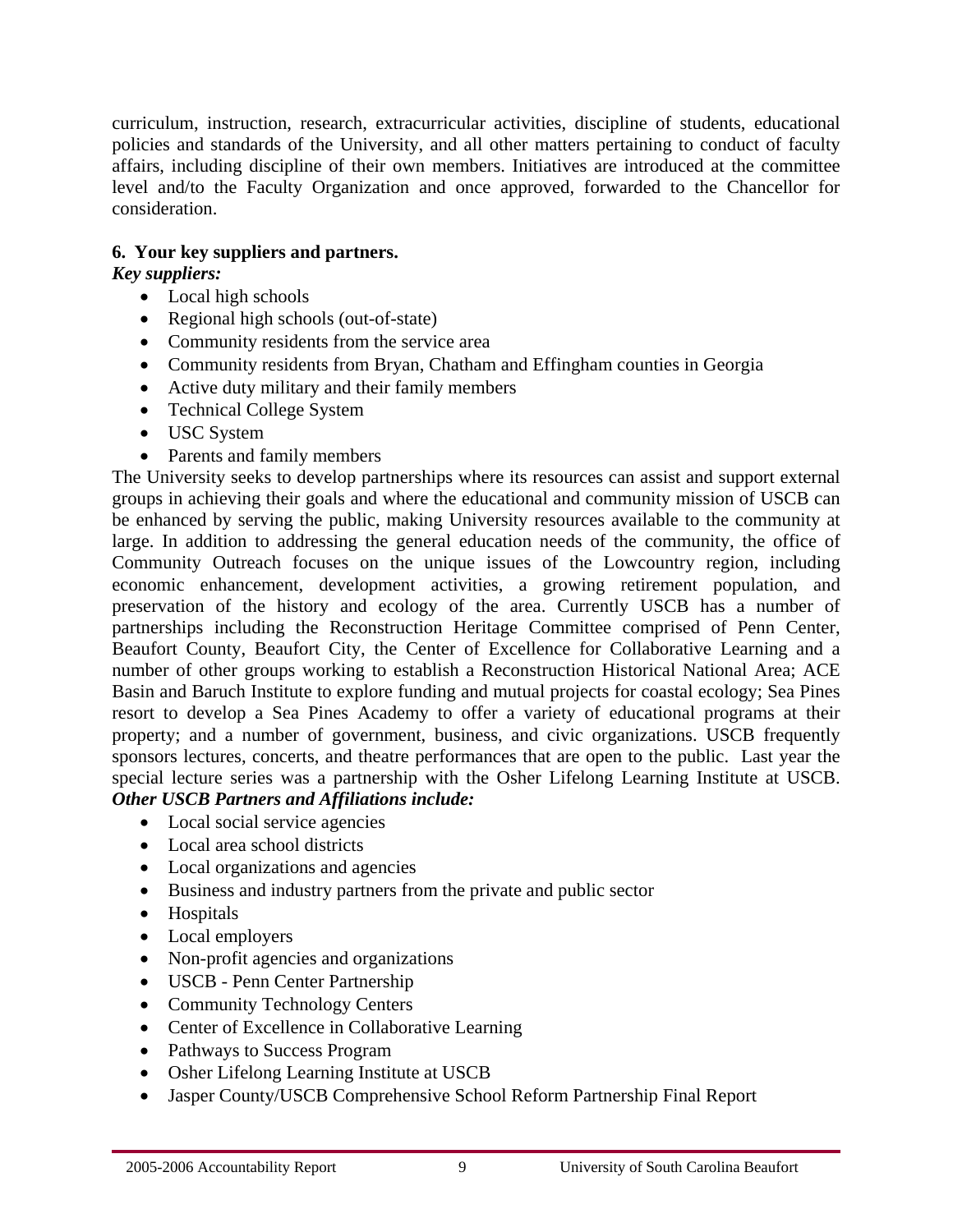#### **7. Key competitors that directly compete for the same type of studies, research, and grants.**

• Other colleges and universities in the service area and the state

# **8. Principal factors that determine your competitive success. The key changes that are taking place that significantly impact your competitive situation.**

Until two years ago, Lowcountry residents had to travel more than 70 miles to attend a four-year baccalaureate degree-granting institution. In 2004, USCB became the only baccalaureate degreegranting institution in the southeastern tier of South Carolina. The addition of four new degree programs in academic year 2005-06 combined with the six baccalaureate degree programs already established gave greater opportunity for Lowcountry residents to live and go to school in the USCB service area rather than moving away to attend a four-year institution, thereby increasing an educated workforce in the Lowcountry. In addition to acquiring four-year status, USCB is technologically driven to be competitive with other institutions by offering courses via distance education delivery.

# **9. Your key strategic challenges.**

- Strengthen and expand academic offerings
- Expand and strengthen student support services
- Provide an environment conducive to teaching and learning

# **10. Your performance improvement systems.**

- Employee Performance Management System (EPMS)
- Faculty Evaluations
- Course Evaluations
- Institutional Effectiveness and Outcomes Assessment Annual Reports
- Institutional Effectiveness and Strategic Planning Framework/Process
- Internal Academic and Support Services Program Reviews
- External Academic Program Reviews by the SC CHE
- Institutional Effectiveness Annual Report to the SC CHE
- Academic Program Curriculum Evaluation by the USCB Curriculum Committee
- SC State Budget and Control Board Annual Accountability Report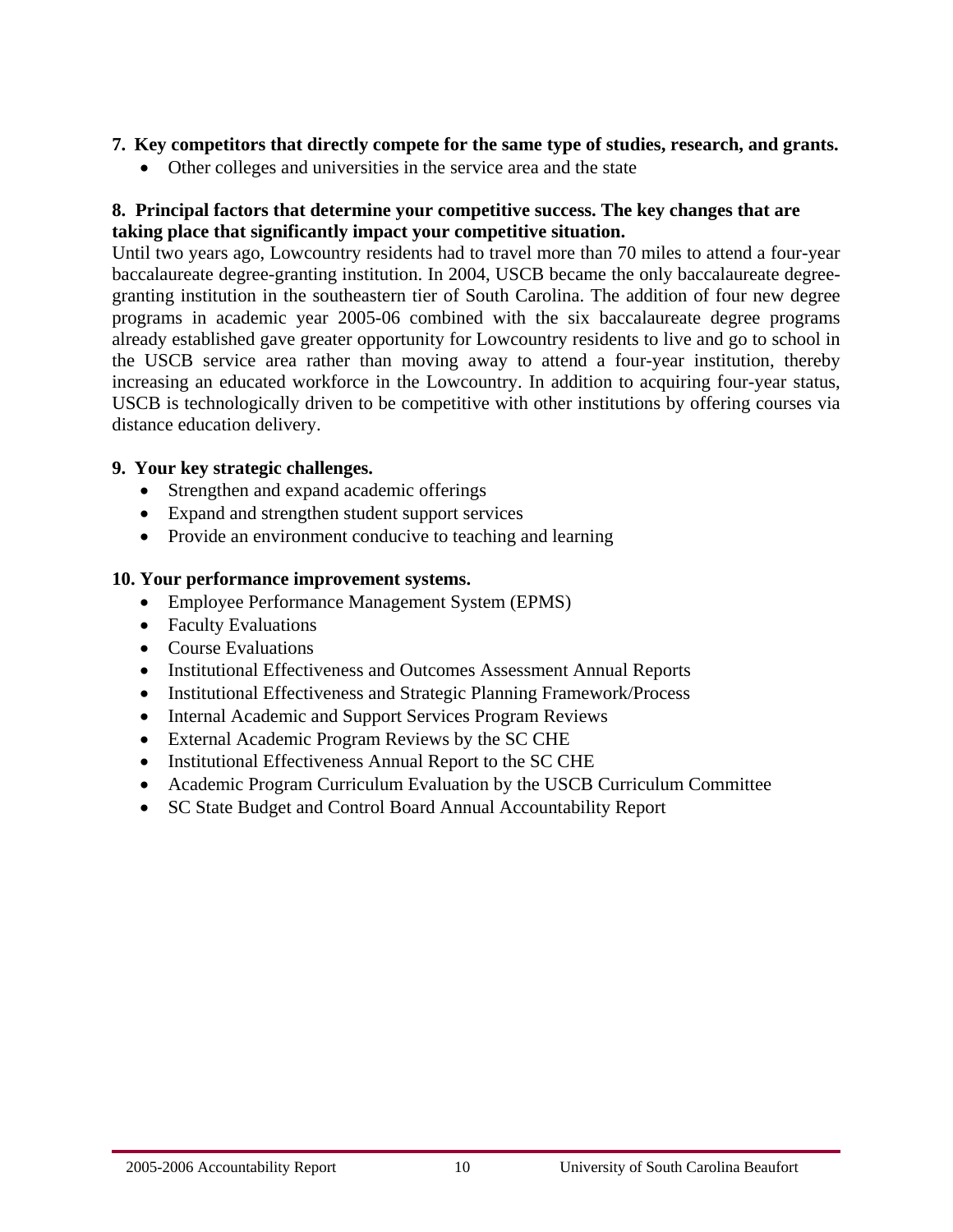# **11. Your Expenditures/Appropriations Chart**

|                           | FY 04-05 Actual<br><b>Expenditures</b> |                 |               | <b>FY 05-06 Actual</b><br><b>Expenditures</b> | FY 06-07 Appropriations<br>Act |                |
|---------------------------|----------------------------------------|-----------------|---------------|-----------------------------------------------|--------------------------------|----------------|
| <b>Major Budget</b>       | <b>Total</b>                           | <b>General</b>  | <b>Total</b>  | <b>General</b>                                | <b>Total</b>                   | <b>General</b> |
| <b>Categories</b>         | <b>Funds</b>                           | <b>Funds</b>    | <b>Funds</b>  | <b>Funds</b>                                  | <b>Funds</b>                   | <b>Funds</b>   |
| Personal Service          | \$5,993,628                            | \$1,511,410     | \$7,352,880   | \$1,571,866                                   | \$7,401,338                    | \$1,571,866    |
| <b>Other Operating</b>    | \$4,480,351                            | $\mathbb{S}$ -  | \$5,898,047   | \$500,000                                     | \$6,371,612                    | \$<br>500,000  |
| Special Items             | 180,323<br>\$                          | 180,240<br>\$   | \$<br>180,240 | 180,240<br>\$                                 | \$<br>180,240                  | 180,240<br>\$  |
| Permanent<br>Improvements | $\frac{1}{2}$ -                        | $\uparrow$ -    | $\uparrow$ -  | $\uparrow$ -                                  | $\uparrow$ -                   | $\mathsf S$ -  |
| <b>Fringe Benefits</b>    | \$1,423,935                            | 334,565<br>\$   | \$1,658,502   | 357,381<br>\$                                 | \$1,556,186                    | 357,381<br>\$  |
| Non-recurring             | $\uparrow$ -                           | $\frac{1}{2}$ - | $\uparrow$ -  | 500,000<br>\$                                 | $\frac{1}{2}$ -                | $\mathsf S$ -  |
| <b>Total</b>              | \$12,078,237                           | \$2,026,215     | \$15,089,669  | \$3,109,487                                   | \$15,509,376                   | \$2,609,487    |

#### **USC Beaufort Accountability Report Appropriations/Expenditures Chart Base Budget Expenditures and Appropriations**

#### **Other Expenditures Sources of FY 04-05 Actual FY 05-06 Actual Funds Expenditures Expenditures** Supplemental Bills  $\$\sim$   $\$\sim$ Capital

| Funds        | Capital<br>Reserve |  |
|--------------|--------------------|--|
|              |                    |  |
| <b>Bonds</b> |                    |  |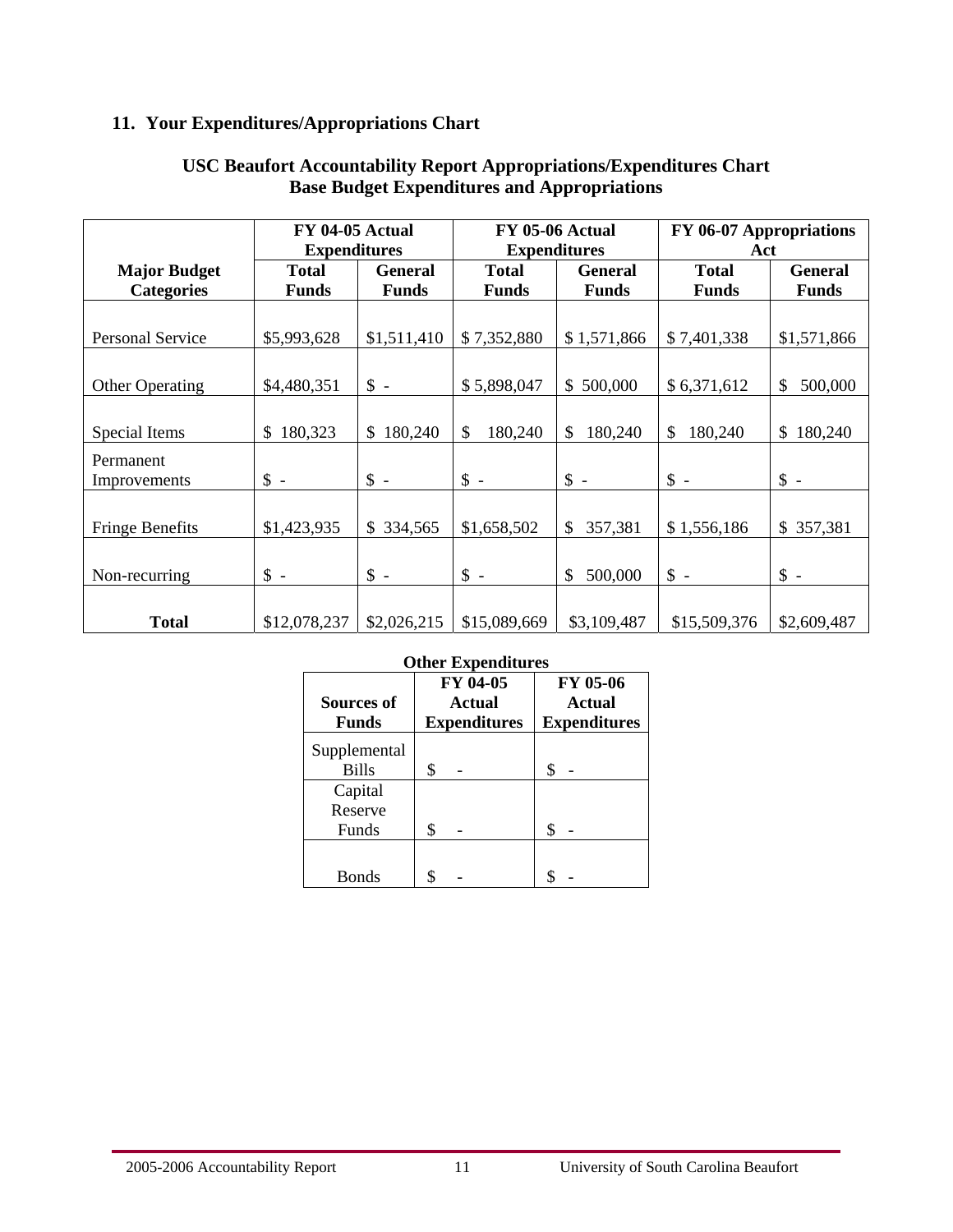# **12. Your Major Program Areas Chart.**

As set by the National Association of College and University Business Officers (NACUBO), standards, instruction and academic support make up 83% of our current year funding.

| Program       | <b>Major Program Area</b>                                                                |                 | FY 04-05                   |            |                    | FY 05-06                   |        | <b>Key Cross</b>          |
|---------------|------------------------------------------------------------------------------------------|-----------------|----------------------------|------------|--------------------|----------------------------|--------|---------------------------|
| <b>Number</b> | and Purpose                                                                              |                 | <b>Budget Expenditures</b> |            |                    | <b>Budget Expenditures</b> |        | <b>References for</b>     |
|               | (Brief)                                                                                  |                 |                            |            |                    |                            |        | <b>Financial Results*</b> |
|               |                                                                                          | State:          | 794,422                    |            | State:             | 1,260,612                  |        | Chart 7.1-1               |
|               | Instruction-Undergraduate and graduate                                                   | <b>Federal:</b> | 15,799                     |            | <b>Federal:</b>    | 82,796                     |        | Chart 7.1-2               |
| 510           | degree programs appropriate to the authorized                                            | Other:          | 3,833,413                  |            | Other:             | 3,919,027                  |        |                           |
|               | degree level of the institution and in                                                   | <b>Total:</b>   | 4,643,634                  |            | <b>Total:</b>      | 5,262,435                  |        |                           |
|               | compliance with its mission.                                                             |                 |                            |            | % of Total         |                            |        |                           |
|               |                                                                                          |                 | % of Total Budget:         | 38.45%     | <b>Budget:</b>     |                            | 34.87% |                           |
|               |                                                                                          | State:          | 15,441                     |            | State:             | 24,502                     |        | Chart 7.4-1               |
|               | Research-Activities specifically organized to                                            | <b>Federal:</b> | 9,549                      |            | <b>Federal:</b>    | 67,954                     |        | Chart 7.4-4               |
|               | produce research outcomes, commissioned                                                  | Other:          | 100,674                    |            | Other:             | 156,320                    |        |                           |
| 511           | either by external entities or through a<br>separate budget process of an organizational | <b>Total:</b>   | 125,664                    |            | <b>Total:</b>      | 248,776                    |        |                           |
|               | unit within the institution.                                                             |                 |                            |            | % of Total         |                            |        |                           |
|               |                                                                                          |                 | % of Total Budget:         | 1.04%      | <b>Budget:</b>     |                            | 1.65%  |                           |
|               |                                                                                          | State:          | $\Omega$                   |            | State:             | $\theta$                   |        | Chart 7.5-5               |
|               | Public Service-Activities established to                                                 | <b>Federal:</b> | 277,832                    |            | <b>Federal:</b>    | 198,919                    |        |                           |
|               | provide non-instructional services beneficial                                            | Other:          | 145,308                    |            | Other:             | 217,498                    |        |                           |
| 512           | to individuals and groups external to the                                                | <b>Total:</b>   | 423,140                    |            | <b>Total:</b>      | 416,417                    |        |                           |
|               | institution.                                                                             |                 |                            | % of Total |                    |                            |        |                           |
|               |                                                                                          |                 | % of Total Budget:         | 3.50%      | <b>Budget:</b>     |                            | 2.76%  |                           |
|               | Academic Support-Administrative functions                                                | State:          | 290,571                    |            | State:             | 461,087                    |        | Chart 7.4-1               |
|               | that directly support instruction, research,                                             | <b>Federal:</b> | $\theta$                   |            | <b>Federal:</b>    | $\Omega$                   |        | <b>Chart 7.4-2</b>        |
| 513           | career advising, and public service to include                                           | Other:          | 1,266,128                  |            | Other:             | 1,292,466                  |        | Chart 7.4-3               |
|               | libraries, computing services, and academic                                              | <b>Total:</b>   | 1,556,699                  |            | <b>Total:</b>      | 1,753,553                  |        | Chart 7.4-4               |
|               | administration.                                                                          |                 | % of Total Budget:         | 12.89%     | % of Total Budget: |                            | 11.62% | Chart 7.5-4               |
|               |                                                                                          | State:          | 208,047                    |            | State:             | 330,134                    |        | Chart 7.4-3               |
|               | Student Services-Student focused activities to                                           | <b>Federal:</b> | $\Omega$                   |            | <b>Federal:</b>    | 179,031                    |        | <b>Chart 7.5-1</b>        |
| 514           | include admissions, registration, health,                                                | Other:          | 684,946                    |            | Other:             | 925,882                    |        | <b>Chart 7.5-2</b>        |
|               | athletics, academic advising, student                                                    | <b>Total:</b>   | 892,993                    |            | <b>Total:</b>      | 1,435,047                  |        |                           |
|               | organizations, and other student services.                                               |                 | % of Total Budget:         | 7.39%      | % of Total Budget: |                            | 9.51%  |                           |

**Beaufort Major Program Areas**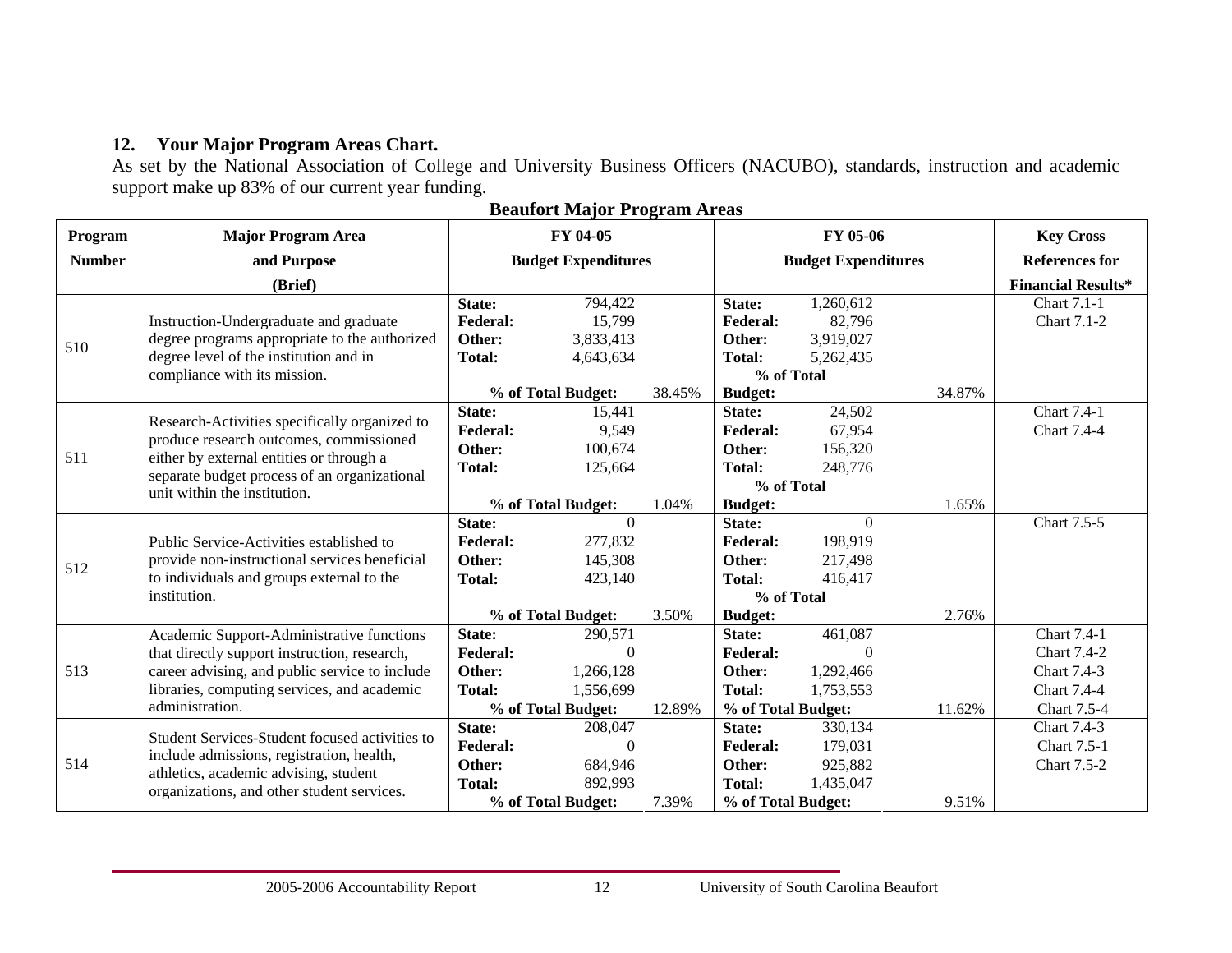|     |                                                                                                   |                                                       | State:                  | 301,321            |               | State:          | 478,145   |           | Chart 7.4-3 |
|-----|---------------------------------------------------------------------------------------------------|-------------------------------------------------------|-------------------------|--------------------|---------------|-----------------|-----------|-----------|-------------|
|     |                                                                                                   | Operations & Maintenance-Facilities support           | <b>Federal:</b>         | $\Omega$           |               | <b>Federal:</b> | $\Omega$  |           |             |
| 515 | services to include campus security, capital                                                      |                                                       | Other:                  | 975,134            |               | Other:          | 1,420,768 |           |             |
|     | planning, facilities administration, buildings                                                    | and grounds maintenance, utilities, and major         | <b>Total:</b>           | 1,276,455          |               | <b>Total:</b>   | 1,898,913 |           |             |
|     | repairs and renovations.                                                                          |                                                       |                         |                    |               | % of Total      |           |           |             |
|     |                                                                                                   |                                                       |                         | % of Total Budget: | 10.57%        | <b>Budget:</b>  |           | 12.58%    |             |
|     |                                                                                                   |                                                       | State:                  | $\Omega$           |               | State:          | $\Omega$  |           |             |
|     |                                                                                                   | Scholarships-Scholarships and fellowships in          | <b>Federal:</b>         | 681,459            |               | <b>Federal:</b> | 957,789   |           |             |
| 516 |                                                                                                   | the form of outright grants to students selected      | Other:                  | 561,529            |               | Other:          | 697,223   |           |             |
|     |                                                                                                   | by the institution and financed in the form of        | <b>Total:</b>           | 1,242,988          |               | <b>Total:</b>   | 1,655,012 |           |             |
|     |                                                                                                   | current funds, both restricted and unrestricted.      |                         |                    |               | % of Total      |           |           |             |
|     |                                                                                                   |                                                       |                         | % of Total Budget: | 10.29%        | <b>Budget:</b>  |           | 10.97%    |             |
|     |                                                                                                   |                                                       | State:                  | $\Omega$           |               | State:          | $\Omega$  |           |             |
|     | Auxiliary: Bookstore-Self-supporting                                                              |                                                       | <b>Federal:</b>         | $\theta$           |               | <b>Federal:</b> | $\theta$  |           |             |
| 517 |                                                                                                   |                                                       | Other:                  | 599,504            |               | Other:          | 736,442   |           |             |
|     | activities that exist to furnish textbooks, goods<br>and services to students, faculty, or staff. | <b>Total:</b>                                         | 599,504                 |                    | <b>Total:</b> | 736,442         |           |           |             |
|     |                                                                                                   |                                                       |                         |                    | % of Total    |                 |           |           |             |
|     |                                                                                                   |                                                       |                         | % of Total Budget: | 4.96%         | <b>Budget:</b>  |           | 4.88%     |             |
|     |                                                                                                   |                                                       | State:                  | 180,240            |               | State:          | 180,240   |           |             |
|     | Penn Center - Provide assessment and                                                              |                                                       | <b>Federal:</b>         | $\theta$           |               | <b>Federal:</b> | $\theta$  |           |             |
| 518 |                                                                                                   | coordinate services to rural at-risk families on      | Other:                  | $\theta$           |               | Other:          |           |           |             |
|     | St. Helena Island.                                                                                |                                                       | <b>Total:</b>           | 180,240            |               | <b>Total:</b>   | 180,240   |           |             |
|     |                                                                                                   |                                                       |                         |                    | % of Total    |                 |           |           |             |
|     |                                                                                                   |                                                       |                         | % of Total Budget: | 1.49%         | <b>Budget:</b>  |           | 1.19%     |             |
|     |                                                                                                   |                                                       | State:                  | 236,173            |               | State:          | 374,767   |           | Chart 7.4-3 |
|     |                                                                                                   | <b>Institutional Support-Administrative functions</b> | <b>Federal:</b>         | $\theta$           |               | <b>Federal:</b> | $\theta$  |           |             |
| 519 | to include executive management, personnel                                                        |                                                       | Other:<br><b>Total:</b> | 900,746            |               | Other:          | 1,128,067 |           |             |
|     |                                                                                                   | services, fiscal operations, administrative           |                         | 1,136,919          |               | <b>Total:</b>   | 1,502,834 |           |             |
|     | computing, and public relations.                                                                  |                                                       |                         |                    |               | % of Total      |           |           |             |
|     |                                                                                                   |                                                       |                         | % of Total Budget: | 9.41%         | <b>Budget:</b>  |           | 9.96%     |             |
|     |                                                                                                   |                                                       |                         |                    |               |                 |           |           |             |
|     |                                                                                                   | <b>Grand Total</b>                                    | State:                  | 2,026,215          |               | State:          |           | 3,109,487 |             |

| <b>Grand Total</b>   State: |          | 2.026.215  | <b>State:</b>   | 3.109.487  |
|-----------------------------|----------|------------|-----------------|------------|
| <b>Grand Total</b>          | Federal: | 984.639    | <b>Federal:</b> | 1.486.489  |
| Grand Total   Other:        |          | 9,067,382  | Other:          | 10,493,693 |
| <b>Grand Total</b>          | Total:   | 12,078,236 | Total:          | 15,089,669 |

**Below: List any programs not included above and show the remainder of expenditures by source of funds.**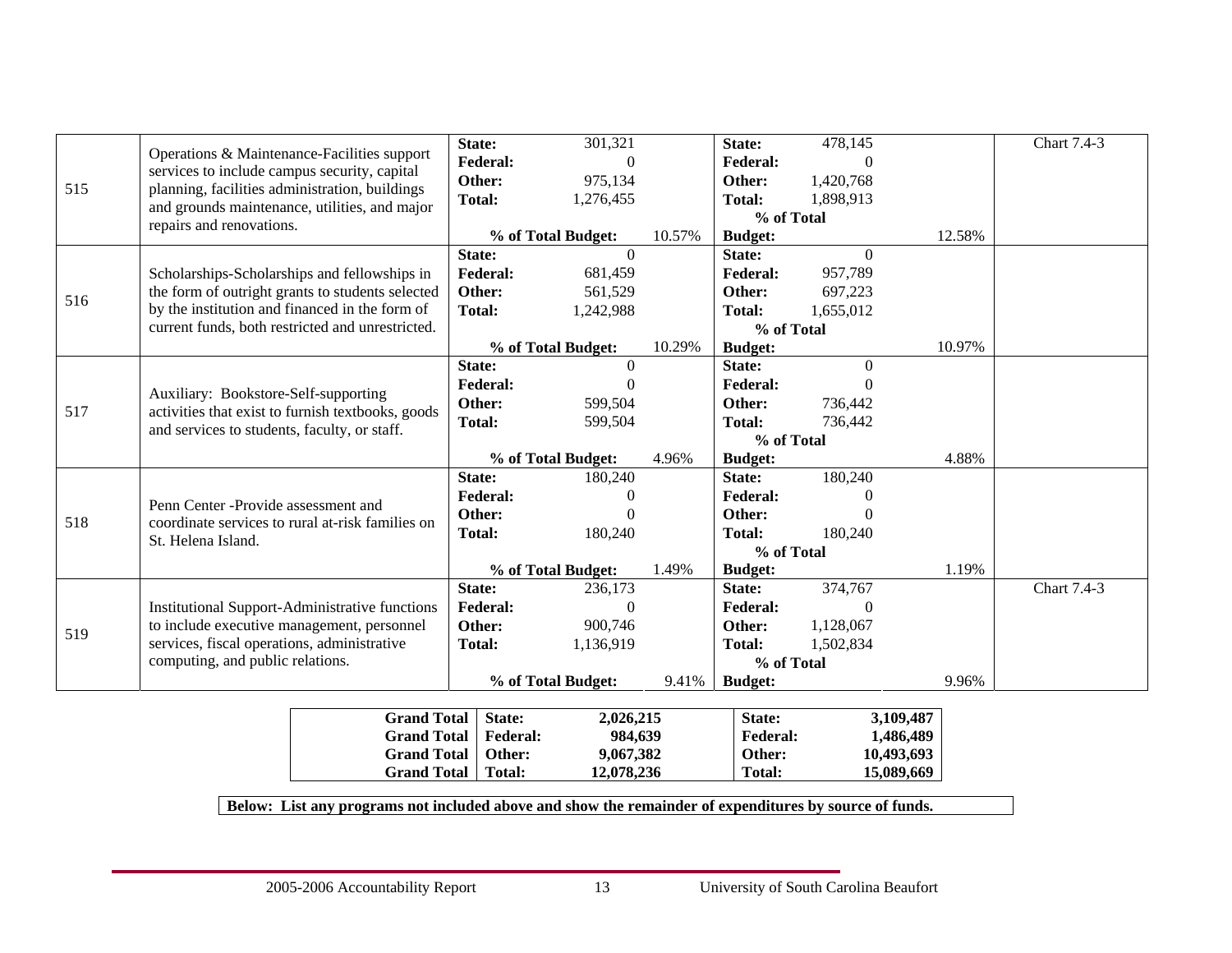| <b>Remainder of Expenditures:</b> | State:             | <b>State:</b>      |
|-----------------------------------|--------------------|--------------------|
|                                   | <b>Federal:</b>    | <b>Federal:</b>    |
|                                   | Other:             | Other:             |
|                                   | Total:             | Total:             |
|                                   | % of Total Budget: | % of Total Budget: |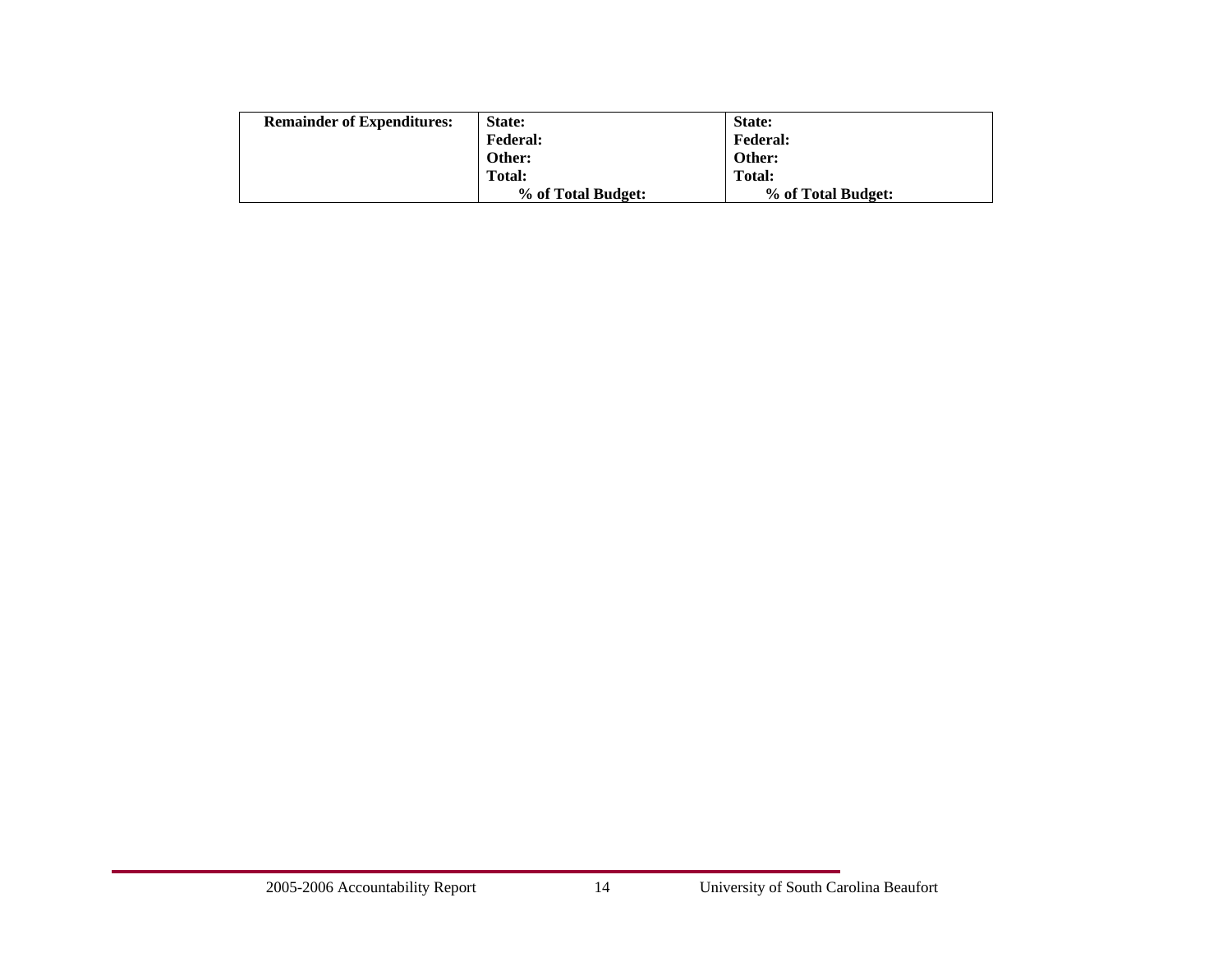#### **13. Your Organizational Structure.**

**USC Beaufort Organizational Chart** 



\*Academic Programs include an Associate of Arts, Associate of Science, and baccalaureate degrees in Biology, Business Administration, Early Childhood Education, English, History, Hospitality Management, Human Services, Liberal Studies, Psychology and Spanish. The Center for Excellence in Collaborative Learning is housed under the Early Childhood Education program.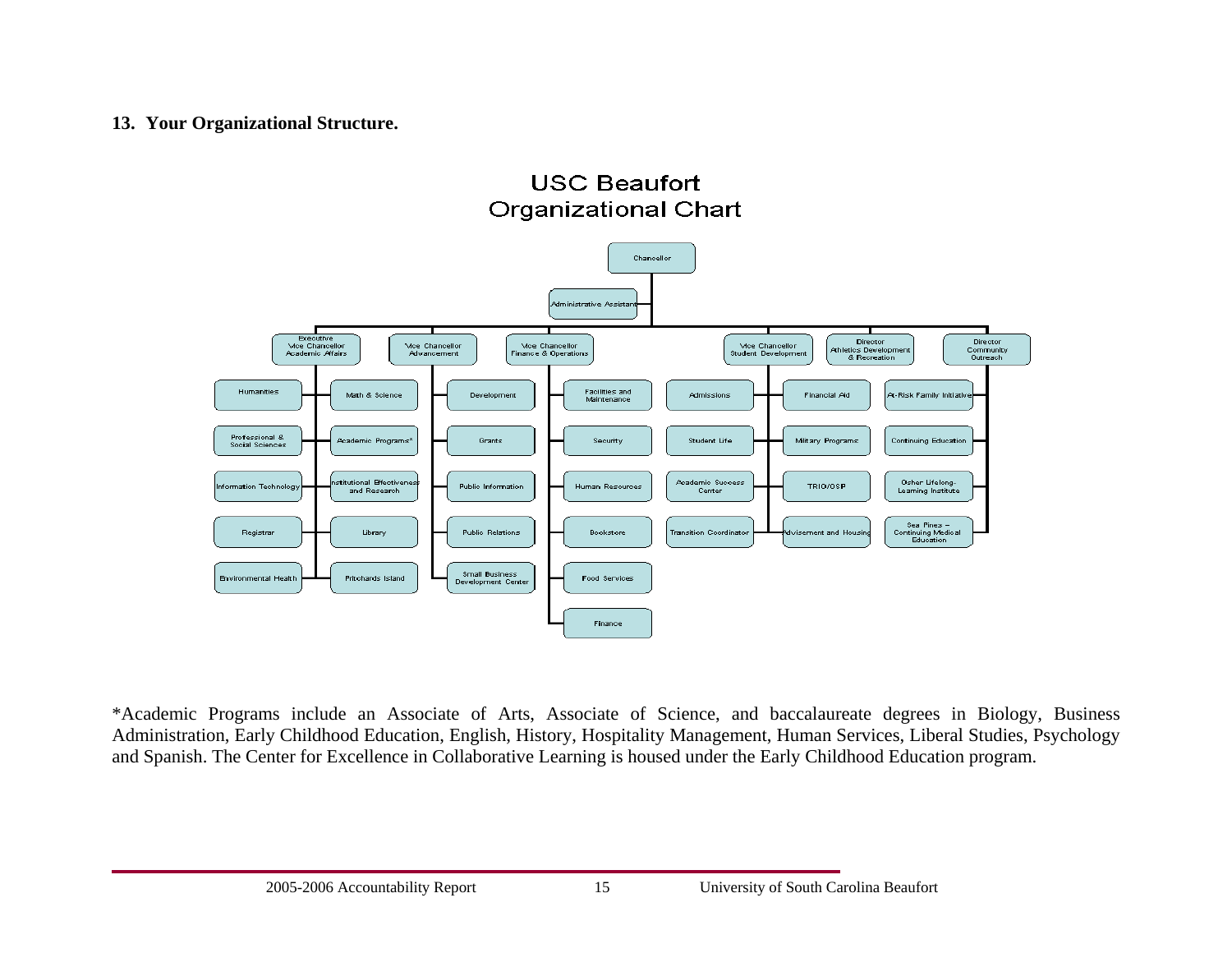# Section III – Elements of Baldrige Award Criteria

# **Category 1 - Senior Leadership, Governance, and Social Responsibility**

#### **1. How do senior leaders develop and deploy their organization's vision and values throughout the leadership system, to all faculty and staff, to key suppliers and partners, and to students and stakeholders, as appropriate? How do their personal actions reflect a commitment to the organizational values?**

Strong leadership is vital as USCB strives for continuous improvement in academic programs, student support services, and improved customer satisfaction. The leadership at USCB has established the Core Values of Integrity, Collaboration, Innovation, Responsiveness and Accountability that the faculty organization has approved and the University family has embraced. The Chancellor and Administrative Council (Senior Leadership) model these Core Values to faculty and staff daily in their personal and professional actions, and in turn articulate them to their units as standards by which all academic and support services staff will function as they uphold and carry out the goals and mission of the University. Under the leadership of the Chancellor and the Administrative Council, University policy, procedures, direction, and other issues are developed and reviewed on a weekly basis. Information from the Chancellor and Administrative Council is delivered to faculty, staff, suppliers, partners and stakeholders in a number of ways:

- The Chancellor and Administrative Council meet weekly and send the *University Weekly Update,* to all faculty and staff immediately following the meetings.
- The Chancellor's Cabinet is a vital mechanism by which information is communicated from administration to the faculty, staff and student body.
- The President of the Student Government Association (SGA) is a member of the Chancellor's Cabinet and communicates information from administration to the student body and addresses student concerns with the administration.
- Chancellor and Administrative Council are actively involved in community organizations and share information with community and stakeholders at a number of venues.
- Forums are held regularly with the student body at both campuses.
- Forums are held with the USCB Beacon (staff) organization.
- Chancellor writes a column in The Shrimp, a bi-weekly student newspaper.
- Chancellor and the Executive Vice Chancellor report to the Faculty Organization at regularly scheduled meetings.
- Chancellor reports annually to Beaufort and Jasper County Councils.
- Chancellor reports bi-monthly to the Beaufort/Jasper Higher Education Commission.
- Chancellor reports monthly to the USC President.

#### **2. How do senior leaders maintain legal and ethical behavior; and, fiscal, legal, and regulatory accountability? How are these monitored?**

All unit/subunit heads are responsible for monitoring and maintaining legal and regulatory accountability in their respective University offices with regard to state and federal regulations and USC policy and procedures through continuous review of operations, by communicating regularly with the appropriate legal authorities and personnel from regulatory agencies, and by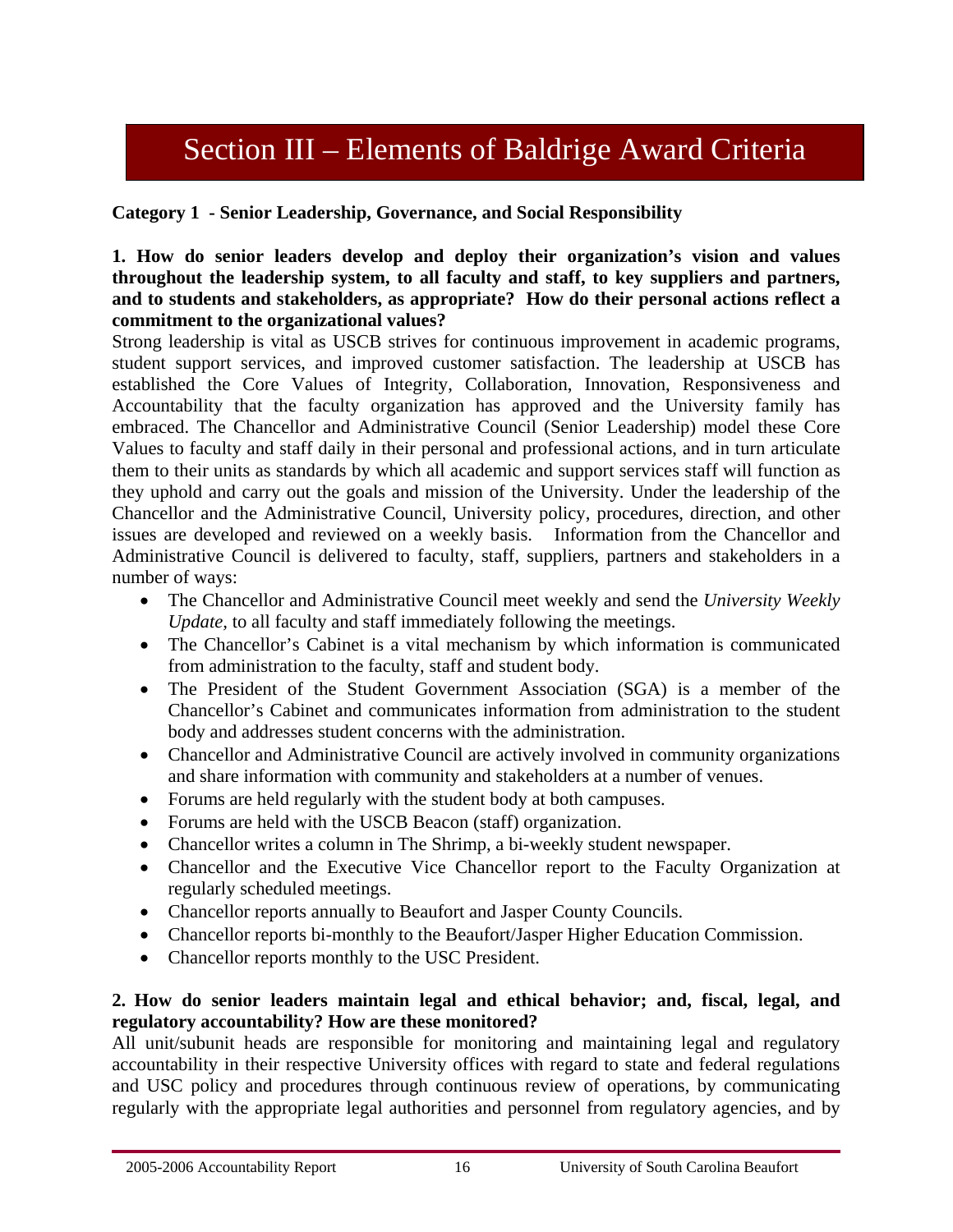setting high standards for operations and accountability. Fiscal accountability is maintained by adherence to state and federal laws and measured through annual state and federal audits. The SC State Budget Office, State Legislature and Governor's Office, and USC Budget Office provide oversight as the University budget is developed annually. The University provides data to the state and federal government in a timely manner relating to Performance Funding, IPEDS, CHEMIS, financial aid, and other data for accountability purposes.

Ethical behavior is maintained by adherence to The Carolina Creed. Choosing to join the USC community obligates each member to a code of civilized behavior. Students conform to The Carolina Creed, the USCB Academic Code of Conduct, and the Student Code of Conduct. Students of the University are expected to be honest and forthright in their academic endeavors. All members of the University community are expected to use reasonable judgment in their daily campus life and to show due concern for the welfare and rights of others. Conduct rules, disciplinary penalties, and complete hearing procedures are contained in the Student Handbook.

#### **3. How do senior leaders create a focus on action to accomplish the organization's objectives, improve performance and attain your vision?**

USCB engages in ongoing, integrated, and institution-wide research-based planning and evaluation processes that incorporate a systematic review of programs and services that (a) result in continuing improvement and (b) demonstrate that the institution is effectively accomplishing its mission. Senior leaders take an active role in strategic planning and institutional effectiveness initiatives and communicate the institution's mission, vision, values goals, and objectives to staff, via face-face meetings, discussions with subunit heads and staff, through written guidelines and policies, through faculty and staff annual evaluations, student evaluations of courses and teaching effectiveness, internal and external satisfaction surveys to stakeholders and constituents, and through the development of effective training programs provided by the Human Resources office. Performance measures are set as part of the individual staff members' EPMS planning stages. Unit heads monitor and evaluate these measures for individual employees through a review process for actual performance and recommendations. Consistent with the USCB mission of striving for continuous improvement in student learning and improving student satisfaction, all academic and support units and subunits draft annual Institutional Effectiveness and Outcomes Assessment (IE-OA) Reports that are used to articulate their purposes, goals, objectives and action plans for the coming academic year. The reports are reviewed by the Institutional Effectiveness Council (IEC) and a final report is sent to the Chancellor, Administrative Council, and Budget Committee for their review.

**4. How do senior leaders create an environment for faculty and staff learning?**  Faculty and staff are encouraged to pursue professional development opportunities for personal and professional growth. All full-time employees earn one free course per semester and are encouraged to further their education. The Human Resources office offers a plethora of free seminars, workshops, and training programs in a variety of subject areas that are available to all employees. The administration plans faculty/staff development opportunities on campus annually. Faculty are awarded release time to pursue research activities and funding is provided for professional development activities. Selection for course release is made by a criteria-based application process to the Faculty Development Committee.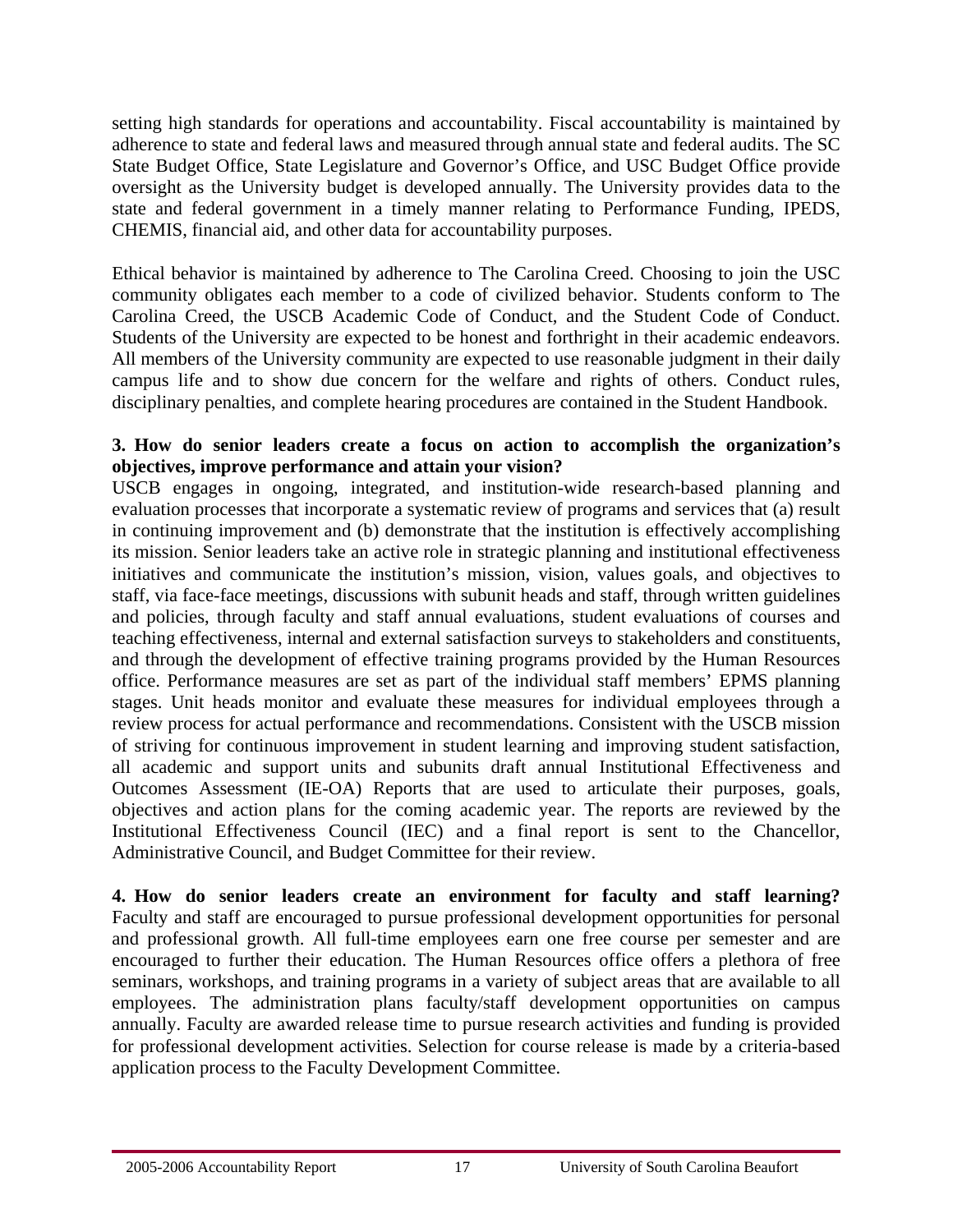#### **5. How do senior leaders promote succession planning to develop future leaders?**

Senior leaders encourage employees to seek personal and professional growth opportunities that could lead to job enhancement and promotion. Employees are encouraged to join professional organizations relevant to their positions and to avail themselves of training opportunities that will assist them with career growth. A faculty mentoring program has been established for new faculty and employees are encouraged to attend conferences in their field for job improvement, professional development and career expansion. Coaching and mentoring are provided to new employees within their respective units while unit heads and supervisors provide a great deal of informal transfer of knowledge to their colleagues. The University has clear definitions of roles and responsibilities for each position available so that employees can review the job descriptions and prepare for advancement. Employees are encouraged to take University classes at no charge and earn advanced degrees while employed. Senior leaders serve as role models to all employees by belonging to organizations that help them do their jobs better while transferring newly gained knowledge back to their staff.

# **6. How do senior leaders communicate with, empower, and motivate all faculty and staff throughout the organization? How do they take an active role in faculty and staff reward and recognition processes to reinforce high performance throughout the organization?**

The flow of communication begins with Senior Administration who are the team leaders for their units and communicate with faculty and staff by listening, reviewing, and responding to feedback at departmental levels and in committee meetings. The feedback is used to meet the needs expressed by faculty and staff for continuous improvement in programs and services. Faculty and staff are encouraged to take an active role in the decision-making process by volunteering for University committees. An awards ceremony, presided over by the Chancellor and Executive Vice Chancellor that recognizes the accomplishments of faculty and students is held annually. Faculty and staff are eligible for annual Pay for Performance increases that are tied directly to annual performance appraisals which include areas that need improvement and specific steps for improvement. USCB strives to publicly acknowledge the achievements of faculty, staff and students by recognizing them in University and community public relations mediums.

#### **7. How does your organization evaluate the performance of your senior leaders and the governance board/policy making body? How are the performance reviews used to improve their own leadership effectiveness and that of the board and leadership system?**

In order for USCB to demonstrate its overall effectiveness, administrators, including the chief executive officer, are periodically evaluated regarding their achievement of performance objectives that in turn are linked to institutional effectiveness measures. Regular evaluations contribute to the continuing development of the institution. Senior Administration are evaluated by faculty and staff using the USCB Rating Scale for Administration that targets interpersonal and communication skills, budget processes and management of resources, leadership and personal skills. The results of the surveys are shared with the administration and used to improve administrator effectiveness in the performance areas. The office of Institutional Effectiveness and Research (IER) has been reviewing other surveys and rating scales and will use a new administrator evaluation tool in the next academic year. The Chancellor is evaluated by the USC President and USC Board of Trustees annually.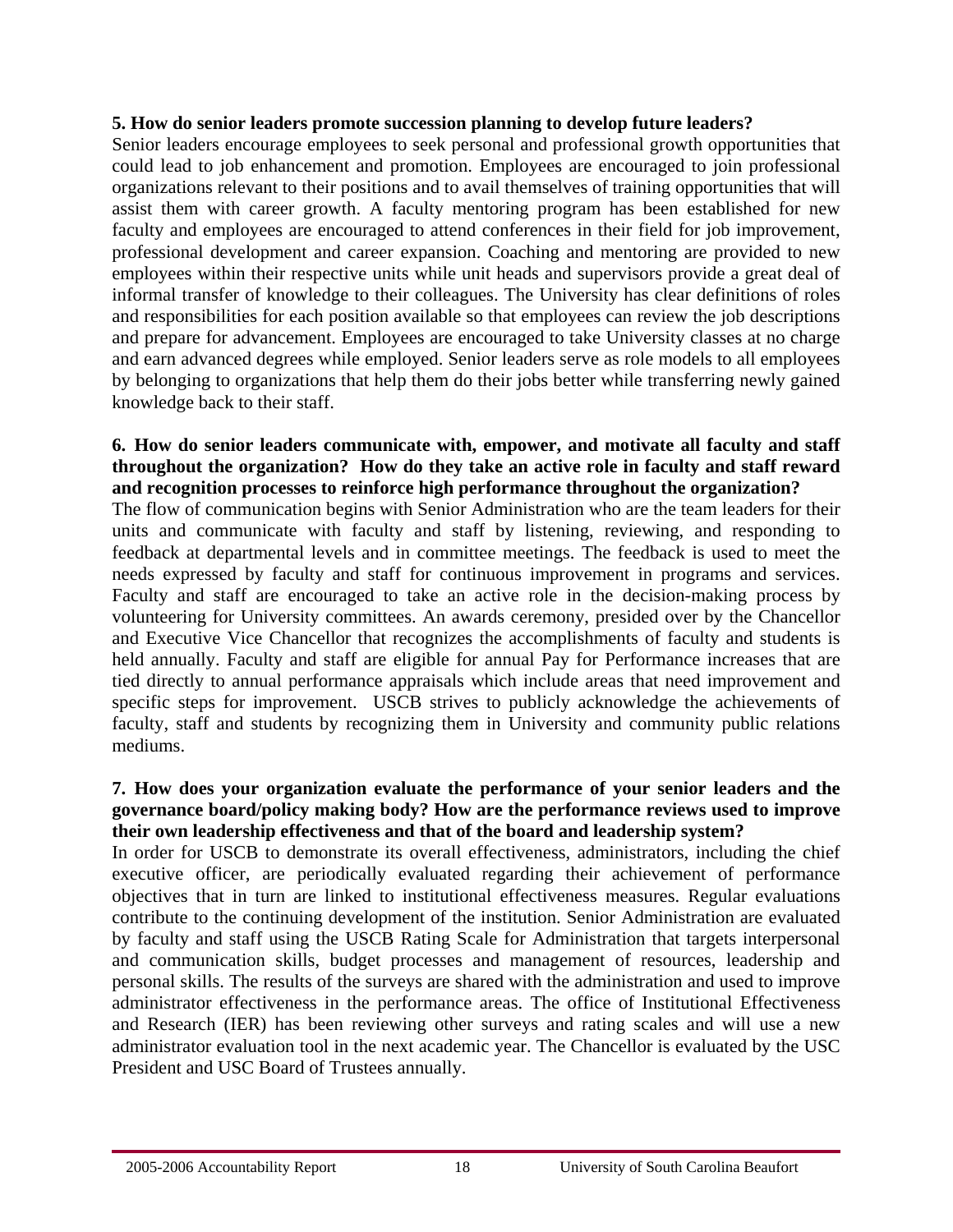#### **8. How does your organization address and anticipate any adverse impacts of its programs, services and operations? What are the key compliance related processes, goals, measures?**

USCB strives for continuous improvement in its academic programs and support services and takes a pro-active approach by anticipating problems before they arise. Through assessment, USCB identifies problem areas so that improvements in programs and services can be made in order to offer the best educational experience possible. The office of IER is responsible for all institutional assessment activities and the administration, in turn, relies on, and analyzes the data so that sound, data-driven decisions can be made.

The IEC is responsible for overseeing general education assessment as well as reviewing the academic and support units' assessment reports. Major assessment is done in concert with the University's mission and strategic plan. Academic programs and services are reviewed by internal and external constituencies such as the SC CHE and SACS. USCB recently went through a comprehensive self-study and received four-year baccalaureate degree-granting status from SACS in 2004. In addition, USCB is seeking voluntary external accreditation for several of its academic programs as the institution continues its commitment to excellence (NCATE, CSHSE and AACSB).

Student participation in assessment activities is a University priority. After the close of each semester and summer, students complete a courses evaluation, and an exit survey upon graduation. Focus groups are held with students to discuss the strengths and weaknesses of programs and services so that action plans for improvement can be developed. The SGA represents the student body and plays an important role in institutional decision-making and addressing student concerns. The President of the SGA is appointed to several University committees including the Chancellor's Cabinet and the Institutional Effectiveness Council and brings concerns about programs, services and operations directly to the administration.

The University seeks input from community partners and stakeholders in order to gain knowledge on strengths and weaknesses. We seek input from the local schools, businesses, industry, hospitals, social services agencies, private and non-profit sector, and other community partners to ensure program effectiveness. An advisory board, made up of community members and partners, has been established for each academic program. Surveys given to community partners to gauge the effectiveness of programs, operations and services include internship surveys, employer surveys and alumni surveys.

#### **9. How do senior leaders and the university actively support and strengthen the community? How do leaders determine areas of emphasis for involvement?**

In keeping with the University mission of teaching, research, scholarship and public service, USCB has been responding to local needs by providing programs and services to the community since 1959. Senior administration, faculty, and staff are heavily involved in public service through volunteer efforts that impact the community in a positive way. Community involvement at the local, state and/or federal level is essential for all faculty and staff, not just senior administration. Faculty members are expected to contribute to the community at large in ways that make use of their professional expertise. The Beacon staff organization collectively determines which volunteer service activities the University staff will participate in each year. Over the past year those activities included the Relay for Life, Red Cross Blood Drive, AIDS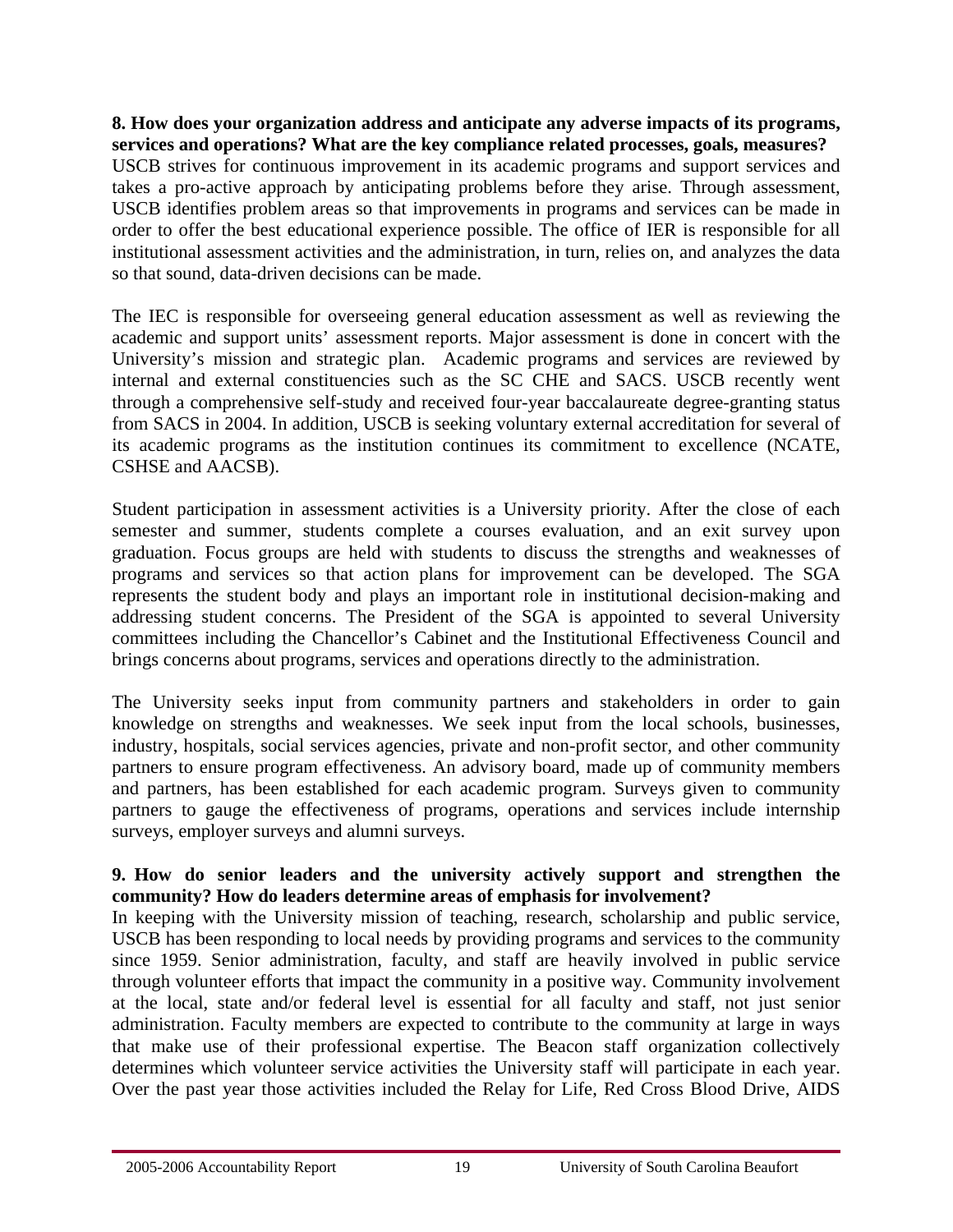Awareness, the United Way, Needy Families Drive during the holidays, Toys for Tots Drive, Thanksgiving Food Drive, and a Coat Drive. Students can join a number of organizations on campus, such as Gamma Beta Phi, which seek to disseminate and improve education through appropriate service activities. The office of Community Partnerships supports USCB's mission of serving the public by making University resources available to the community at large through a wide variety of outreach programs. Senior leadership determines areas of emphasis for organizational involvement and support through the University's ongoing strategic planning and institutional effectiveness initiatives and communicates information to administration, faculty, staff and students via face-to-face meetings, committees, and weekly electronic updates. Senior leaders are involved in civic and service organizations, economic development initiatives, and local government task forces including:

- Local Rotary
- Greater Beaufort-Hilton Head Island Economic Development Partnership
- Literacy Volunteers of the Lowcountry
- Beaufort County Mayor's Task Force
- Beaufort Regional Chamber of Commerce
- American Association of University Women
- Governing Board, Hilton Head Island/Bluffton Chamber of Commerce (current Chairperson)
- Governing Board, Coastal Business Education Technology Alliance (CEBTA)
- Governing Board, Hilton Head Regional Medical Center
- Governing Board, Greater Beaufort-Hilton Head Island Economic Development Partnership
- Ex-Officio Member, Beaufort Chamber of Commerce, Board of Directors
- Board of Directors, Coastal Carolina Medical Center
- Board of Trustees, Community Foundation of the Lowcountry
- Arthur M. Blank Family Foundation, Pathways to Success National Advisory Committee.
- Hilton Head Island Greater Island Committee
- Pathways to Success Advisory/Steering Committee, Bluffton High School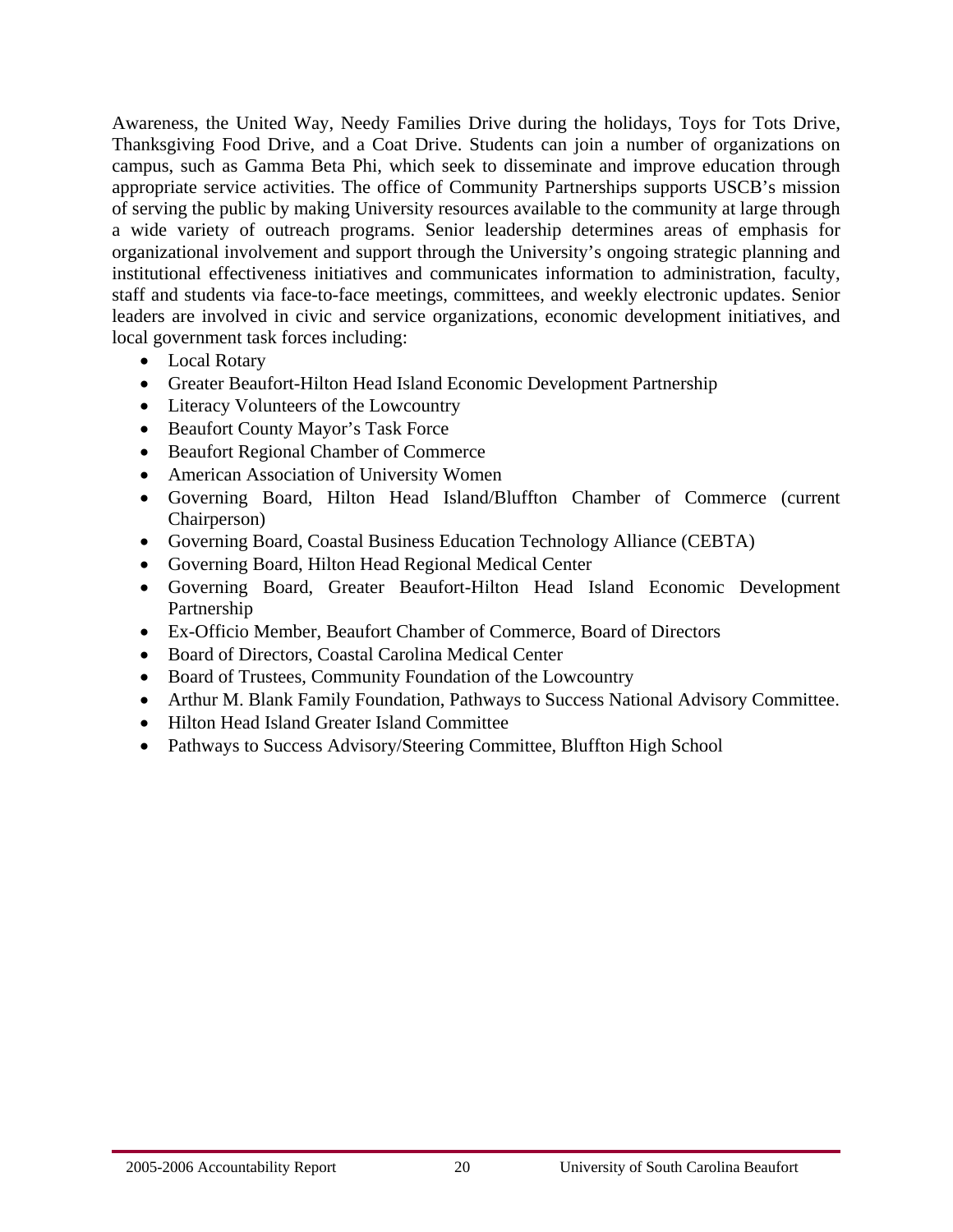# **Category 2 - Strategic Planning**

| Program                                                             | Category $2$ - Strategic Fianning<br><b>Supported Organization</b>                                                                                                                                                                                                        | Related FY 05-06                                                                                                                                                                                                                                                   | <b>Key Cross</b>                                                                        |
|---------------------------------------------------------------------|---------------------------------------------------------------------------------------------------------------------------------------------------------------------------------------------------------------------------------------------------------------------------|--------------------------------------------------------------------------------------------------------------------------------------------------------------------------------------------------------------------------------------------------------------------|-----------------------------------------------------------------------------------------|
| <b>Number</b>                                                       | <b>Strategic Planning</b><br><b>Key</b>                                                                                                                                                                                                                                   |                                                                                                                                                                                                                                                                    | <b>References for</b><br><b>Performance</b>                                             |
| and Title                                                           | Goal/Objective                                                                                                                                                                                                                                                            | <b>Action Plan/Initiative(s)</b>                                                                                                                                                                                                                                   | Measures*                                                                               |
| 1 - Strengthen and expand<br>academic offerings                     | 1) Develop and implement degree programs to meet<br>baccalaureate-level needs of the region 2) Develop the general<br>education core of course offerings 3) Establish institutes<br>which support study and research in fields specifically<br>appropriate to this region | 1) Identify and adapt those baccalaureate degrees for which a<br>strong needs-based case can best be made and USCB can<br>provide the necessary infrastructure 2) Increase number of<br>institutes and integrate at least one into the academic offerings          | $7.1 - 1$<br>$7.1 - 2$<br>$7.1 - 3$<br>$7.1 - 4$<br>$7.1 - 5$<br>$7.1 - 6$<br>$7.5 - 3$ |
| 2 - Expand and strengthen<br>student support services               | 1) Provide high quality and accessible student support<br>services, with extended office hours 2) Provide a more<br>student-friendly enrollment and registration 3) Increase and<br>strengthen connectedness among students, faculty, and staff                           | 1) Hire more staff 2) Strengthen the interrelationships<br>between admissions, registration, and financial aid to create a<br>unified process for students 3) Offer campus-wide activities<br>involving students, faculty, and staff                               | $7.2 - 1$<br>$7.2 - 2$<br>$7.4 - 3$                                                     |
| 3 - Expand and diversify the<br>student population                  | 1) Develop and implement an enrollment management system                                                                                                                                                                                                                  | 1) Explore non-traditional calendars, course times, and<br>locations 2) Improve access and opportunity for student<br>financial support 3) Increase retention and graduations rates                                                                                | $7.1 - 4$<br>$7.1 - 5$<br>$7.5 - 1$<br>$7.5 - 2$<br>$7.5 - 4$                           |
| 4 - Support scholarship and<br>the pedagogy of the faculty.         | 1) Increase scholarship and research opportunities for faculty                                                                                                                                                                                                            | 1) Develop a policy for and encourage sabbaticals and leaves<br>of absence 2) Explore funding sources for research and<br>scholarship 3) Increase student involvement in faculty<br>research projects                                                              | $7.4-1$<br>$7.4 - 4$                                                                    |
| 5 - Provide an environment<br>conducive to teaching and<br>learning | 1) Provide adequate maintenance, custodial services and<br>landscaping on campus 2) Provide adequate and appropriate<br>facilities to support academic and administrative needs 3)<br>Improve the level of multimedia support within the university                       | 1) Provide maintenance, custodial service and landscaping for<br>each campus 2) Evaluate current and future physical needs 3)<br>Provide Intranet and Internet access to all facilities on campus                                                                  | $7.4 - 2$<br>$7.4 - 3$<br>$7.5 - 4$                                                     |
| 6 - Broaden community<br>awareness and support                      | 1) Increase community awareness of the continuing education<br>programs 2) Increase community support for University<br>programs 3) Improve military access and participation in the<br>programs and activities of the University                                         | 1) Develop USCB as the center for life-long learning 2)<br>Develop procedures and guidelines for establishing and<br>coordinating existing and prospective partnerships 3) Develop<br>a schedule and a location for classes that are conducive to<br>military life | $7.5 - 5$                                                                               |

#### **Category 2 - Strategic Planning**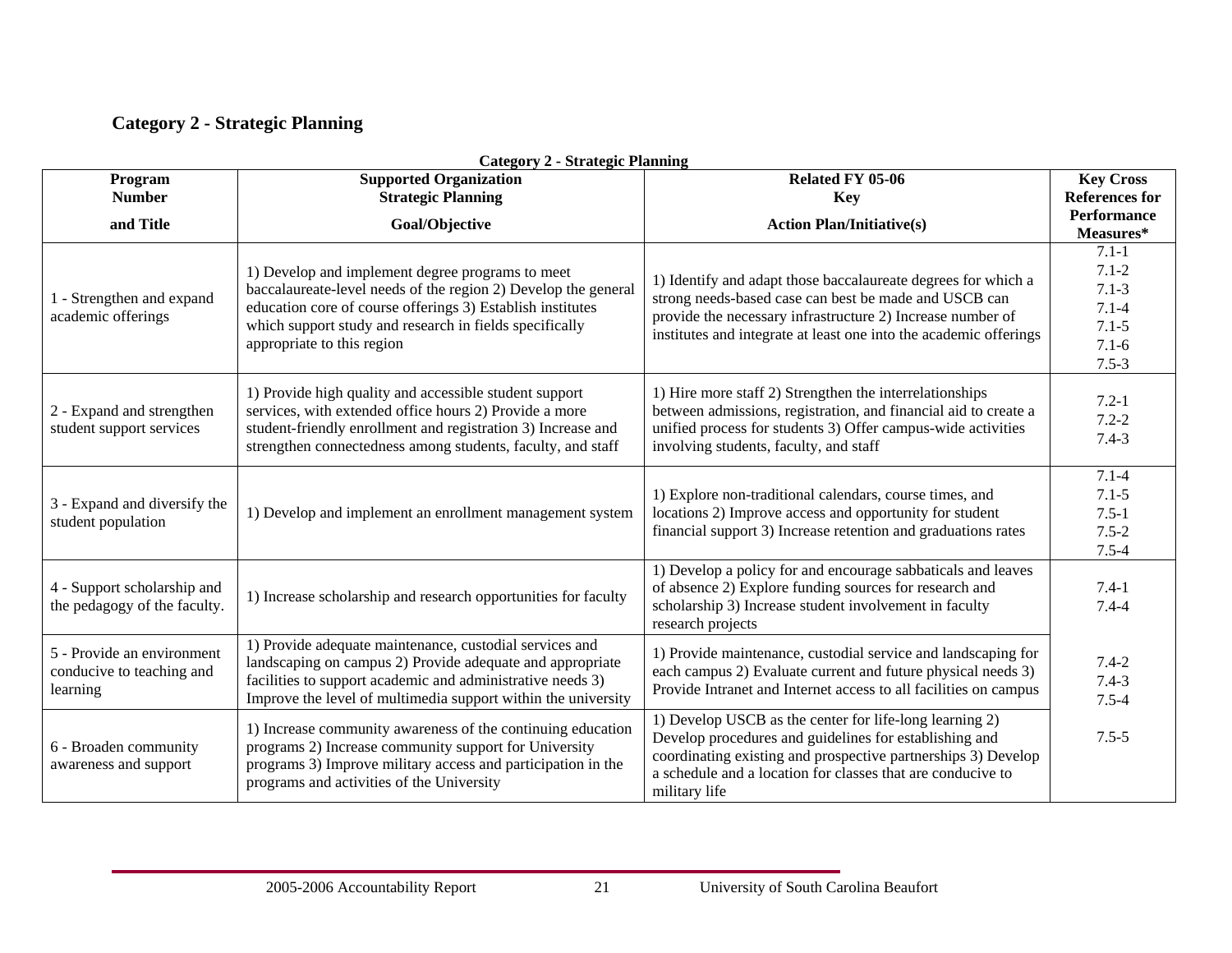| 7- Develop appropriate<br>partnerships that support the<br>university's mission                                            | 1) Establish partnerships in the area of education (including<br>life-long learning) 2) Establish partnerships in the area of<br>artistic and cultural offerings 3) Establish partnerships in the<br>areas of science, technology and health                            | 1) Expand and further develop partnerships with public and<br>private schools, day care facilities, youth programs, ESL<br>programs, Penn Center, and 2) local arts organizations 3)<br>Develop offerings of lectures and courses relative to health<br>care industry | $7.5 - 5$      |
|----------------------------------------------------------------------------------------------------------------------------|-------------------------------------------------------------------------------------------------------------------------------------------------------------------------------------------------------------------------------------------------------------------------|-----------------------------------------------------------------------------------------------------------------------------------------------------------------------------------------------------------------------------------------------------------------------|----------------|
| 8 - Evaluate annually the<br>university's progress toward<br>attaining its goals,<br>objectives, strategies and<br>tactics | 1) Determine status of stated goals, objectives, strategies, and<br>tactics                                                                                                                                                                                             | 1) Appoint or designate appropriate individual, office,<br>administrator or committee to evaluate and report to the<br>administration on progress of stated goals, objectives,<br>strategies and tactics                                                              | IE-cycle p. 27 |
| 9 - Strengthen planning,<br>budget and assessment                                                                          | 1) Secure financial resources that will support the University's<br>Strategic Plan and promote institutional improvement 2)<br>Prepare and annually revise a five-year pro-forma budget<br>reflecting institutional priorities for use in department budget<br>planning | 1) Complete a grant application to obtain funding for tuition<br>elasticity study 2) Evaluate financial performance and develop<br>budgetary assumptions to build a realistic five year budget<br>plan                                                                | $7.4 - 2$      |
| 10 - Attain appropriate<br>accreditations                                                                                  | 1) Comply with the Core Requirements, Comprehensive<br>Standards, and Federal Requirements as found in SACS<br>Principles of Accreditation: Foundations for Quality<br>Enhancement 2) Establish plan for securing academic<br>program accreditations                    | 1) Provide resources to support accreditation process and<br>attend annual SACS conference 2) Initiate the process for<br>NCATE accreditation for the BA in Early Childhood<br>Education                                                                              |                |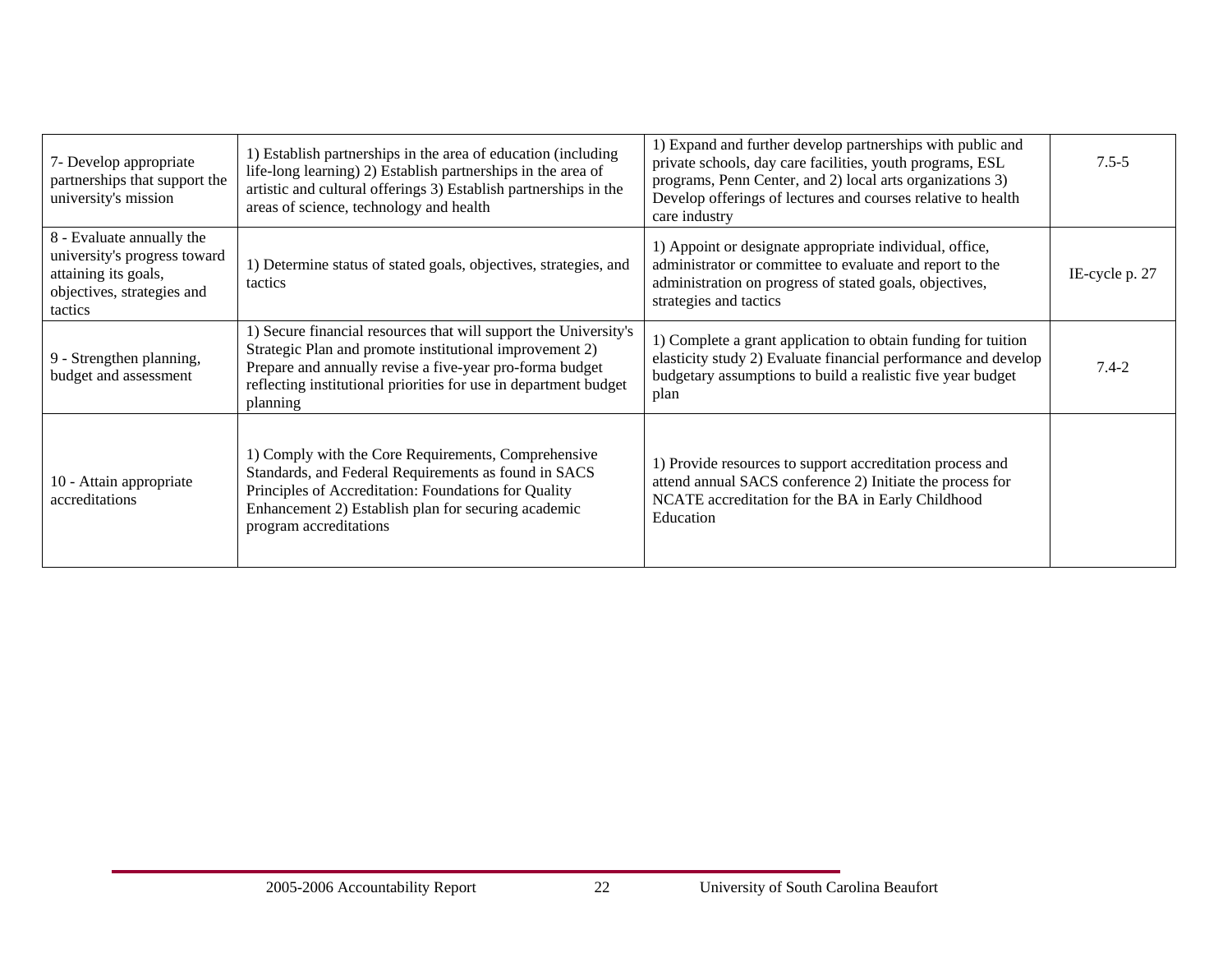# **1. What is your Strategic Planning process?**

# **a) Your organizations' strengths, weaknesses, opportunities and threats**

USCB has engaged in systematic, University-wide strategic planning for many years. The strategic planning cycle is five years with annual updates. Strategic planning involves input from all members of the USCB community and a wide representation of external stakeholders. Ongoing and systematic assessment is vital to the University's continuous improvement initiatives, and is critical in demonstrating the quality of the institution to the community and to external agents such as SACS and CHE.

The University has implemented an institutional effectiveness cycle which has a series of activities and a timeline to ensure a continuous planning process and a feedback loop in regard to the desired outcomes of its educational programs and its administrative and educational support services that provides for continuous improvement Annually the IEC reviews assessment data in relation to defined outcomes to determine progress, to identify changes that must be considered for the upcoming year, and to make recommendations, including those with budget implications, to the Chancellor of the University. The results of an institutional analysis, including the strengths, weaknesses, opportunities and threats, are identified and discussed at an annual planning retreat of the Administrative Council. The results of the analysis form the basis for the development and revision of the strategic goals and objectives of the University.

USCB recently implemented a three-tiered approach to comprehensively reviewing institutional effectiveness initiatives. The IEC (formerly Planning Council) was integrated into the new model for institutional effectiveness and strategic planning. The IEC is now functioning with revised roles and responsibilities to review, monitor, and revise the Institutional Effectiveness and Strategic Planning Framework/Process, processes and procedures of the University. Professional development sessions were held for the academic and support units that focused on expanding the use of assessment to facilitate continuous improvement and on developing outcomes and criteria for measuring progress in attaining them. Planning meetings focused on how to accelerate the shift to strategic thinking so that campus-wide processes, structures, and human financial resources are aligned to facilitate performance in priority areas. These cumulative analyses formed the foundation of the strategic planning process and resulted in the development of the USCB 2003-08 Strategic Plan.

USCB's planning and assessment process is broad-based, systematic, and appropriate to the institution. The process itself has been evaluated as the University prepared for separate accreditation as a four-year institution. With input from all units of the University, the process continues to evolve with the primary goal of serving students in the region of the Lowcountry by continuously improving its educational programs and support services.

# **b) Financial, regulatory, and other potential risks**

• Cost benefit analyses are reviewed for each proposed objective. Agency strengths and weaknesses are identified. An external analysis, to include factors and impact, is included in the plan to address increases in tuition and fees. USCB will further refine our process to include peer institutions to maintain what we believe is our competitive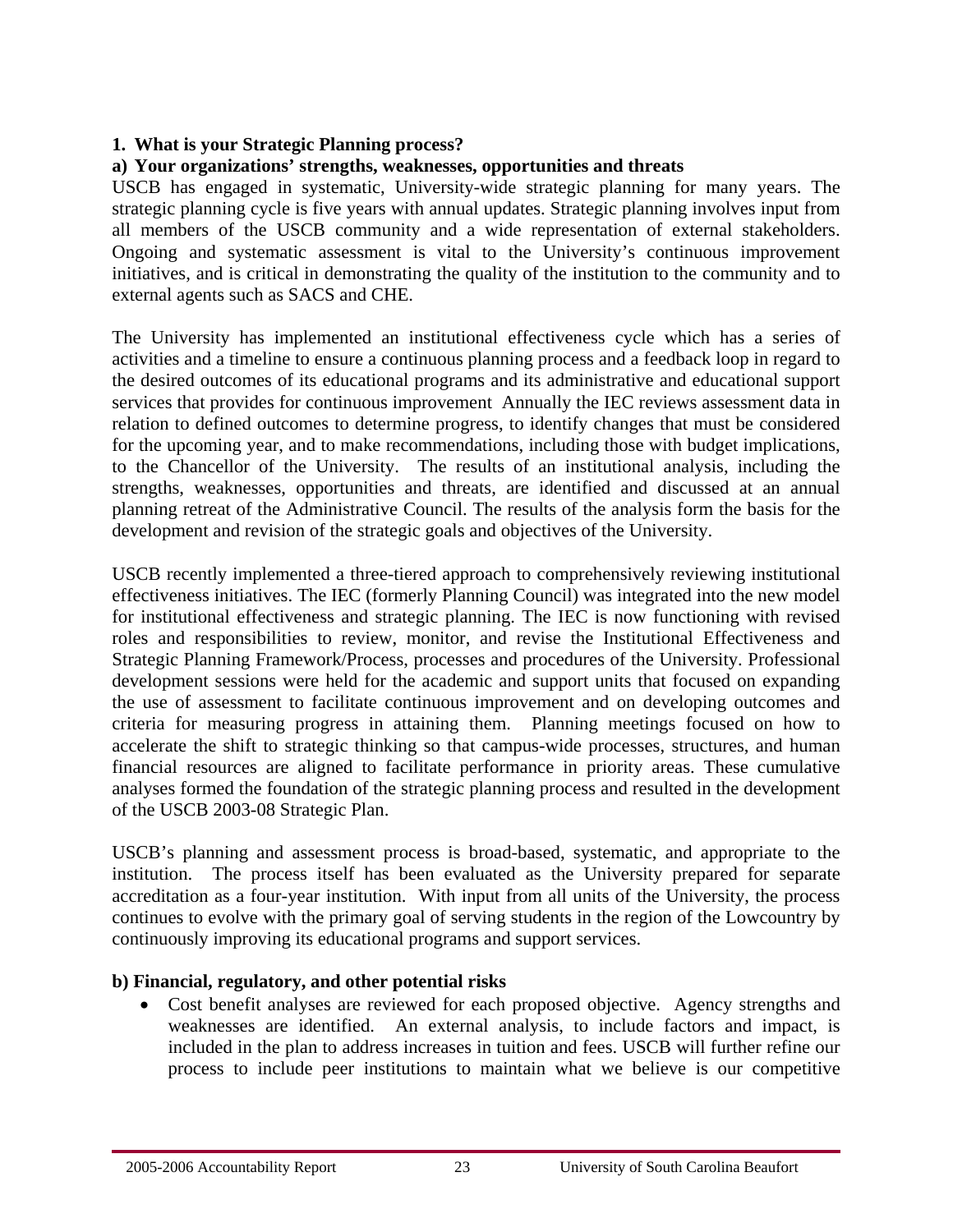advantage. Strategic planning objectives are aligned with the agency's performance outcome measures and state and federal regulations.

- Human resource capabilities and needs:Staffing patterns are analyzed to ensure objective workforce training and succession planning accomplishment. Staff realignment and resources are prioritized to meet the needs of the institution.
- Operational capabilities and needs: Fiscal data to include the projected annual budget in addition to staffing patterns and available resources are discussed. Organizational capacity is analyzed and expanded as appropriate to meet the agency's mission.

# **c) Shifts in technology, student and community demographics, markets, and competition**

Shifts in technology, student and community demographics, markets, and competition are addressed by Goals I, II, III, V, VI, VII, VIII, IX in the University Strategic Plan. Shifts in technology are based on the demands of students who come to the University expecting to use up-to-date technology in the classroom. USCB has created a collaborative computing center in the new Library so that groups can work in a collaborative environment. A new system called Tegrity is being implemented to give students and faculty more control and access to course lectures using multiple sources such as computers, PDAs, iPods, and cell phones.

USCB uses census data and conducts long-term studies to identify student demographics and market segments. The IER office conducts a number of internal and external surveys to gather information on student and community satisfaction. In addition, we examine and seek expert advice to improve internal processes and market research.

USCB is gathering the information about availability of its newly established four-year degree programs out in the market to "prove" the model that was proposed when the institution was granted four-year degree status. It is doing so in local markets that are undergoing rapid population growth. For example, the community surrounding the South Campus location doubled in population between 2000 and 2004. With the retiring of the baby boomer generation, this level of growth—and shift toward a growing older demographic segment—is expected to accelerate. At the same time, the area is beginning to attract knowledge-based businesses run by "thirty-something" entrepreneurs as well as a large population of people who host tourism and the service industries supporting the elderly. As a result, local school systems are overflowing with students who will need a local higher education source.

In addition to rapid growth in the four county South Carolina areas that USCB served as a 2-year institution and still serves today, the university is reaching into the nearby Savannah metropolitan area to attract both undergraduate and extended graduate campus students. This new market offers much potential as Savannah is experiencing rapid population growth, particularly in areas such as Effingham and Bryan Counties, from which USCB is more accessible than its equivalent Georgia institution.

Lastly, USCB is tapping new markets, particularly in the Midwest and East Coast. Using data collected by USCB and by Hilton Head tourism watchers, USCB is finding that states and communities where Hilton Head Island is well known are open and interested in learning more about university options in this section of the Lowcountry. As our communications and recruiting program expands, we expect to find strong growth in this market segment.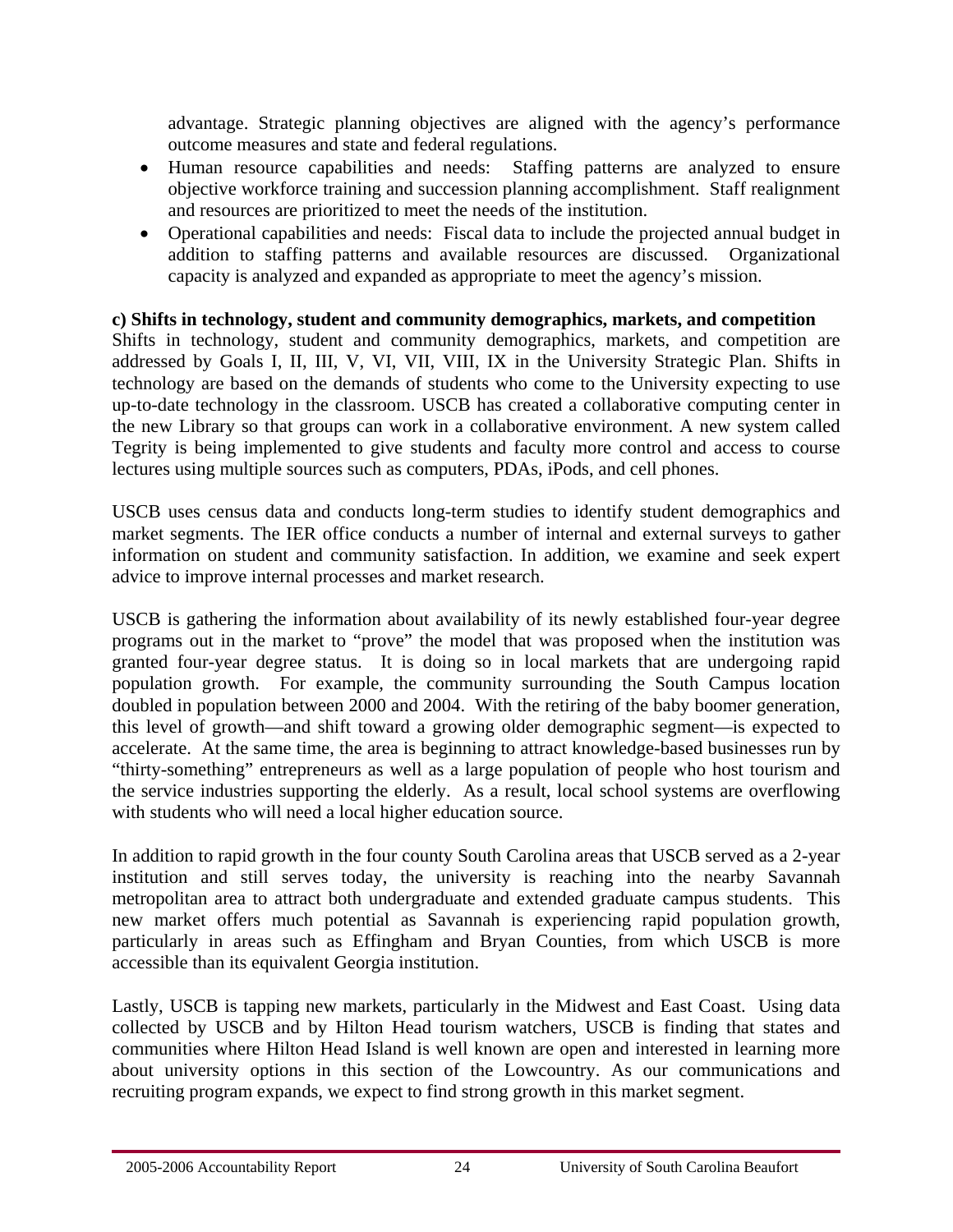Ironically, one of USCB's most challenging markets is local place-bound students. Local high schools have some of the lowest graduation rates in the United States and the rate of baccalaureate attainment among the local, indigenous population is extremely low. USCB is actively developing new models to encourage local students to aspire to earn a baccalaureate degree and to take the course work needed to enable them to enter four-year degree programs upon graduation.

#### **(d) Long-term organizational sustainability and organizational continuity in emergencies**

USCB takes a proactive approach rather than reactive one and has developed a five-year strategic plan, 2003-2008. Now that we have passed the mid-point in the five year plan, the IEC will review the plan and begin drafting the 2008-2013 university strategic process to ensure continuity and stability.

#### **e) Your ability to execute the strategic plan**

USCB achieves its mission and goals using a four-phase Institutional Effectiveness and Strategic Planning Framework/Process.

#### **USCB Institutional Effectiveness and Strategic Planning Framework/Process Phase I: Analysis and Input Process**

- There is University-wide analysis and input by all areas of the University through responses to surveys and/or questionnaires or by other means (SWOT Analysis).
- Key performance areas (Academic Affairs, Advancement, Athletics Development and Recreation, Community Outreach, Finance and Operations, and Student Development) analyze and/or identify:
	- o The strengths and weaknesses of the internal environment of the University that includes organizational performance and organizational design;
	- o The political, economic, sociological, and technological forces of the external environment;
	- o The stakeholders of the University;
	- o The University's competition; and
	- o Resources of the University.
- The Director of Institutional Effectiveness and Research compiles and analyzes the data from the University-wide input.
- The Administrative Council Retreat is held to discuss results of the data analysis.

#### **Phase II: University-Wide Plan**

• Strategic goals and objectives are developed and/or revised for the USCB Strategic Plan.

#### **Phase III: Unit Plans and Institutional Effectiveness and Outcomes Assessment Plans**

- Unit Plans to accomplish the Strategic Plan are written by the key performance areas: Academic Affairs, Advancement, Athletics Development and Recreation, Community Outreach, Finance and Operations, and Student Development.
- The Chancellor reviews the Enabling/Unit Plans
- Educational Programs and Administrative Support Services develop Institutional Effectiveness and Outcomes Assessment Plans that include intended outcomes,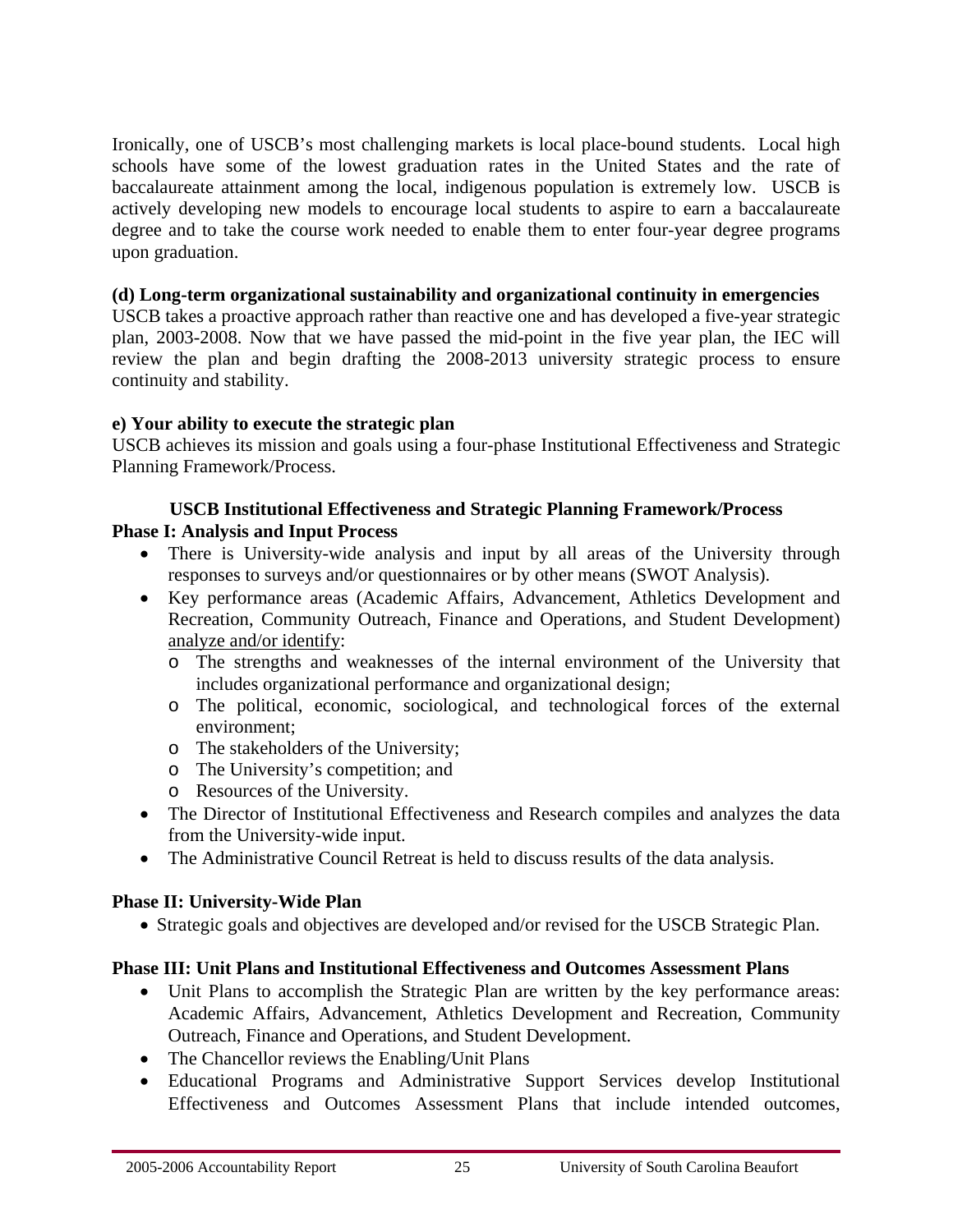assessment strategies, measures, and criteria.

• Academic Program Reviews are conducted according to schedule.

#### **Phase IV: Plan Implementation and Evaluation of Progress**

- Institutional Effectiveness Plans are implemented.
- The Institutional Effectiveness Council reviews the results of the Institutional Effectiveness Plans and Outcomes Assessment Reports and the results of the Academic Program Review(s).
- The Institutional Effectiveness Council makes recommendations regarding the results of the Institutional Effectiveness Plans and Outcomes Assessment Reports and submits them to the Chancellor who then submits those with budget implications to the Budget Committee.
- The Institutional Effectiveness Council makes recommendations regarding Academic Program Review and submits them to the chair of the Academic Program Review Committee.

A flowchart illustrating the USCB Institutional Effectiveness and Strategic Planning Framework/Process is located on the following pages.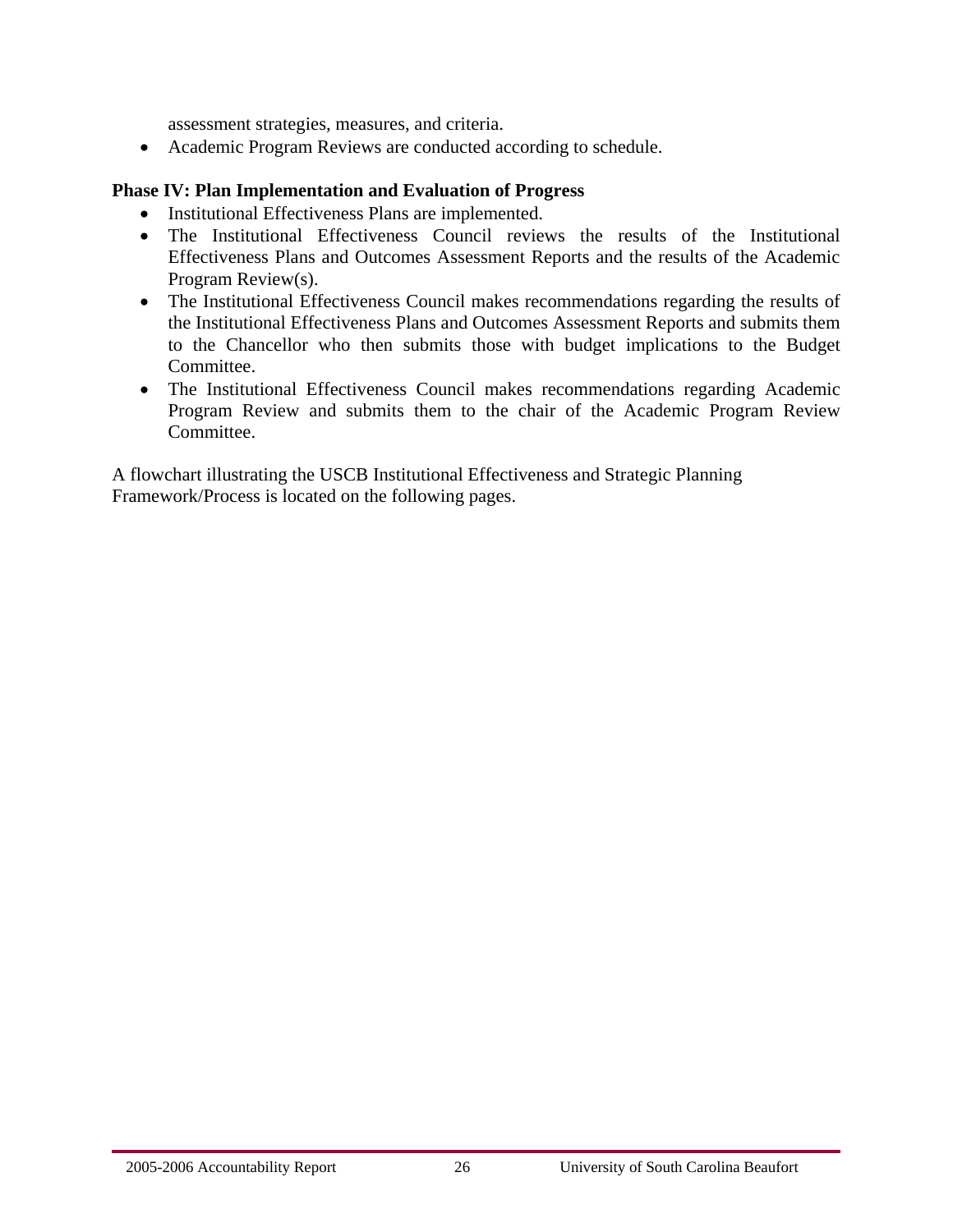#### University of South Carolina Beaufort Institutional Effectiveness and Strategic Planning Framework

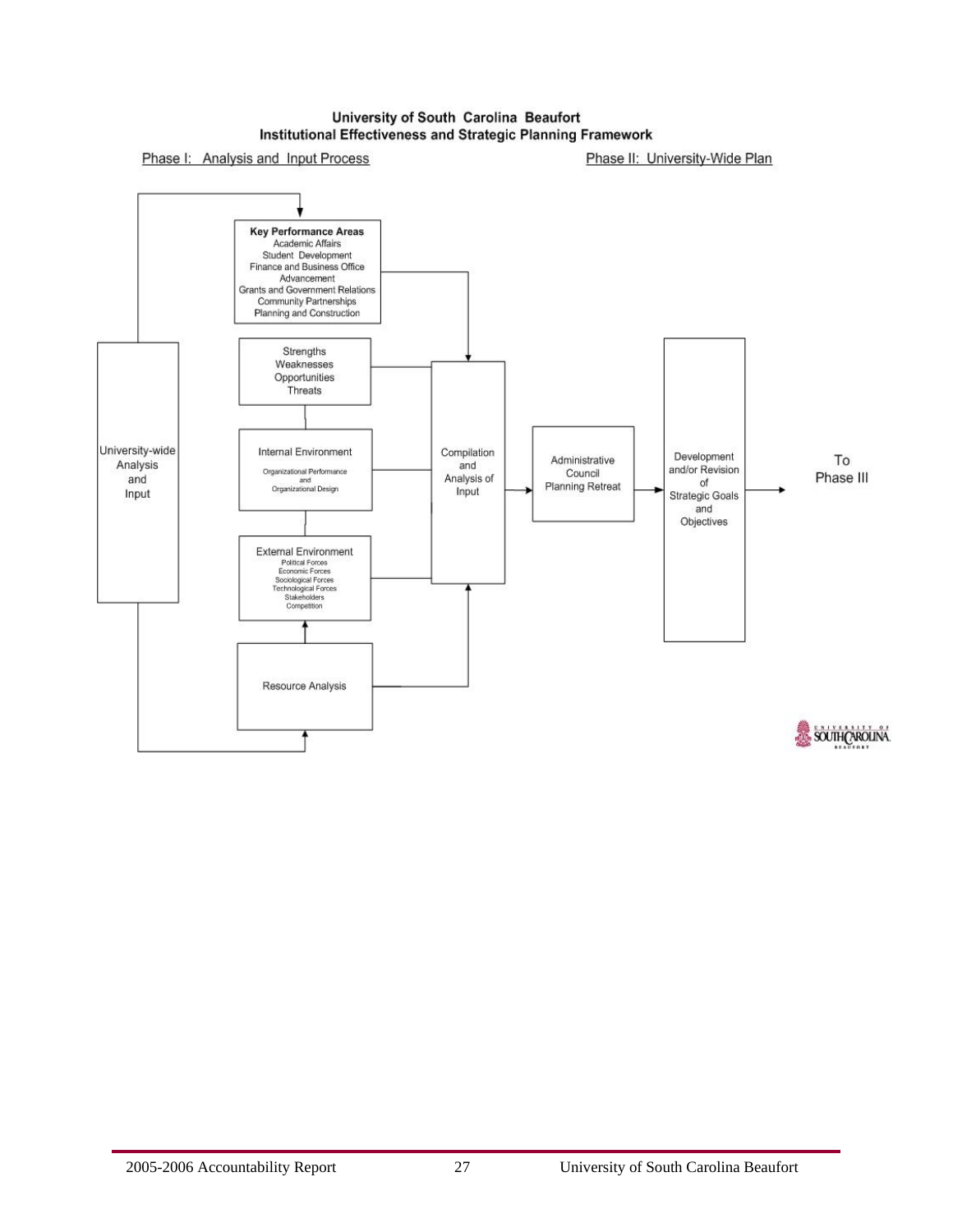

# **2. How do you evaluate and improve your strategic planning process?**

Responsibility for planning and evaluation is a shared responsibility at USCB. USCB engages in ongoing, integrated, and institution-wide research-based planning and evaluation processes that incorporate a systematic review of programs and services that (a) results in continuing improvement, and (b) demonstrates that the institution is effectively accomplishing its mission. To ensure efficacy, USCB employs a Director of Institutional Effectiveness and Research to facilitate the leadership of planning and assessment initiatives. In this capacity, the individual works with administration, faculty, and staff in coordinating the continuous improvement initiatives across campus. The Director works with the IEC to evaluate the Institutional Effectiveness and Strategic Planning Framework/Process, process, and procedures of the University. The strategic planning process is reviewed annually by the IEC. Recommendations of their findings are compiled into a report and presented to the Chancellor, Administrative Council, and Budget Committee for their review and action if necessary.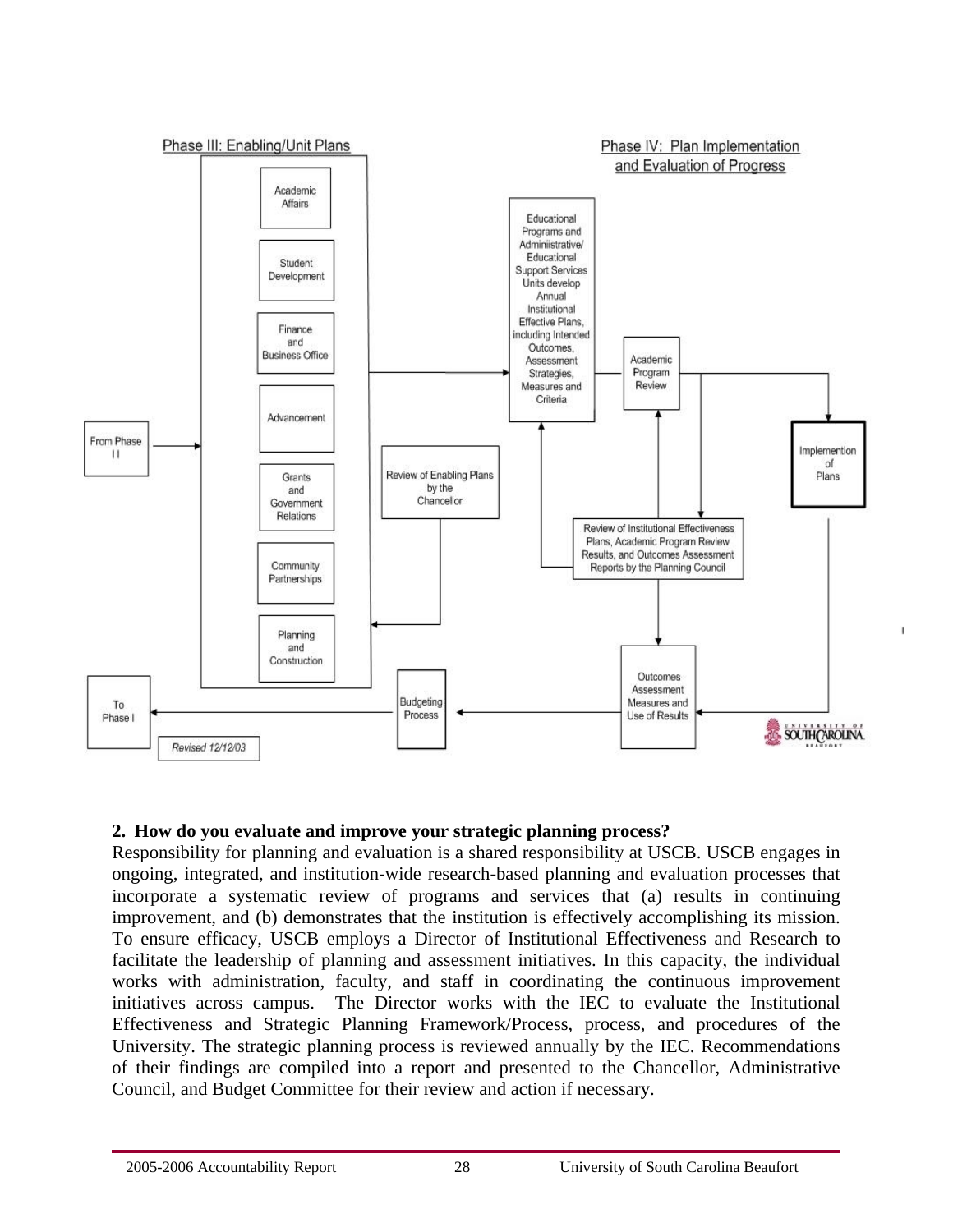# **3. What are your key strategic objectives?**

The key strategic goals identified in the institutional analysis are actions to be taken and intended to lead to the improvement of the academic programs and support services of the University. They are listed in the Strategic Plan and are used to develop unit plans and the IE-OA Reports. The Strategic Plan 2003-2008 demonstrates the solid ground on which the institution stands because of planning and using the results of evaluation to achieve the mission and goals of the University. The key strategic goals are to:

- 1. Strengthen and expand academic offerings
- 2. Expand and strengthen student support services
- 3. Expand and diversify the student population
- 4. Support scholarship and the pedagogy of the faculty
- 5. Provide an environment conducive to teaching and learning
- 6. Broaden community awareness and support
- 7. Develop appropriate partnerships that support the University's mission
- 8. Evaluate annually the University's progress toward attaining its goals, objectives, strategies and tactics
- 9. Strengthen planning, budget and assessment
- 10. Attain appropriate accreditations

# **4. What are your key action plans/initiatives?**

Key action plans/initiatives are identified in the Institutional Analysis of Phase I or by key performance areas in and of themselves. They are actions to be taken and intended to lead to the improvement of the educational programs and support services of the University. They are listed in the University Strategic Plan, and the unit plans and are used to develop annual Institutional Effectiveness and Outcomes Assessment reports. All of the University's goals and objectives are geared toward the achievement of the mission of the University.

#### **5. How do you develop and track action plans that address your key strategic objectives? Include how you allocate resources to ensure the accomplishment of your action plans.**

The IEC evaluates the Institutional Effectiveness and Strategic Planning Framework/Process, and procedures of the University. The Institutional Effectiveness Plan and Process is an ongoing, comprehensive, broad-based and institutionally integrated system for planning and evaluation designed to enhance and improve the institution, as well as demonstrate to what degree the institution has been effective in fulfilling or achieving its stated mission and goals. It involves a process of continually reviewing and articulating the mission and goals of the University, setting intended/expected outcomes (results), assessing these results, analyzing the data from the assessment, and using the results for improving academic programs and services.

The unit head oversees the development of unit plans and annual IE-OA Reports within their units. The action plans, known as Institutional Effectiveness and Outcomes Assessment (IE-OA) Reports address the University's mission and goals, and the unit head's expectations for improvements in their areas. These plans are monitored throughout the year and allocations of resources are based on data driven assessment. The IEC monitors the action plans and makes recommendations regarding the results of the IE-OA Reports to the Chancellor who then submits those with budget implications to the Budget Committee.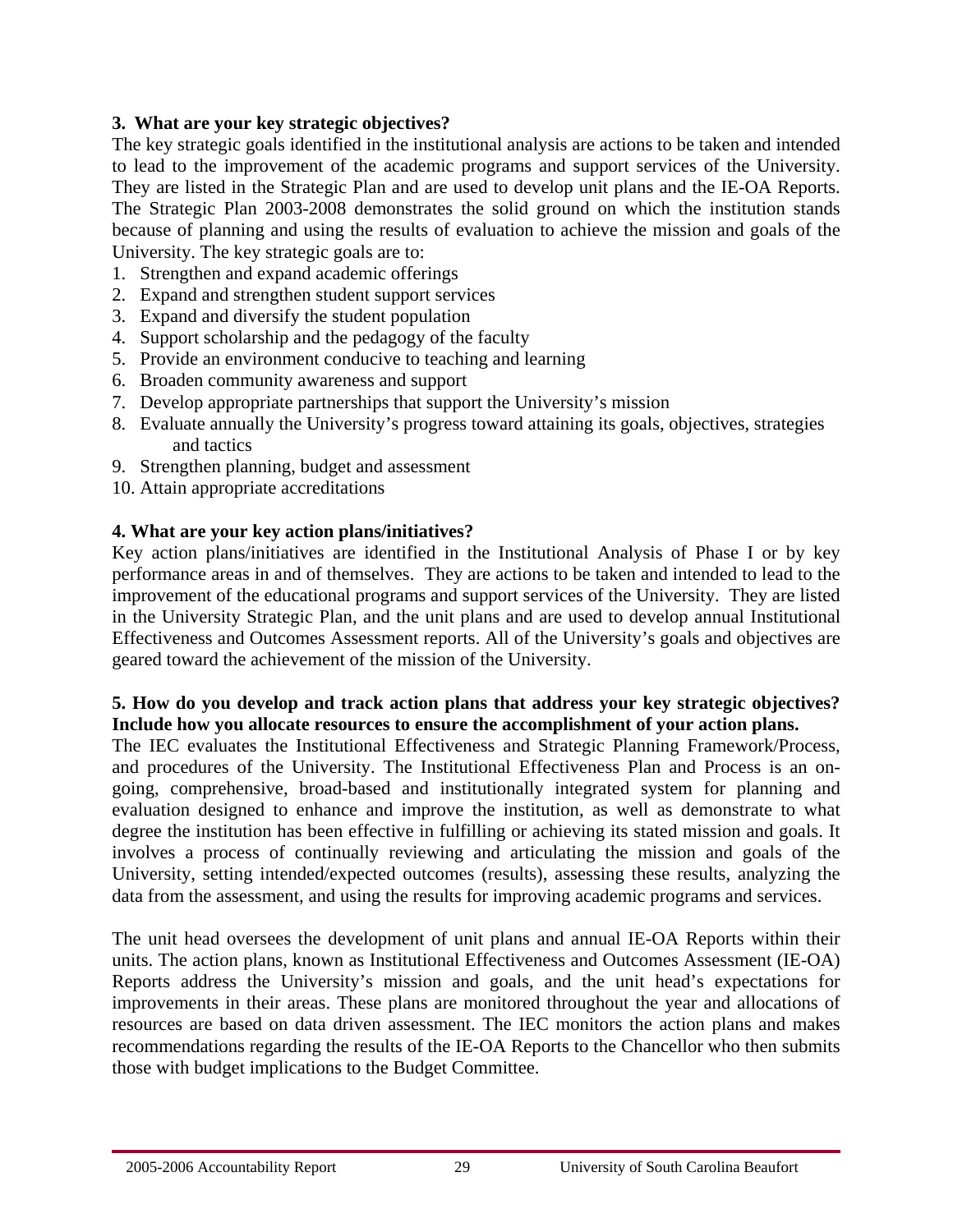#### **6. How do you communicate and deploy your strategic objectives, action plans and related performance measures?**

USCB achieves its mission, goals, objectives, action plans and other performance measures using a four-phase Institutional Effectiveness and Strategic Planning Framework/Process. The IEC communicates on an on-going basis the institutional effectiveness and strategic planning process, procedures, and findings to the educational programs, academic divisions and to the administrative and educational support services units through minutes, reports, and direct contact of members with their respective divisions. The IEC reports after every scheduled meeting the findings of the IEC to the Chancellor of the University and to the Chancellor's Administrative Council and/or the Chancellor's Cabinet. The IEC prepares an annual report of the work of the IEC.

# **7. How do you measure progress on your action plans?**

The IEC monitors the action plans that address the key objectives. The office of Institutional Effectiveness and Research identifies, collects, and interprets the data (quantitative and qualitative) from the unit plans to determine the extent to which intended outcomes (expected results) are actually achieved. The IER office compiles and presents a report to the IEC for their review. A final report along with budget implications is presented to the Chancellor and Administrative Council. The IER office also compiles and submits an Institutional Effectiveness Report to the CHE annually.

#### **8. How do your strategic objectives address the strategic challenges you identified in your Organizational Profile?**

The strategic challenges are identified and addressed using the USCB annual, four-phase Institutional Effectiveness and Strategic Planning Framework/Process. Phase I consists of a University-wide analysis and input by all areas of the University through responses to surveys and/or questionnaires or by other means (SWOT Analysis) from the IEC. The Director of Institutional Effectiveness and Research compiles and analyzes the data from the Universitywide input and presents the information to the IEC and the Chancellor at the annual Administrative Council Retreat. Senior leadership determines areas of emphasis for organizational involvement and support through the University's ongoing strategic planning and institutional effectiveness initiatives and communicates information to administration, faculty, staff and students via face to face meetings, committees, and weekly electronic updates. Extensive discussions center on how best to address a variety of issues and on developing appropriate strategies and objectives to advance the institution. The outcomes of the discussion form the framework for developing our current strategic plan strategies and tactics and the unit plans in each of our key performance/functional areas to accomplish our goals and objectives.

The University has implemented an institutional effectiveness cycle which has a series of activities and a timeline to ensure a continuous planning process and a feedback loop in regard to the desired outcomes of its educational programs and its administrative and educational support services. Annually the IEC reviews assessment data in relation to defined outcomes to determine progress, to identify changes that must be considered for the upcoming year, and to make recommendations, including those with budget implications, to the Chancellor of the University. The results of an institutional analysis, including the strengths, weaknesses, opportunities and threats of the University, are identified and discussed at an annual planning retreat of the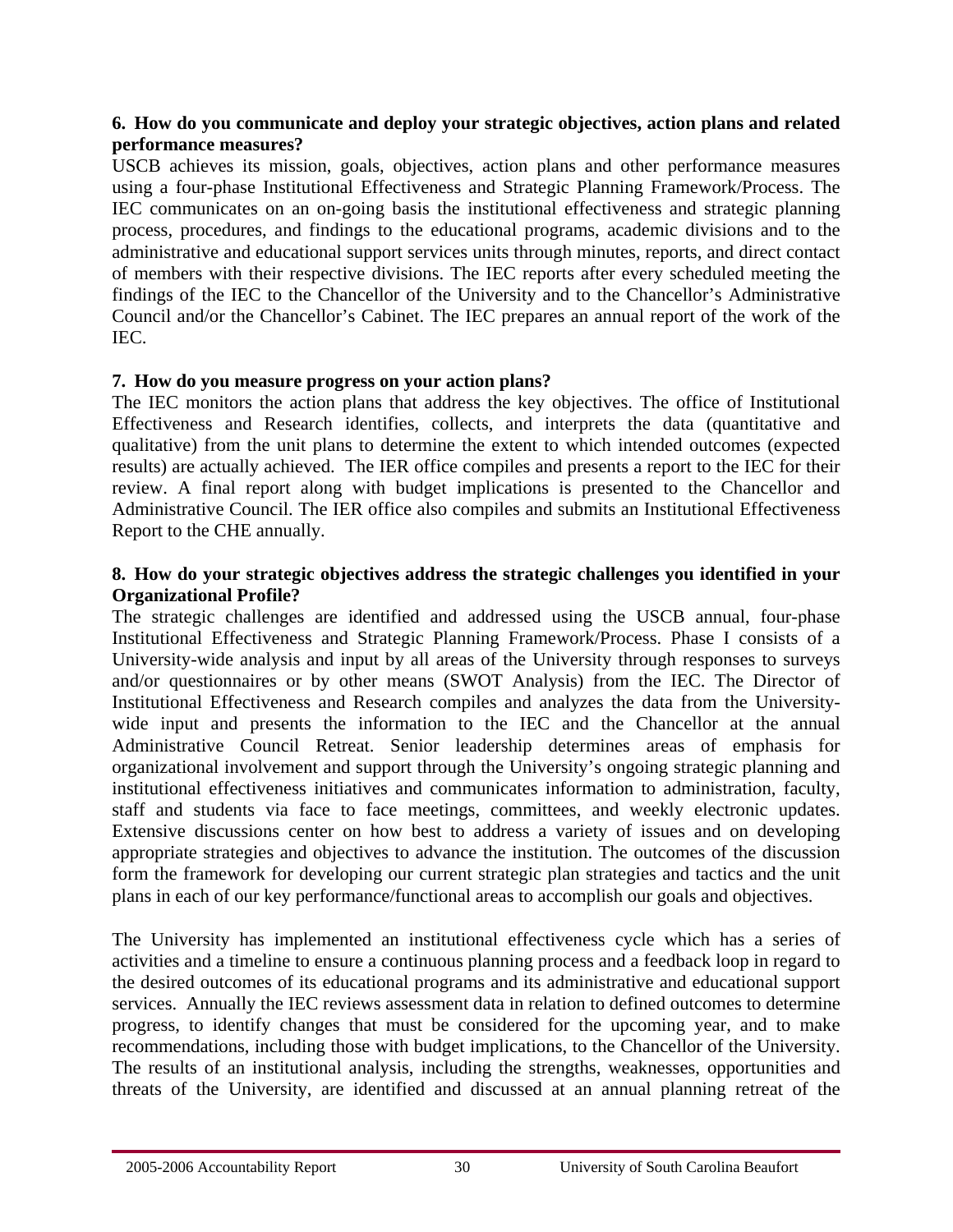Administrative Council. The results of the analysis form the basis for the development and revision of the strategic goals and objectives of the University.

#### **9. The agency's internet homepage address to access the strategic plan.**

The strategic plan is available at [http://www.uscb.edu/uploads/IE\\_Strategic\\_Plan\\_2003-2008.pdf](http://www.uscb.edu/uploads/IE_Strategic_Plan_2003-2008.pdf)

# **Category 3 - Student, Stakeholder, and Market Focus**

**1. How do you identify the student and market segments and how do you determine which student and market segments to pursue for educational programs, offerings, and services?**  USCB is the only four-year baccalaureate degree-granting institution in the southeastern corner of the state within a 70 mile radius. The rationale for providing specific programs is based on market analysis, needs assessment surveys, focus groups, market research, census data, surveys from high schools, feedback from advisory boards that make up a cross-section of the community and help determine program needs, student demand, and the success of existing curricula in the disciplines where courses have been previously offered by USCB.

USCB has identified its markets based on geographic proximity and affinity to Hilton Head Island. A three-pronged strategy for creating a diverse, lively campus by serving local residents of four counties in South Carolina, the metropolitan Savannah area, and east coast communities with strong links to Hilton Head Island, was established when the campus moved to four-year status in 2004. This model has been supported by the campuses' ability to attract these three populations of students without an extensive or complete marketing program in place.

USCB has begun to develop the communication tools needed to reach these segments including some key literature pieces, a website and recruiting video on CD, and has gained some experience in media usage in Savannah and east coast markets. As this marketing capability grows, the research sophistication of the institution is now ready to develop. In August of 2006, a marketing-oriented Vice Chancellor for University Advancement was hired to assist in developing the research program.

#### **2. How do you keep listening and learning methods current with changing student and stakeholder needs and expectations (including educational programs, offerings, and service features) and their relative importance to these groups' decisions related to enrollment?**

As USCB transitioned from a two-year to a four-year institution, the demand for programs and services from our stakeholders was extensive and clear. Direct communication is the most effective way to gauge academic interest and customer service and focus groups are regularly held with students and key stakeholders to gauge needs and interests. Our faculty and staff are tightly integrated with students and openly exchange ideas about how to move forward. The IER office sends surveys to students and stakeholders asking for input and suggestions on academic programs, distance education delivery methods, and student satisfaction. The challenge has been to grow quickly enough to serve them. Two examples are the development of a Nursing Program that clearly fits current regional needs and strengths and the increasing use of technology to deliver the courses.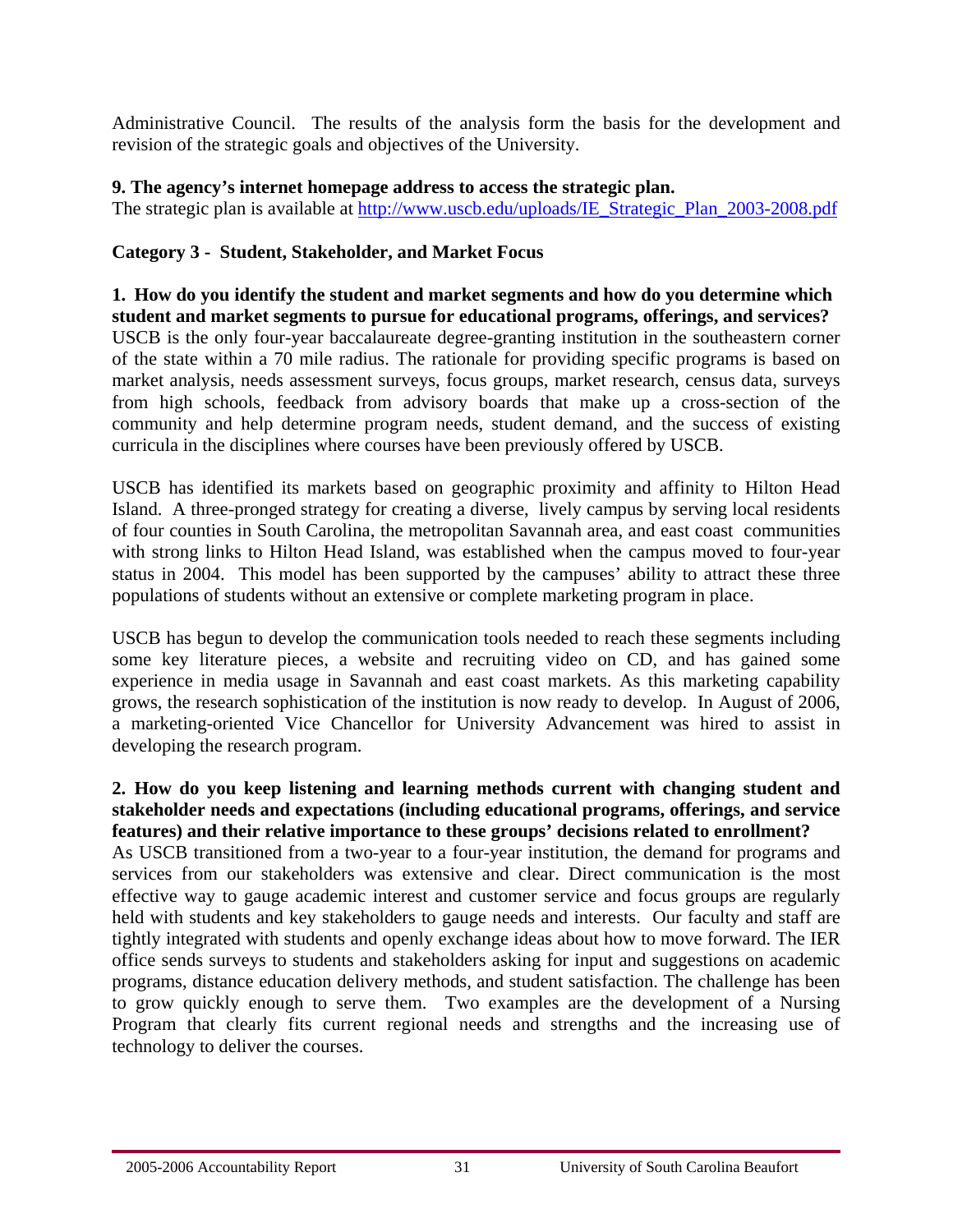#### **3. How do you use information from current, former, and future students and stakeholders to keep services and programs relevant, and provide for continuous improvement?**

As the newest four-year baccalaureate degree-granting institution in South Carolina, the office of Advancement is in the process of establishing an alumni association that will help gather feedback from alumni. We are working to coordinate feedback from academic and support areas to evaluate student satisfaction and needs. Graduation (exit) surveys, alumni surveys, advisement surveys, course evaluations, employer surveys, and internship surveys are given by the IER office to gain information on programs and services. Each academic program has an advisory board that provides support and feedback on academic programs.

# **4. How do you determine student and stakeholder satisfaction and dissatisfaction?**

USCB is committed to continuous improvement in student learning, student satisfaction, and customer service. Results from graduation (exit) surveys, alumni surveys, advisement surveys, course evaluations, focus groups, customer service survey, employer surveys, and internship surveys are given by the IER office to gain information on programs and services. The results of the surveys are shared with staff and used to make improvements in the appropriate areas.

#### **5. How do you build positive relationships to attract and retain students and stakeholders, to enhance student performance, and to meet and exceed their expectations for learning? Indicate any key distinctions between different student and stakeholder groups.**

We seek to respond to a broader spectrum of critical educational needs and interests of our citizens by becoming the region's first baccalaureate degree-granting institution. Recognizing teaching as its primary function, USCB recruits and continuously develops highly qualified faculty members with current content knowledge, outstanding instructional skill, and a studentcentered philosophy of education. Through its dedicated professional administration, faculty, and staff, we seek to provide a learning environment, which is technologically current, supportive of student with diverse interests and abilities, and dedicated to student success. The institution also strongly supports the study and appreciation of the area's unique geography, ecology, history and culture. As the region grows in population and complexity, USCB will become the primary resource for intellectual, social, cultural and economic life for students and stakeholders.

# **Category 4 - Measurement, Analysis, and Review of Organizational Performance**

#### **1. How do you select which operations, processes and systems to measure to track student learning, organizational performance, and progress relative to strategic objectives and action plans?**

In line with USCB's Institutional Effectiveness and Strategic Planning Framework/Process, and USCB's mission and goals, each academic and support unit identifies measures at the unit level. We have established evaluation and assessment methods designed to ascertain attainment of educational goals at both the institutional and academic program level. Each academic and support unit has a defined statement of purpose directly linked to USCB's mission. Annual IE-OA Reports are developed for all academic and support units and are used to measure student learning outcomes and student satisfaction. USCB's Strategic Plan integrates critical goals and objectives for all units campus-wide. The Chancellor, Administrative Council, Unit Heads, Enrollment Management Team, and IEC meet throughout the year to review performance results.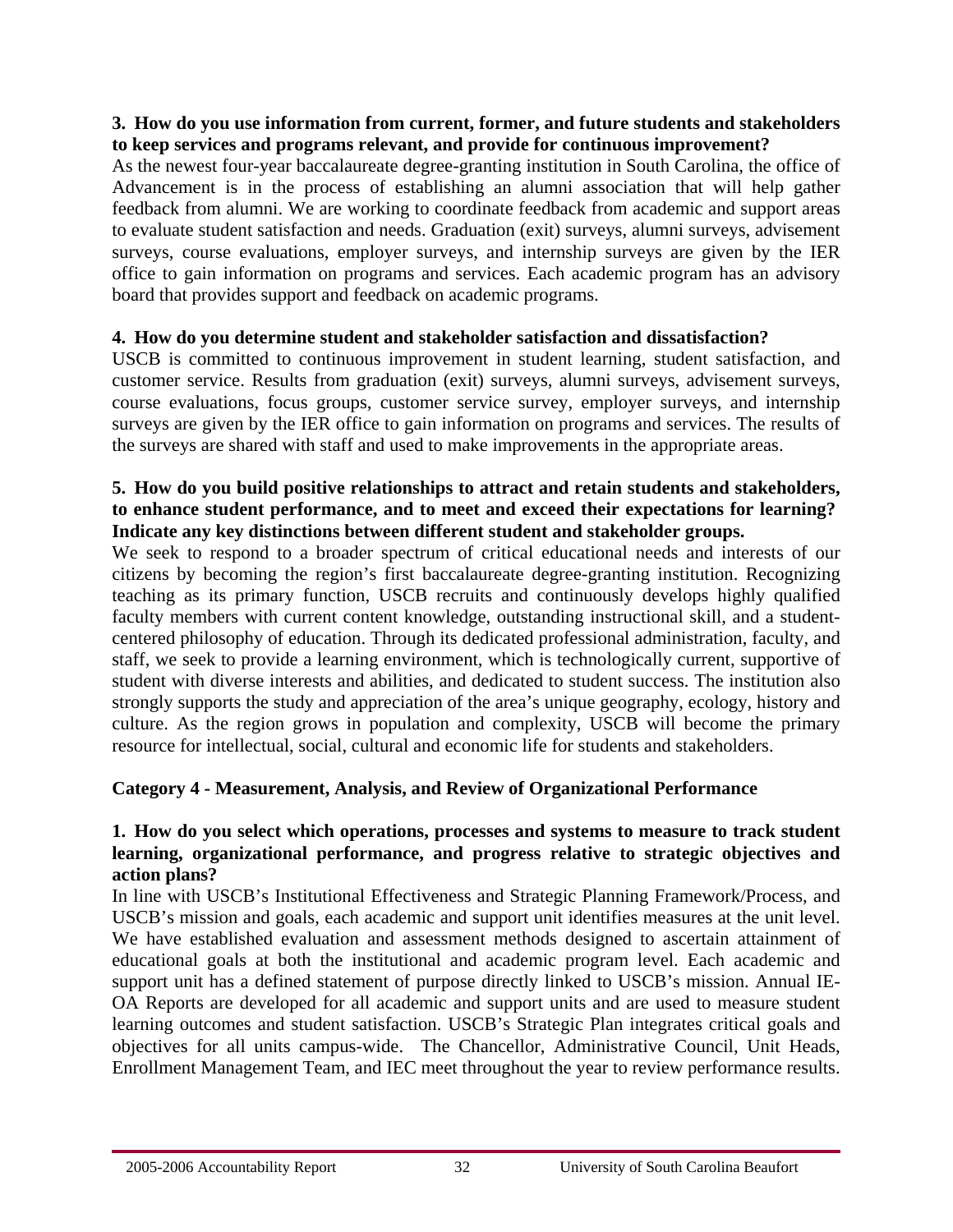The IER office provides training to assist internal groups with data collection and analysis of the performance measures.

Some of our processes are mandated by external state and federal entities such as the state of SC and the CHE, Title II and Title IV. As a state University, USCB is required to report annually on a range of indicators as part of the South Carolina's performance-based funding model. This level of assessment provides a broad overview of how well the institution is meeting its mission and serving the state. The scorecard approach also allows for benchmark comparisons with other colleges and universities within South Carolina. Institutional effectiveness measures are also mandated by state law. All South Carolina colleges and universities must assess academic advising, library resources and services, student development, general education, technology competency, and majors and concentrations on a rotating annual basis. Each institution determines the tools and methodologies it will employ for this level of assessment. Preparing for the accreditation processes of SACS, NCATE, AACSB, and the CSHSE, is another means by which the University initiates self-studies that examine and track student learning, organizational performance, and allow us to measure progress relative to strategic objectives and action plans.

#### **2. How do you use data analysis to provide effective support for decision making?**

Ongoing and systematic assessment is vital to the University's continuous improvement initiatives, and is critical in demonstrating the quality of the institution to the community and to external agents such as SACS and the SC CHE. The University has implemented an institutional effectiveness and planning cycle which has a series of activities and a timeline to ensure a continuous planning process and a feedback loop in regard to the desired outcomes of its educational programs and its administrative and educational support services. Annually the IEC reviews assessment data in relation to defined outcomes to determine progress, to identify changes that must be considered for the upcoming year, and to make recommendations, including those with budget implications, to the Chancellor of the University. The results of an institutional analysis, including the strengths, weaknesses, opportunities and threats of the University are identified and discussed at an annual planning retreat of the Administrative Council. The results of the analysis form the basis for the development and revision of the strategic goals and objectives of the University. The IER office provides data and reports to the Administrative Council, Enrollment Management Team, Budget Committee, the IEC, and other committees on campus to be used as the basis for decision making. The various committees collect data and use the results to set policy or focus efforts for improvement of the University. Annual IE-OA Reports are used to make improvements in academic and support services.

#### **3. What are your key measures, how do you review them, and how do you keep them current with educational service needs and directions?**

The key measures are review by various committees and councils within the University using the Institutional Effectiveness and Strategic Planning Process/Framework. Key measures are reviewed at different frequencies, annually, on a semester basis, and weekly, to keep them current with educational service needs and directions. For example, graduation rates are reviewed annually whereas enrollment data is reviewed weekly. The key measures are:

- Enrollment Statistics
- Program Graduates
- Retention/Attrition Data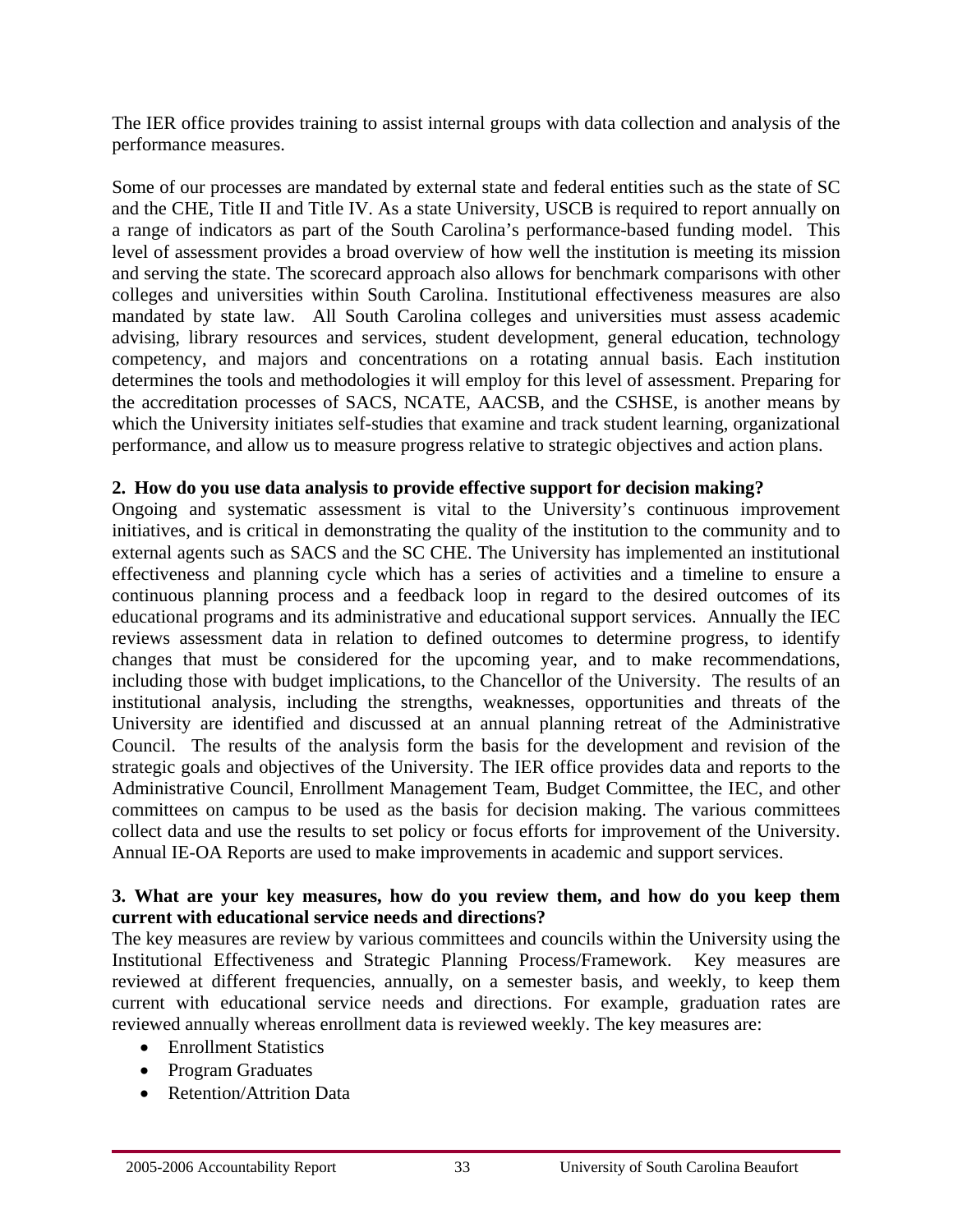- Graduation Rates
- University Enrollment
- Applicant Yield Rate
- Number Applying for Financial Aid
- Number Eligible for Title IV Funds
- Student/Customer Satisfaction
- Employment Rates
- Examinations and Certification Tests
- Number of Students in Post-Graduate Study
- Human Resources EPMS

#### **4. How do you select and use key comparative data and information from within and outside the academic community to support operational and strategic decision making?**

Comparative data and information are selected according to the goals of the Strategic Plan. The annual IE-OA Reports are used to assess goals and objectives for each unit and are the basis for the next year's plan. Due to the newness of our four-year status, USCB is in the formative stages of establishing baseline data for each measure and will compare all results thereafter to the baseline. The Performance Funding Report Card compares USCB with our peer institutions statewide.

# **5. How do you ensure data integrity, timeliness, accuracy, security and availability for decision making?**

To ensure efficacy and integrity of our measures, USCB conducts internal and external reviews. Other quality assurance procedures the University participates in are internal quality assurance audits, federal and state audits, electronic data collection, review of data by Administrative Council, Unit Heads, the IEC, Enrollment Management Team, training in technology and data collection and annual reviews of data to analyze and support the institutional effectiveness and strategic planning cycle.

USCB protects the security, confidentiality and integrity of its records and maintains security measures to protect and back up data, follow standard confidentiality and security procedures such as firewalls, redundancy, password protection and other policies to ensure data integrity. Incremental backups are done on a daily basis for local data. USC Columbia maintains critical student data for the University. USC is working to implement an Enterprise Resource Planning system to replace the Legacy student information data system. One of the benefits of this change will be the removal of social security numbers as a primary identifier.

# **6. How do you translate organizational performance review findings into priorities for continuous improvement?**

The overriding theme at USCB is continuous improvement in student learning and student satisfaction. Ongoing and systematic assessment is vital to the University's continuous improvement initiatives, and is critical in demonstrating the quality of the institution to the community and to external agents such as SACS and CHE. The University has implemented an institutional effectiveness cycle which has a series of activities and a timeline to ensure a continuous planning process and a feedback loop in regard to the desired outcomes of its educational programs and its academic and educational support services. Annually the IEC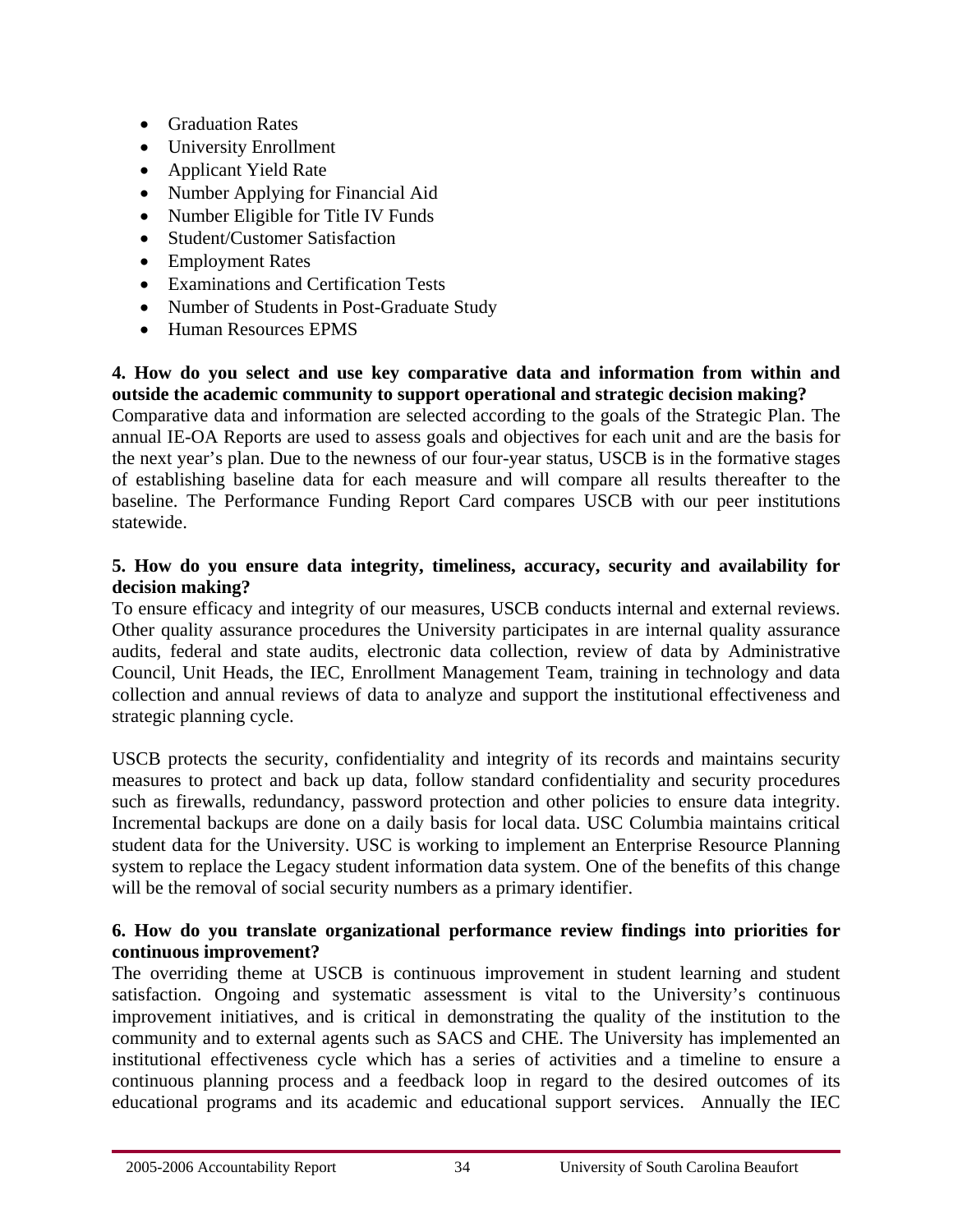reviews assessment data in relation to defined outcomes to determine progress, to identify changes that must be considered for the upcoming year, and to make recommendations, including those with budget implications, to the Chancellor of the University. The results of an institutional analysis whereby the strengths, weaknesses, opportunities and threats of the University are identified and discussed at an annual planning retreat of the Administrative Council. The results of the analysis form the basis for the development and revision of the strategic goals and objectives of the University.

# **7. How do you collect, transfer, and maintain organizational and employee knowledge? How do you identify and share best practices?**

The Chancellor and Administrative Council meet weekly and transmit the information from these meetings to their units through face to face meetings with staff and through the *University Weekly Update*. Unit heads are responsible for disseminating the information and ensuring that new guidelines, policy and procedures, best practices are being followed to make day-to-day decisions by staff and directors. The USC system holds quarterly, system-wide meetings based on academic and support services units such as the registrar, admissions, institutional effectiveness, academic affairs, finance, University leaders' council, student affairs and financial aid where best practices are shared among colleagues. Best Practices are learned from faculty and staff attendance at professional associations and conferences and brought back to University staff through transfer of knowledge and cross-training workshops.

# **Category 5 - Faculty and Staff Focus**

#### **1. How do you organize and manage work to enable faculty and staff to develop and utilize their full potential, aligned with the organization's objectives, strategies, and action plans? How do you evaluate and improve organization and HR processes?**

The university leadership team creates values and promotes consistent communication at all levels of the organization through: 1) emailed information concerning various issues, 2) annual Employee Performance Management System (EPMS) Evaluation Meetings, 3) and Employee Recognition Awards Ceremony Programs. These forums are created as a strategy to empower employees, build morale and facilitate communication by allowing employees to participate and provide feedback. They also allow for participation in the decision-making and strategic planning process of the agency. Managers should also encourage and motivate employees through the EPMS. The EPMS process is crucial in communicating, coaching and empowering employees to meet strategic priorities. This process serves as the foundation for planning work priorities, professional development, and evaluation of employee performance. The agency measures the Meets by Default rate on a monthly/annual basis and discusses the results with supervisors during monthly managers meetings. This measure provides senior managers a sense of the overall commitment that supervisors demonstrate with respect to employee development and the performance management process.

The flow of communication throughout the University begins with the Administrative Council, the team leaders for their units, who communicate with faculty and staff by listening, reviewing, and responding to feedback at departmental and committee meetings. The feedback is used to meet the needs expressed by faculty and staff for continuous improvements in programs and services. Senior administration values and promotes ongoing communication at all levels of the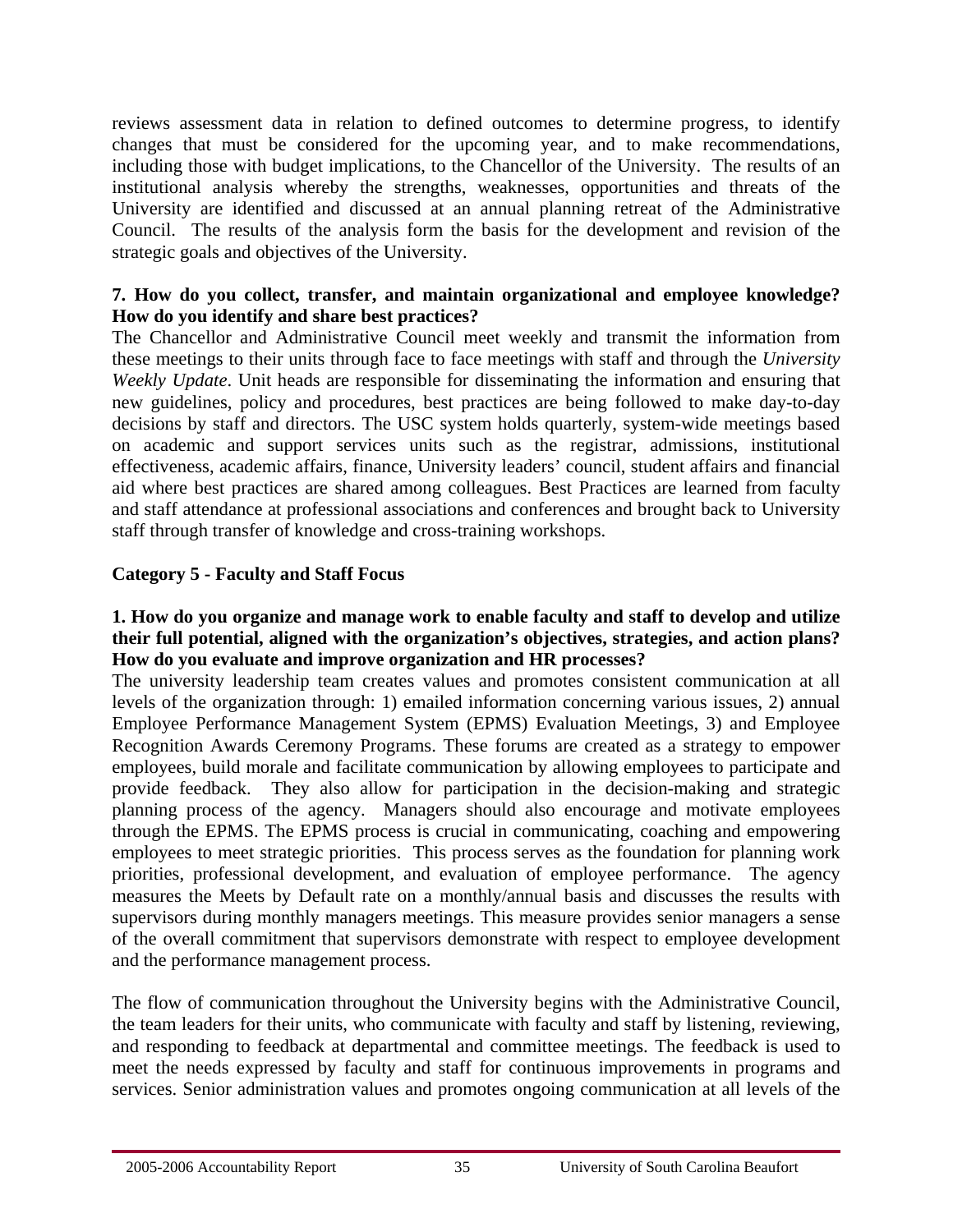University and communicates with employees through faculty and staff meetings, strategic planning sessions, unit meetings, committee and council meetings, and faculty and staff forums. Faculty and staff are encouraged to take an active role in the decision-making process by volunteering for University committees. Committees, councils, and meetings are a tool used to empower employees, build morale, and facilitate communication by allowing employees to participate and provide feedback on the decision-making and strategic planning process of the University. The University seeks to build morale by hosting back-to-school orientation and activities for new and returning faculty, an awards ceremony, and a faculty and staff picnic to show appreciation to employees.

The EPMS is a crucial component in communicating, coaching, and empowering employees to meet strategic priorities. This process serves as the foundation for planning work priorities, professional development, evaluation of employee performance, and is tied in with pay-forperformance. Faculty are evaluated through courses evaluations, an annual evaluation from the Executive Vice Chancellor, faculty peer reviews, tenure and promotion processes and posttenure reviews that are tied in with pay-for-performance merit raises.

# **2. How do you organize and manage work to promote cooperation, initiative, empowerment, innovation and your organizational culture?**

Senior leaders encourage employees to seek personal and professional growth opportunities that could lead to job enhancement and promotion. Employees are encouraged to join professional organizations relevant to their positions and to avail themselves of training opportunities that will assist them with career growth. A faculty mentoring program has been established for new faculty and employees are encouraged to attend conferences in their field for job improvement, professional development and career expansion. Coaching and mentoring are provided to new employees within their respective units and unit heads and supervisors provide a great deal of informal transfer of knowledge to their colleagues. Employees are encouraged to take University classes at no charge and earn advanced degrees while employed. USC provides on-going professional development and training at no charge to employees where they can explore the many opportunities for personal and professional growth available through a host of workshops sponsored by the office of Human Resources.

The key to success in any organization is to link job responsibilities with the university mission and its strategic priorities. USCB's Strategic Plan integrates critical goals and objectives for all units campus-wide. Additionally, each of the academic programs has defined statement of purpose, directly linked to USCB's mission. In the broad context of USCB's strategic goals, each program will strengthen academic offerings, expand and diversify the student population, and provide an environment conducive to teaching and learning. USCB also has established evaluation and assessment methods designed to ascertain attainment of educational goals at both the institutional and academic program level.

# **3. How do you achieve effective communication and knowledge/skill/best practice sharing across departments, jobs, and locations?**

USCB is one University with two full-service campuses and offers courses at the two military installations in Beaufort. Effective communication is accomplished by the use of voicemail, email, and interactive video technology to broadcast meetings between the campuses. Employees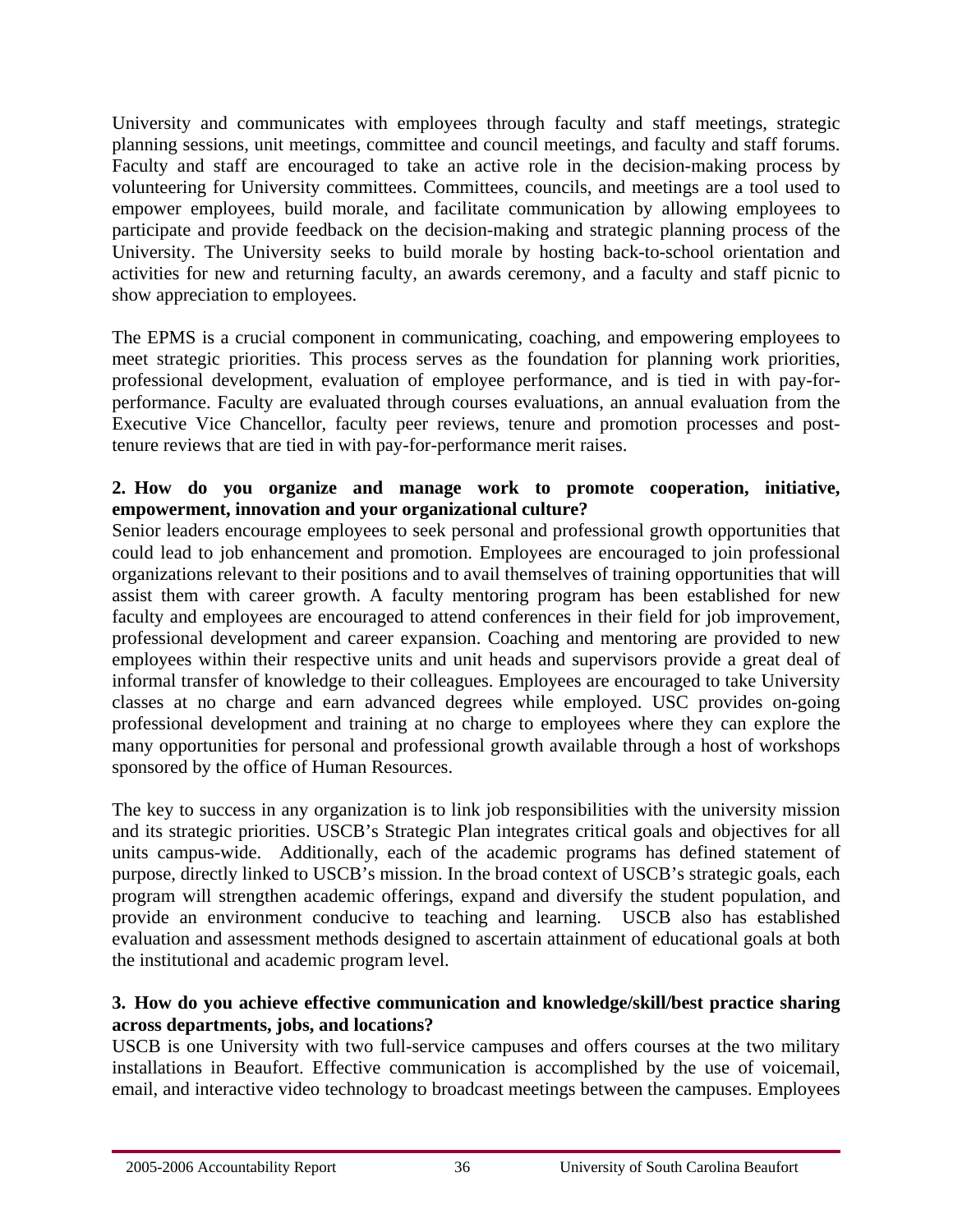share time between the campuses and travel between the sites to ensure that programs, courses and services are available to all constituents. Faculty, staff and administration are encouraged to attend conferences and professional development opportunities where best practices are shared and brought back to University staff through cross-training and transfer of employee knowledge through in-house training. The Chancellor delivers several updates, during the month. Units are tasked with weekly meetings to inform, alert, and communicate to staff members.

**4. How does your performance management system, and feedback to faculty and staff, support high performance work and contribute to the achievement of your action plans?**  Senior administration motivates and encourages employees through the EPMS. The EPMS is a crucial component in communicating, coaching, and empowering employees to meet strategic priorities. This process serves as the foundation for planning work priorities, professional development, evaluation of employee performance, and is tied in with pay-for-performance.

Faculty are evaluated through courses evaluations, an annual evaluation from the Executive Vice Chancellor, faculty peer reviews, tenure and promotion processes and post-tenure reviews that are tied in with pay-for-performance merit raises. The flow of communication begins with Senior Administration who are the team leaders for their units and communicate with faculty and staff by listening, reviewing, and responding to feedback at departmental and committee meetings. The feedback is used to meet the needs expressed by faculty and staff for continuous improvement in programs and services. Faculty and staff are encouraged to take an active role in the decision-making process by volunteering for University committees. An awards ceremony, presided over by the Chancellor and Executive Vice Chancellor that recognizes the accomplishments of faculty and students is held annually. Faculty and staff are eligible for annual pay-for-performance increases that are tied directly to annual performance appraisals which include areas that need improvement and specific steps for improvement. USCB strives to publicly acknowledge the achievements of faculty, staff and students by recognizing them in University and community public relations mediums.

# **5. How do you accomplish/manage effective career progression for all faculty and staff?**

Senior leaders encourage employees to seek personal and professional growth opportunities that could lead to job enhancement and promotion. Employees are encouraged to join professional organizations relevant to their positions and to avail themselves of training opportunities that will assist them with career growth. Senior leadership encourages staff to participate in education and training related to their responsibilities and incorporating the new information and strategies into the work culture through cross-training and in-service workshops.

A faculty mentoring program has been established for new faculty and employees are encouraged to attend conferences in their field for job improvement, professional development and career expansion. Coaching and mentoring are provided to new employees within their respective units and unit heads and supervisors provide a great deal of informal transfer of knowledge to their colleagues. The University has clear definitions of roles and responsibilities for each position available so that employees can review the job descriptions and prepare for advancement. Employees are encouraged to take University classes at no charge in order to acquire new skills to permit career expansion within the University. Faculty and staff have the opportunity to be involved in several areas of the institution. As USCB grows, many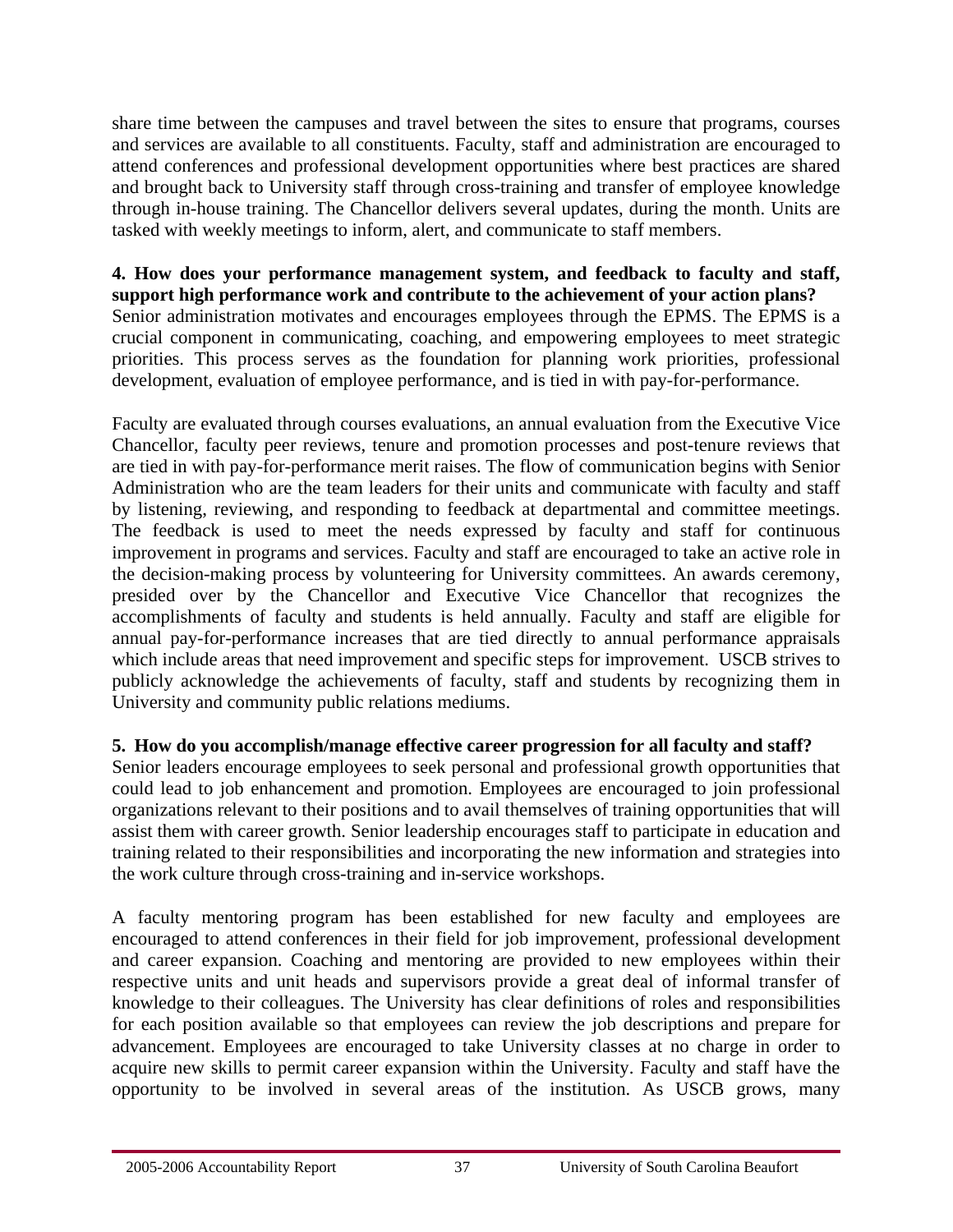opportunities will continue to evolve. Our continued growth in enrollment will foster the need for more support services within our organization.

#### **6. How do your faculty and staff education, training, and development address your key organizational needs? How do you evaluate the effectiveness of this education and training? How do you encourage on the job use of new knowledge and skills?**

Annually, a Professional Development calendar is available at <http://hr.sc.edu/profdevp.html> where all employees can explore the many opportunities for personal and professional growth available through a host of workshops sponsored by the office of Human Resources. Employees are encouraged to seek personal and professional growth opportunities that could lead to job enhancement and promotion. Internally, seminars are held on a number of topics including customer service, technology, aids awareness, and the EPMS. Employees are encouraged to join professional organizations relevant to their positions and to avail themselves of training opportunities that will assist them with career growth and incorporate the newly learned information and strategies into the work culture through cross-training and in-service workshops. Staff is afforded the opportunity to take numerous professional development courses through our Columbia campus as well as other organizations such as the Southern Association of College and University Budget Officers (SACUBO) and NACUBO. The goal is to increase the knowledge of our staff members so that they can better serve our public.

# **7. How do you motivate faculty and staff to develop and utilize their full potential?**

Faculty, staff and administration are encouraged to attend conferences and professional development opportunities where best practices are shared and brought back to University staff through cross-training and transfer of employee knowledge through in-house training. Annually, a Professional Development calendar is available at <http://hr.sc.edu/profdevp.html> where all employees can explore the many opportunities for personal and professional growth available through a host of workshops sponsored by the Division of Human Resources.

Staff motivation is provided through numerous avenues. Managers must provide the needed feedback through the EPMS process to allow for the growth of our staff. As USCB continues to expand, many opportunities are becoming more apparent and need attention. Our goal is to continue to grow our current staff and challenge each employee with new opportunities thus making them a part of our current growth.

# **8. How do you maintain a safe, secure and healthy work environment? (Include your workplace preparedness for emergencies and disasters.)**

USCB has established a systematic prevention-based approach to safety and health for all students, employees, customers, and visitors through the development and implementation of a Safety Management Program. Our Public Safety Officer, Director of Maintenance and the Vice Chancellor of Finance are members of this team which meets monthly. We have included several other key members of the institution to ensure we capture as many perspectives as possible. An appointed Safety Committee directs on-going agency-wide safety initiatives, collects and analyzes safety related data, makes recommendations for improvement, and monitors the implementation of recommendations and effectiveness. USCB conducts monthly hazard inspections of agency facilities to identify and evaluate environmental deficiencies, hazards, and unsafe practices. USCB will begin the process of conducting monthly fire and emergency drills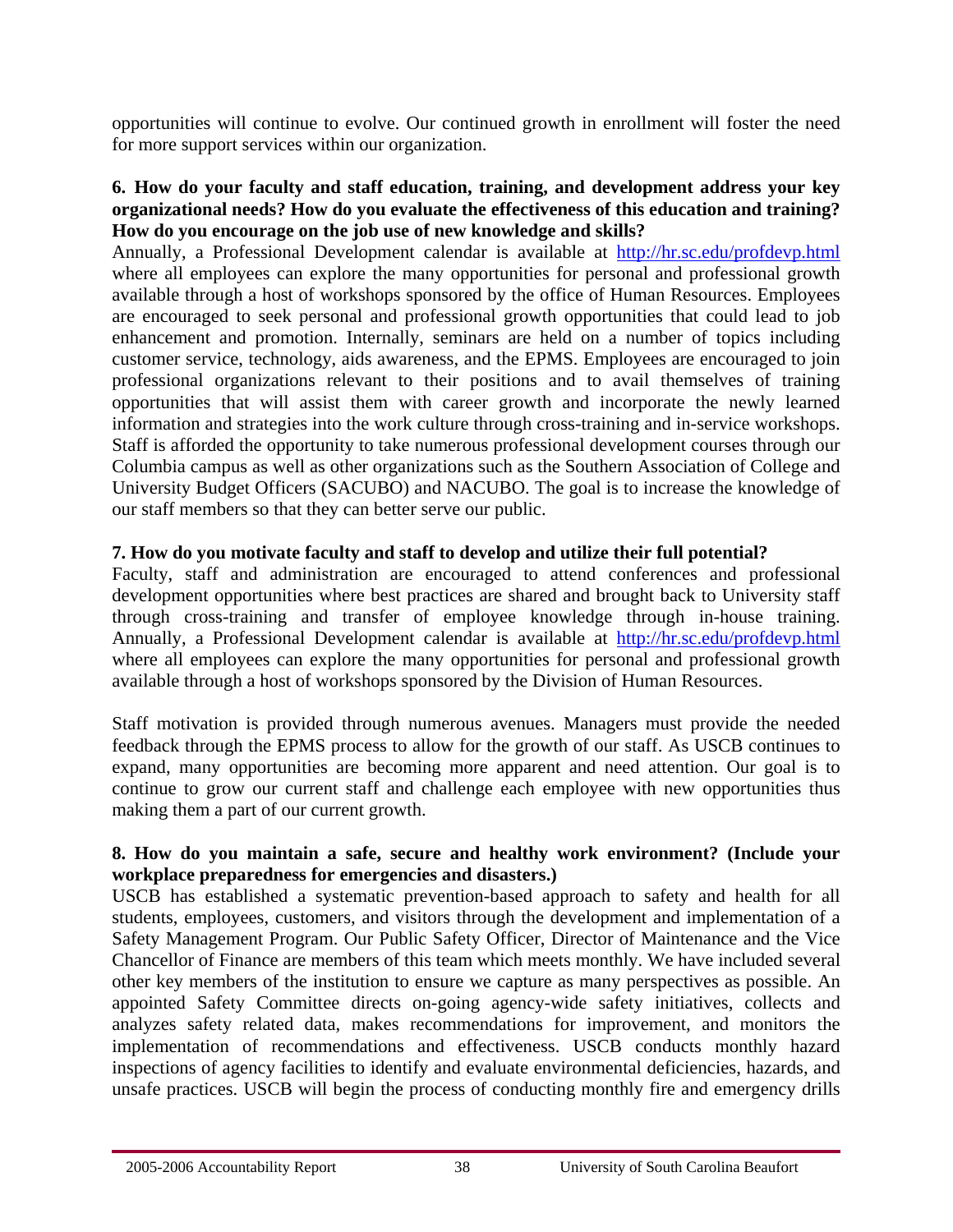on a regular basis. Our organization also tracks crime reports within the local jurisdiction as we must submit our Annual Security Report in accordance with the provisions of the Jeanne Clery Disclosure of Campus Security Policy and Campus Crime Statistics Act.

# **9. What assessment methods and measures do you use to obtain information on faculty and staff well-being, satisfaction, and motivation?**

USCB plans to dedicate more attention to evaluating faculty and staff satisfaction this year by developing assessment tools to monitor employee well being and satisfaction and using the results of the assessment to make improvements in this area. The Beacon is the forum for staff to discuss concerns with senior administration. The faculty organization is the forum for faculty to discuss concerns with administration. In the past year, faculty surveys were conducted by the faculty organization. The IER office is in the process of developing a satisfaction survey for faculty and staff. The office of Human Resources provides annual training sessions on numerous topics. Surveys are conducted after each information session to ensure we are addressing the needs of the faculty and staff.

# **10. How do you use faculty and staff satisfaction assessment findings to identify and determine priorities for improvement?**

Feedback from faculty and staff surveys and forums are used to implement polices to correct identified areas of need. USCB is a growing institution that is seeking to improve its performance in many areas. Effective communication is the key as we continue to communicate our need to streamline our current process and thus provide better services. The office of Academic Affairs sought to enhance the productivity of faculty by developing a competitive program to allow faculty course releases each spring for research. The funds were allocated in 2005-06 and the Faculty Development Committee was assigned the task of further developing the program. The program will be completed and in operation during the 06-07 academic year. The incentive to conduct research to further help the community is essential to ensure a balanced relationship with the community.

# **Category 6 - Process Management**

# **1. How do you determine and what are (list) your key learning-centered processes that deliver your educational programs, offerings, and student services?**

USCB solicits input from students, faculty, staff, stakeholders, suppliers, and partners to help determine our key learning-centered process requirements. Senior leadership and unit heads determine areas of emphasis for organizational involvement and support through the University's ongoing Institutional Effectiveness and Strategic Planning Framework/Process initiatives and communicates information to administration, faculty, staff and students via face-to-face meetings, committees, and weekly electronic updates. A University-wide SWOT analysis and input by all areas of the University is done through responses to surveys and/or questionnaires from the IEC. Each unit is responsible for identifying key learning centered processes for their area and identifies, assesses, and uses the results for improvement annually in the IE-OA Reports. The Director of Institutional Effectiveness and Research compiles and analyzes the data from the institutional analysis in which the strengths, weaknesses, opportunities and threats of the University are identified, along with the results of the IE-OA Reports, and presents the information to the IEC, the Chancellor and the Administrative Council. Extensive discussions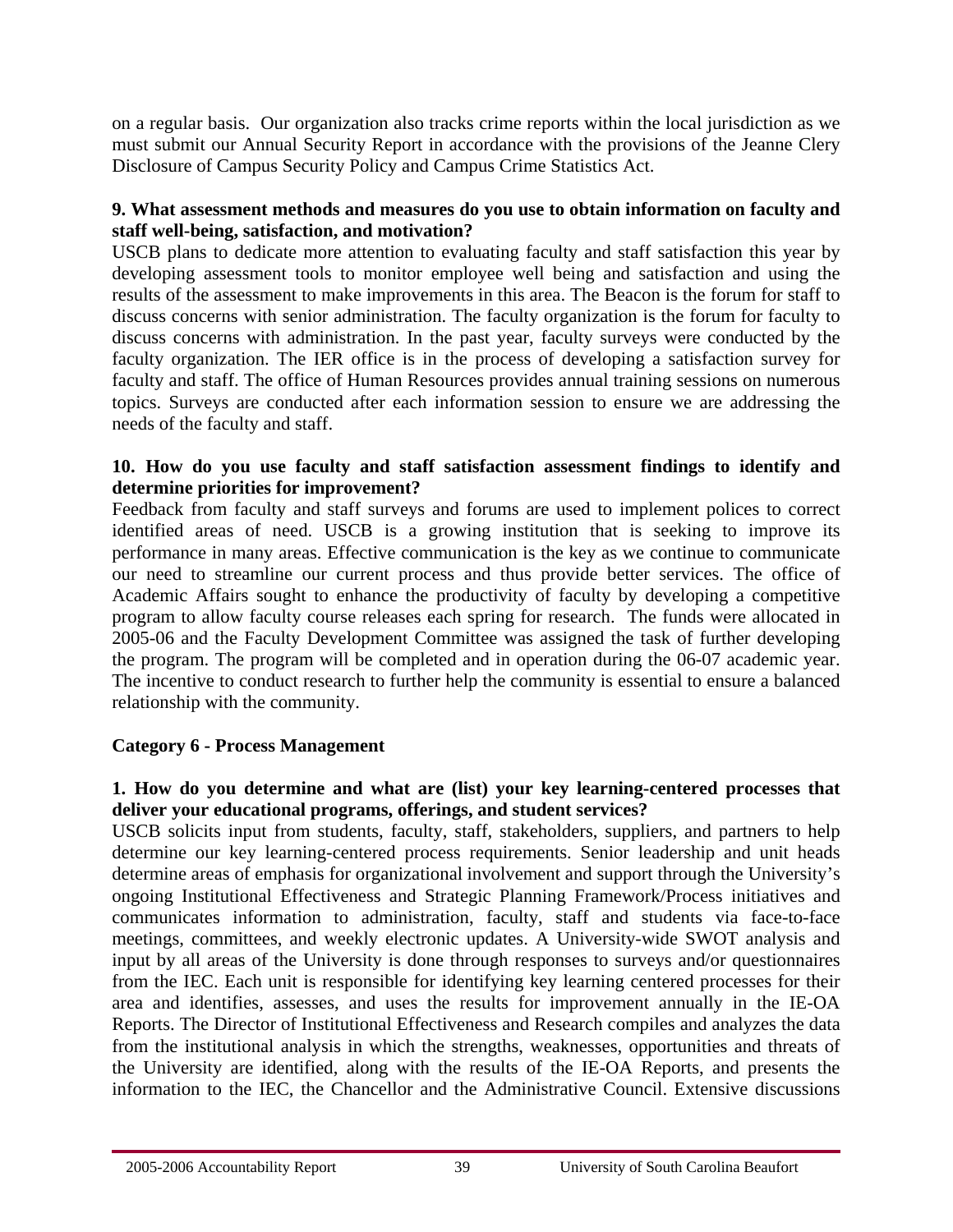center on how best to address a variety of issues and how to develop appropriate strategies and objectives to advance the institution. Needs assessments, market research, and other data are used to identify and make decisions on the following learning centered process requirements:

- Providing a balance of courses at all locations
- Providing complete degree programs at all location
- Providing adequate student services at all locations
- Providing transportation between sites
- Addressing the lack of state funding
- Increasing the number of courses delivered through distance delivery including IVC, Hybrid, Blackboard, Tegrity

# **2. How do you incorporate input from students, faculty, staff, stakeholders, suppliers and partners for determining your key learning-centered process requirements?**

USCB solicits input from students, faculty, staff, stakeholders, suppliers, and partners to help determine our key learning-centered process requirements. Focus groups, needs assessment surveys and extensive discussions with internal and external constituents center on how best to address a variety of issues and on developing appropriate strategies and objectives to advance the institution. A University-wide SWOT analysis and input by all areas of the University is done through responses to surveys and/or questionnaires from the IEC. Each unit is responsible for identifying key learning centered processes for their area and identifies, assesses, and uses the results for improvement annually in the IE-OA Reports.

#### **3. Incorporation of organizational knowledge, new technology, cost controls, and other efficiency and effectiveness factors, such as cycle time, into process design and delivery?**

New technology has been an important factor in continuous improvement in student learning and improved student satisfaction. Technology advances in recent years have positively impacted communication and other processes at USCB. We are currently implementing a new query system called IntelliResponse on the USCB Home Page that allows students and stakeholders to ask questions and receive an instant response. Holding meetings and focus groups provides ongoing communication with those we serve in order to incorporate improvements within the institution.

#### **4. What are your key performance measures or indicators used for the control and improvement of your learning-centered processes? How do you ensure theses processes are used? How does your day-to-day operation of these processes ensure meeting key performance requirements?**

The Institutional Effectiveness and Strategic Planning Framework/Process are ingrained in the daily operation of the University at all levels: faculty, staff and administration. The delivery of academic programs and support services, compliance assurance, continuous improvements in student learning and student satisfaction are monitored regularly though the IE-OA Reports. The IEC coordinates and reviews the IE-OA Reports and makes recommendations for improvements for action plans. USCB conducts internal analyses, each semester and annually, to improve our learning centered processes. The Administrative Council, the Institutional Effectiveness Council, and the Enrollment Management Team review the weekly enrollment reports and other data to ensure the daily operation of these key process and performance requirements.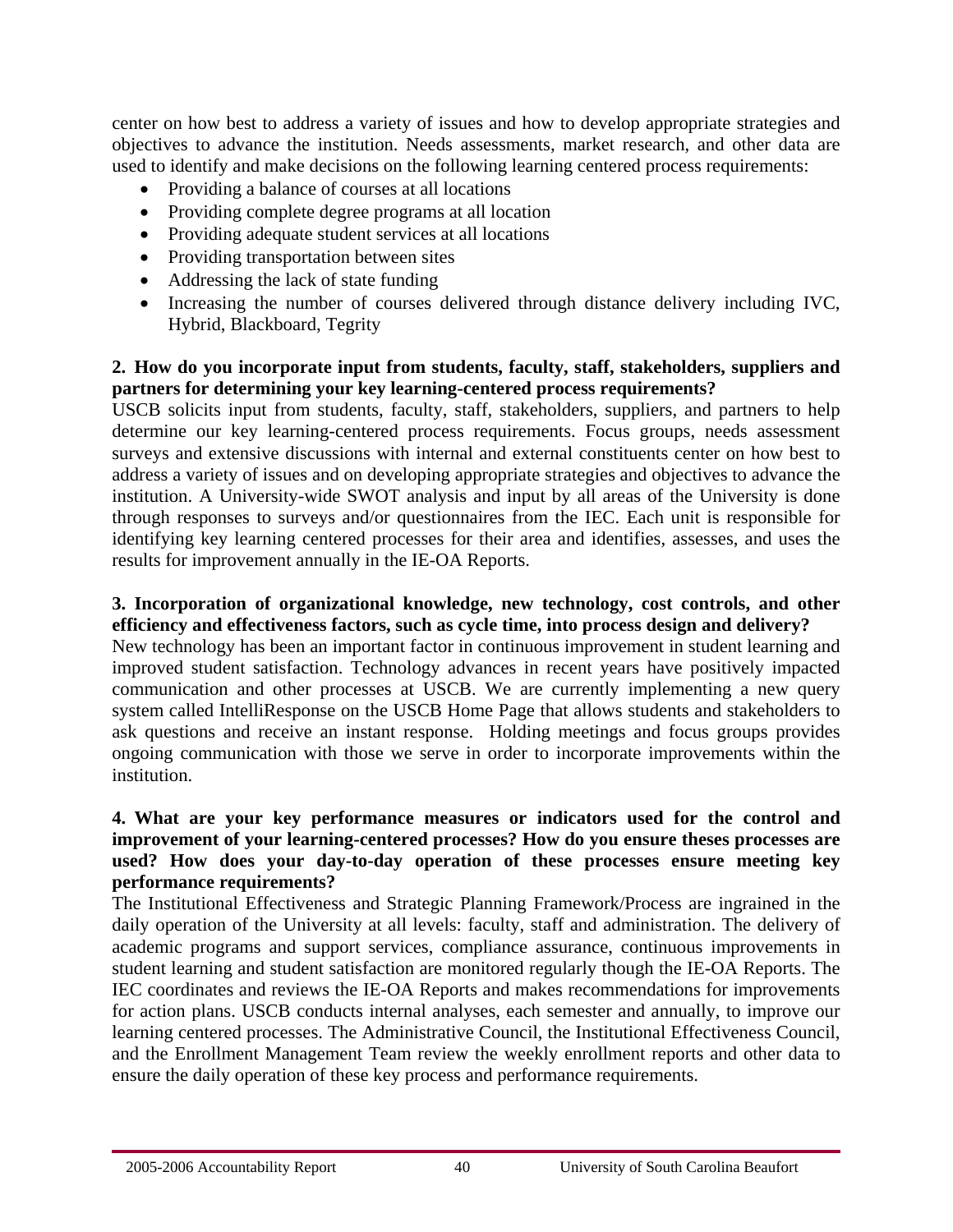#### *Key Performance Measures/Indicators*

- Number of students continuing their education beyond associates and baccalaureate level
- Degree Attainment
- Graduation Rate
- Retention/Attrition Rate
- Number of Transfers and Transfer Studies
- Staff Demographics
- Placement Studies
- Employer Feedback
- Performance Funding Data
- Program Enrollments

**5. How do you systematically evaluate and improve your learning center processes?** 

USCB uses the Institutional Effectiveness and Strategic Planning Framework/Process to continuously review and improve all University processes.

#### **6. What are your key support processes and how do you improve and update these processes to achieve better performance?**

USCB's overall processes are reviewed on an annual basis using the Institutional Effectiveness and Strategic Planning Framework/Process.

The office of University Advancement incorporates three critical areas that support the university: Marketing and Communications, Institutional Development and Alumni Relations, and Grant Development and Administration. As a new four-year institution, USCB is establishing and documenting the basic business processes it has in place and those areas into which it needs to expand. This documentation for University Advancement has begun in the Marketing and Communications area as a pilot program. It will proceed through each area. Once the business processes have been documented and reviewed for improvement, University Advancement would like to start a program of effectiveness assessment. These customer assessments will enable us to start a program of customer led continuous improvement.

Finance and Operations continues to provide quality service to our customers. Finance and Operations maintains a user friendly approach to solve and deliver the needed goods or services. The goal for this unit is to provide services in an efficient manner.

The office of Information Technology continually analyzes the current support structure in order to provide a more consistent point of contact. Through consistent communication with focus groups, we evaluate the effectiveness of each support structure to ensure better delivery of systems and provide timely solutions to problems.

**7. How does your organization ensure that adequate budgetary and financial resources are available to support your operations? How do you determine the resources needed to meet current budgetary and financial obligations, as well as new education related initiatives?**  Resources are determined by three factors:

- State Appropriations
- County Appropriations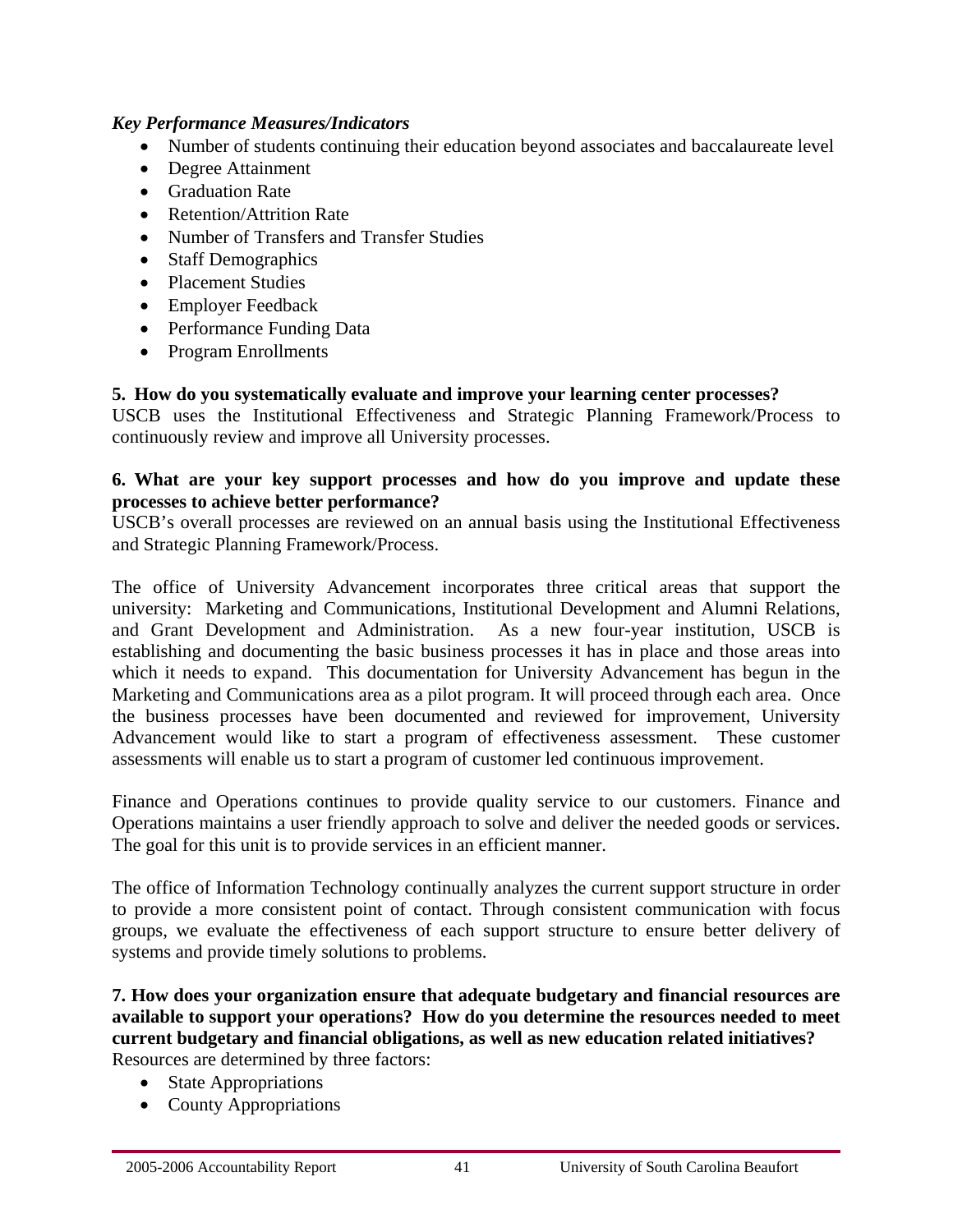#### • Tuition and Fee Revenues

Resources are allocated based on enrollment and planned new academic programs. Once a new academic program is developed, USCB develops a plan for support services that include office support, facilities, library materials, public safety and general student support services.

# **Category 7 - Results**

USCB became a four-year baccalaureate degree-granting institution in 2004. Due to the newness of our institution, the University is still in the beginning stages of developing some processes and collecting comparison data. In some areas, there is limited and/or no data.

#### **7.1. What are your performance levels and trends for your key measures on student learning and improvements in student learning? How do your results compare to those of your competitors and**

**comparable organizations?** 

Due to the newness of USCB's four-year status, comparative data with peer institutions is limited and non-existent in some cases. Our degree programs have increased since USCB attained baccalaureate degree-granting status in 2004. Chart 7.1-1 shows the growth in the number of degree programs.





Charts 7.1-2 and 7.1-3 show the shift in students enrolled in bachelor degree programs instead of associate degree programs or "no major." We expect this trend to continue as more programs are added and students continue to declare majors.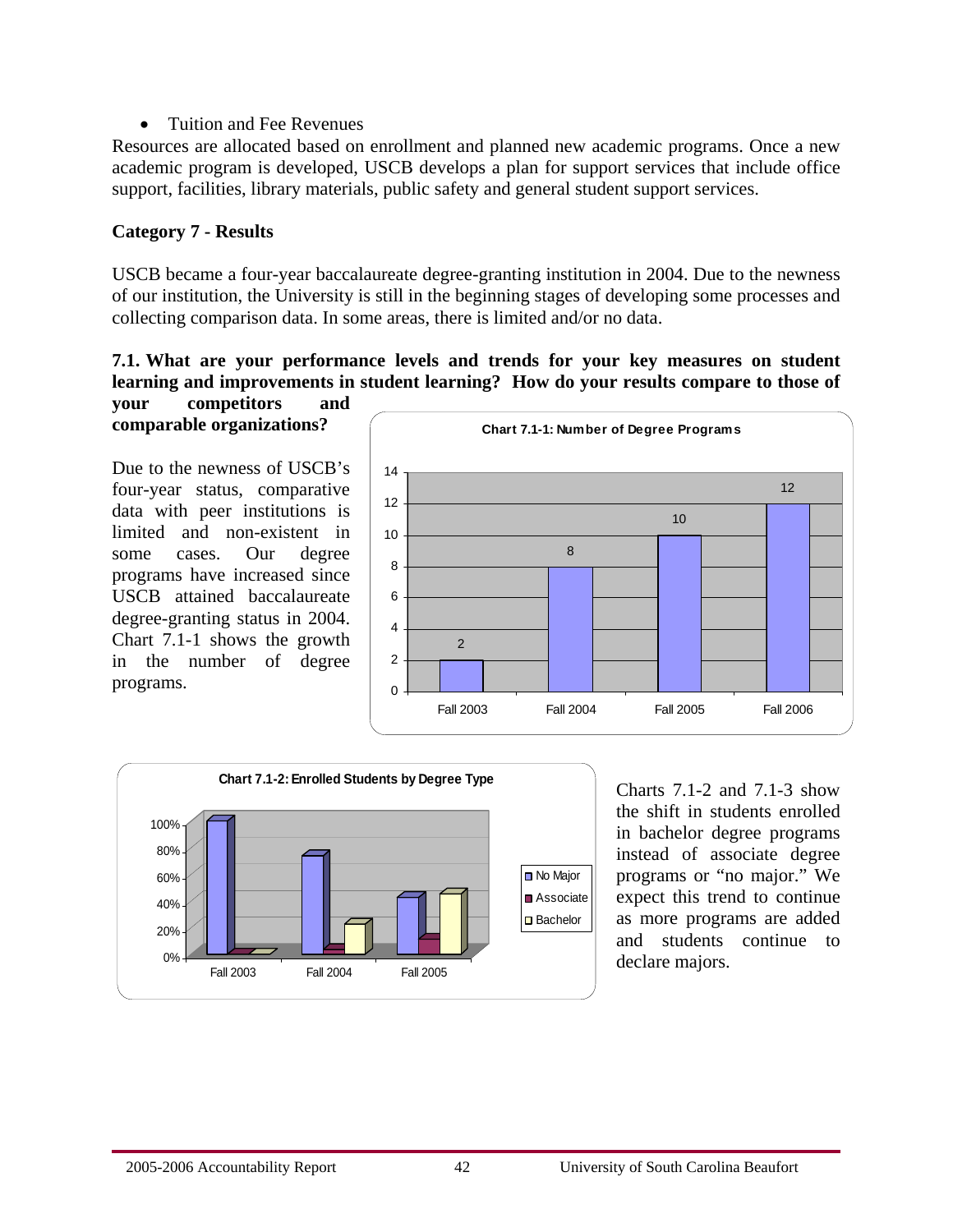<span id="page-44-0"></span>

At USCB, General Education is a program of general study, designed to be completed largely during a student's first two years at the University, and is intended both to provide students with a well-rounded education and to serve as a foundation for later upper-division work with the student's major. In the vital areas of writing and mathematics, USCB relies upon a pre-test/posttest methodology, supplemented by other course-embedded assessments and student, alumni, and employer surveys.

In English, all incoming freshmen take an English Placement Test designed and graded to mimic the ACT CAAP Writing Essay Test—a test which, when taken by USCB's incoming freshmen, has been shown to correlate highly with student performance in BENG 101 and with first year GPA at USCB. All students are required to pass BENG 101, 101L, and 102 with a grade of C or higher. The writing ability of USCB's incoming freshmen has been demonstrated to be an excellent predictor of student performance at USCB. A spring 2005 study of 756 English 101 grades at USCB (summer 2002 to fall 2004), demonstrated a remarkably strong correlation of 0.81 between English 101 grades and subsequent student GPA at USCB. (If we factor the students' English 101 grades out of their USCB GPA, this correlation remains an impressive  $(0.73<sup>1</sup>)$  $(0.73<sup>1</sup>)$  $(0.73<sup>1</sup>)$  The ACT CAAP Writing Essay Test, given as a pilot test to incoming USCB freshmen in August 2003, similarly proved to be a strong predictor (correlation 0.60) of first-semester freshman GPA at USCB. (By comparison the SAT composite and SAT Verbal were weak predictors, 0.31 and 0.26 respectively.) In light of such data and what they imply about the fundamental importance of writing skills to university success, we have made writing skills central to general education assessment at USCB.

 $\overline{a}$ <sup>1</sup> This would compare with a correlation of 0.51 between BMTH 111/111L grades and USCB GPA, again if we factor out the math grade itself from the student's USCB GPA.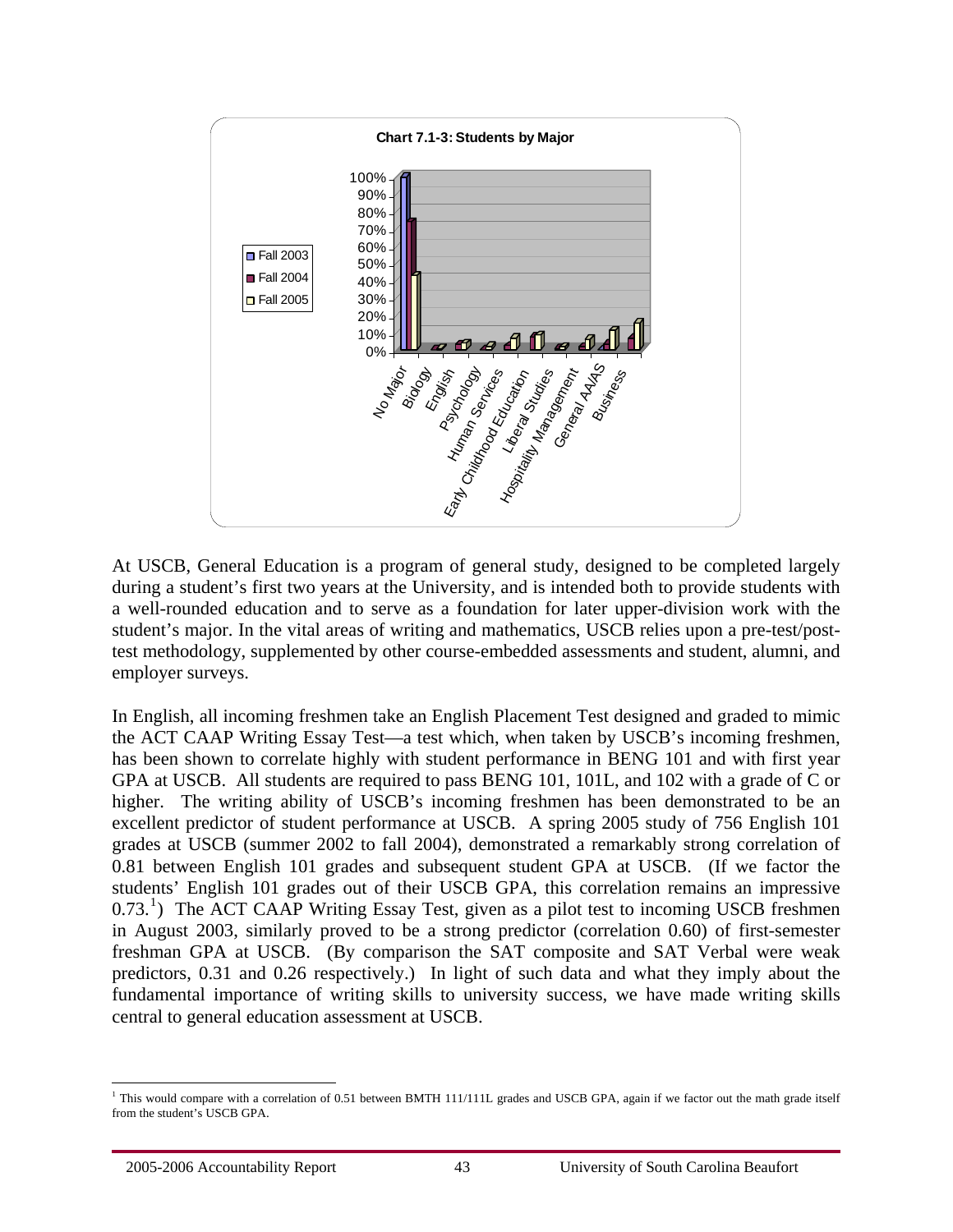<span id="page-45-0"></span>The importance of writing skills has been further underscored by data revealing the importance of these skills to student retention at USCB. Our 2005 study of English 101 grades revealed that, between summer 2002 and summer 2004, 28% of USCB's English 101 students failed to earn a grade of C or higher in English 101, and of these failing students, 50% had dropped out of USCB by fall 2004. Restricting the study to students who failed to receive a grade of C or higher in English 101 in or before fall 2003 (giving students time to drop out of USCB) further increased the percentage of attrition to 58%. This compares with an attrition rate of 21% for students in the study who earned a C or higher in English 101 and 19% those who passed with a grade of B or higher. This difference in attrition rate between students who succeed and students who fail in English 101 suggests that between summer 2002 and summer 2004 USCB regularly lost something on the order of 16% of its incoming students to English 101-related attrition.<sup>[2](#page-45-0)</sup>



In this light, it seems important that with the implementation of English 101L—a new lab companion to English 101 added to USCB's GE curriculum in fall 2004—we have significantly improved the failure rate in English 101. Chart 7.4-1 illustrates the decrease in the number of students who have not been successful (earned a grade of D+ or below) since the implementation of the English Lab course. In fall 2003 before we had BENG 101L in place— 28% of our English 101 students received grades of D+ or below. In fall

2004—our first semester with BENG 101L—only 17% of the students received grades of D+ or below. For fall 2005 the rate was 18%.

Math has been another area of focus for our general education program. Once again a lab course, BMTH 111L, was added to the math curriculum in fall 2004 and studied to see if it was making any difference in student performance. While it is difficult to answer this question with certainty, it is beyond question that the BMTH 111L faculty did an outstanding job. In fact, *students in BMTH 111L outperformed those in traditional sections of MATH 111*—this in spite of significantly lower placement scores (median 8, compared with median 14 for students in traditional sections of 111). Students who passed BMTH 111L with a grade of C or higher had a median post-test score of 20 (just one point shy of placement into MATH 122), and 42% of these students had scores high enough to place them into MATH 122. By comparison, students who passed traditional sections of MATH 111 with grades of C or higher had a median post-test score of 18, and 40% of them scored high enough on the post-test for placement into MATH 122. Thus, while students in traditional section of 111 improved their scores, on average, only by 4 points, students in 111L improved their scores, on average, by 12 points.

 $\overline{a}$  $<sup>2</sup>$  This claim should be tempered by an awareness of the high correlation between performance in English 101 and performance in other courses at</sup> USCB. In other words, students who do well in English 101 tend to do well in their other courses; students who perform poorly in English 101 tend to perform poorly in their other courses at USCB.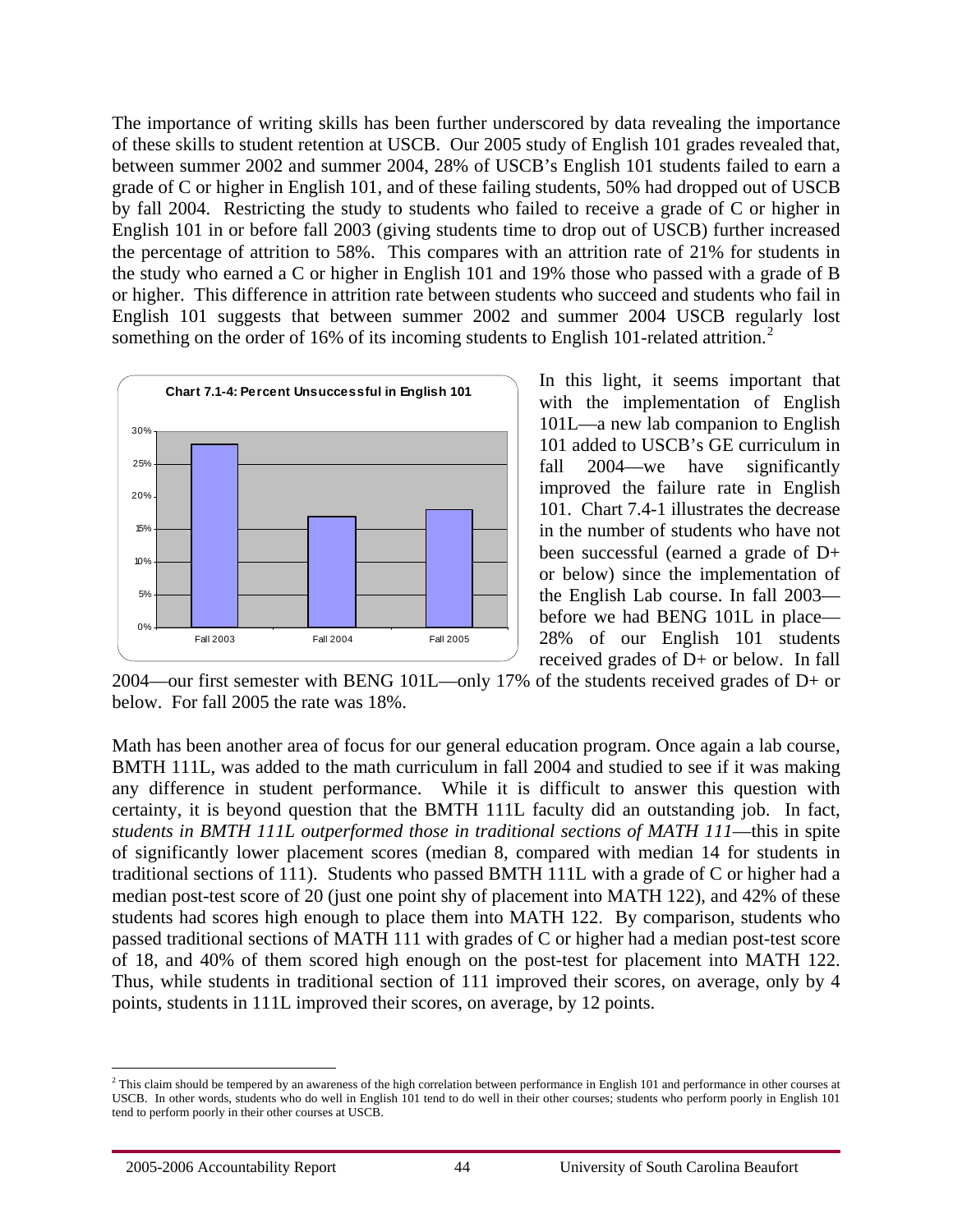| ALL STUDENTS IN BMTH 111L, FALL 2004                                               |             |               |           |              |  |  |
|------------------------------------------------------------------------------------|-------------|---------------|-----------|--------------|--|--|
|                                                                                    | <b>MEAN</b> | <b>MEDIAN</b> | <b>SD</b> | <b>COUNT</b> |  |  |
| <b>Pre-Test:</b> all BMTH 111L students in study                                   | 7.6         | 8             | 2.6       | 40           |  |  |
| Post-Test: all BMTH 111L students in study                                         | 17.2        | 19            | 6.5       | 41           |  |  |
| Pre-Test: Overlapping Pre/Post-Test 111L students                                  | 7.5         | 8             | 2.7       | 36           |  |  |
| <b>Post-Test:</b> Overlapping Pre/Post-Test 111L students                          | 17.1        | 18.5          | 6.4       |              |  |  |
| <b>Pre-Test:</b> students with grades of C or higher in BMTH 111L                  | 7.7         | 8             | 3.1       | 23           |  |  |
| <b>Post-Test:</b> students with grades of C or higher in BMTH 111L                 | 19.9        | 20            | 5.5       | 26           |  |  |
| Correlation between Pre-Test and BMTH 111L grade (39 students)                     |             |               |           | 0.11         |  |  |
| Correlation between Post-Test and BMTH 111L grade (41 students)                    |             |               |           | 0.64         |  |  |
| Correlation between Pre-Test and Post-Test (36 students)                           |             |               |           | $-0.05$      |  |  |
| Percentage of students who pass BMTH 111L with a grade of C or higher              |             |               | 59%       |              |  |  |
| Percentage of students with C or higher who would place on Post-Test into MATH 122 |             |               |           | 42%          |  |  |
| Table 3. Statistics for BMTH 111L for fall 2004.                                   |             |               |           |              |  |  |

| ALL STUDENTS IN TRADITIONAL SECTIONS OF MATH 111, FALL 2004                        |             |               |           |              |  |  |
|------------------------------------------------------------------------------------|-------------|---------------|-----------|--------------|--|--|
|                                                                                    | <b>MEAN</b> | <b>MEDIAN</b> | <b>SD</b> | <b>COUNT</b> |  |  |
| Pre-Test: all MATH 111 students in study                                           | 14.2        | 14            | 2.9       | 43           |  |  |
| Post-Test: all MATH 111 students in study                                          | 18.4        | 18            | 5.2       | 59           |  |  |
| Pre-Test: Overlapping Pre/Post-Test 111 students                                   | 14.2        | 14            | 2.9       | 44           |  |  |
| <b>Post-Test:</b> Overlapping Pre/Post-Test 111 students                           | 18.5        | 18            | 4.8       |              |  |  |
| <b>Pre-Test:</b> students with grades of C or higher in MATH 111                   | 14.7        | 14.5          | 2.6       | 40           |  |  |
| Post-Test: students with grades of C or higher in MATH 111                         | 19.1        | 18            | 4.8       | 52           |  |  |
| Correlation between Pre-Test and MATH 111 grade (43 students)                      |             |               |           | 0.62         |  |  |
| Correlation between Post-Test and MATH 111 grade (59 students)                     |             |               | 0.53      |              |  |  |
| Correlation between Pre-Test and Post-Test (students)                              |             |               | 0.50      |              |  |  |
| Percentage of students who pass MATH 111 with a grade of C or higher               |             |               | 88%       |              |  |  |
| Percentage of students with C or higher who would place on Post-Test into MATH 122 |             |               |           | 40%          |  |  |
| Table A. Statistics for two ditional cootinus of MATH 111 for fall 2004            |             |               |           |              |  |  |

*Table 4. Statistics for traditional sections of MATH 111 for fall 2004.* 



Chart 7.1-5 illustrates the increase in the average scores on the Math Placement Test from Pre-Class to Post-Class. You can see a greater improvement by students in Math 111L.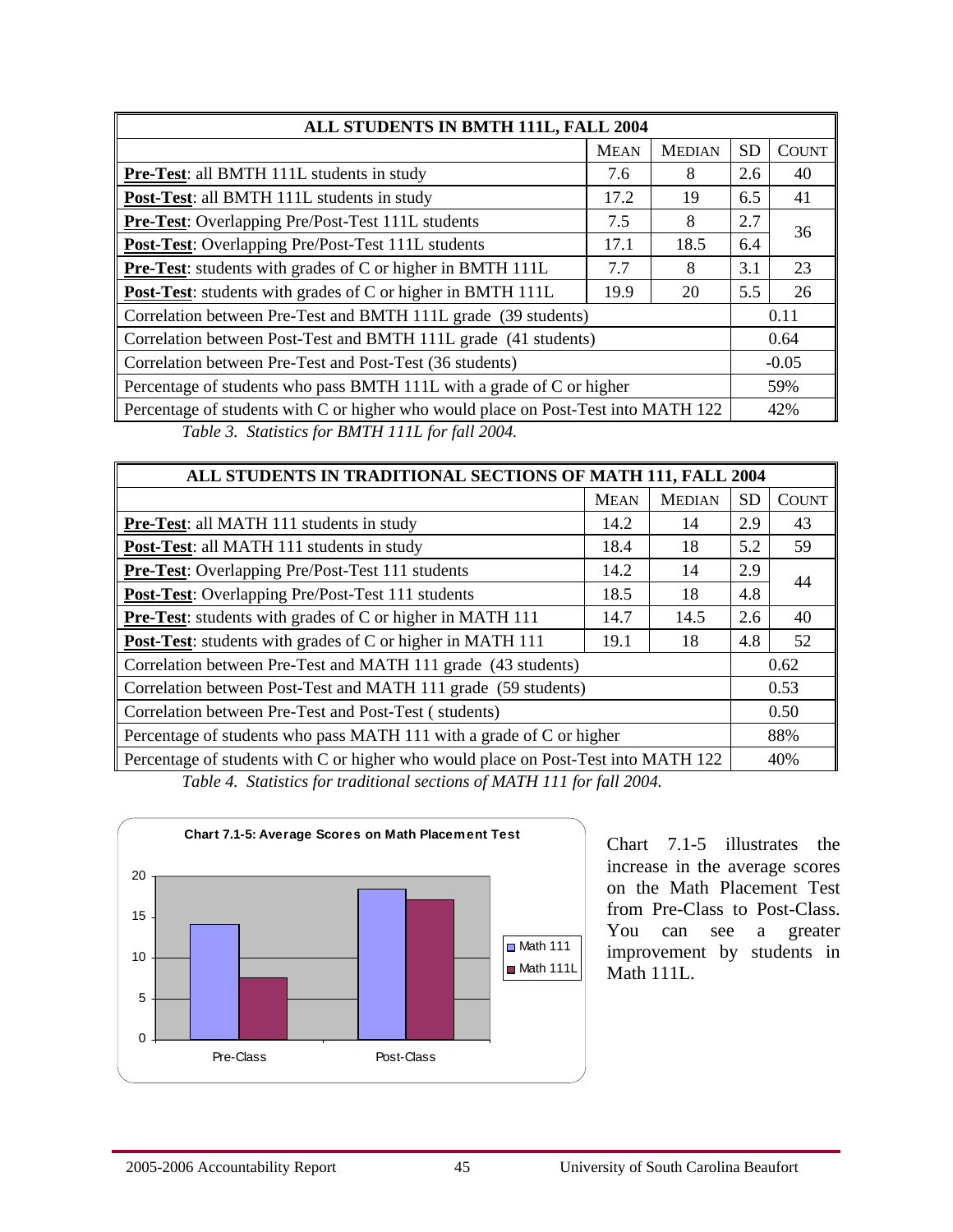For future assessment purposes within the programs, USCB plans to use the Major Field Tests in Business, Biology, Psychology, Spanish, History and Hospitality Human Services. We also administer a Graduation (exit) survey which provides feedback to the programs. Some

departments are developing internally constructed exams that measure content knowledge in their majors. Early Childhood Education majors are required to take the PRAXIS I and II. Chart 7.1-6 shows the 04-05 Praxis II pass rates for USCB as well as other public 4 year institutions within the state. USCB Praxis II pass rates remained at 100% for the 05-06 year.



#### **7.2 What are your performance levels and trends for your key measures on student and stakeholder satisfaction and dissatisfaction? How do your results compare with competitors and comparable organizations?**

Advisement surveys, student evaluations, graduate (exit) survey, alumni surveys are used to measure student satisfaction.

Comparative data for higher education institutions appears on CHE Performance Funding website and appears on the websites of the 33 public colleges and universities in SC. The following two charts (7.2-1 and 7.2-2) illustrate that our students are satisfied with the availability of faculty and the interest shown to them by faculty as reported on the 2006 graduate exit survey.

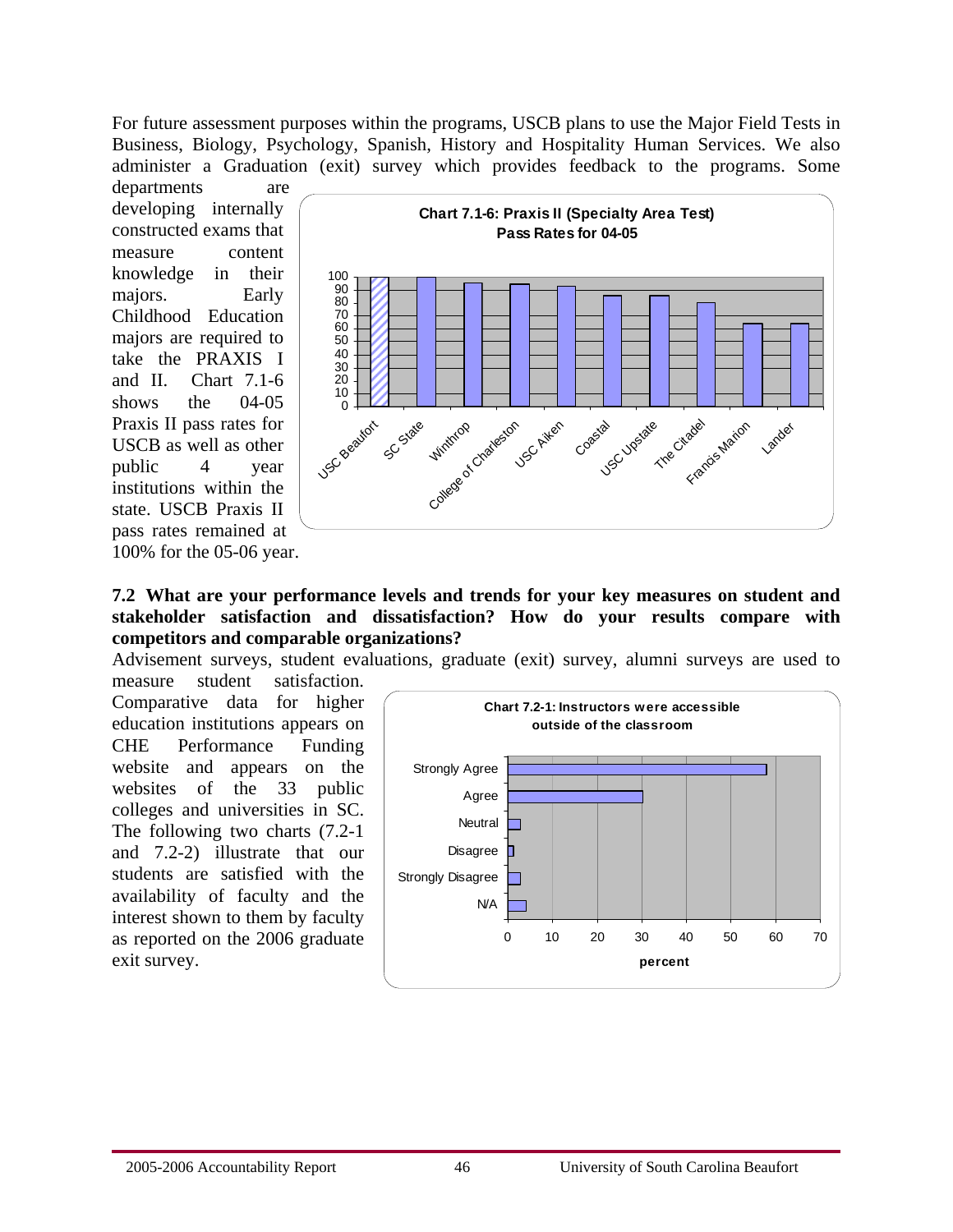

# **7.3 What are your performance levels for your key measures on budgetary and financial performance, including measures of cost containment, as appropriate?**

Levels are predicated based on current enrollment. Expanding our enrollment allows our institution to grow and affords our students a top notch education, safe environment and state of the art infrastructure. Each semester enrollment is tracked to ensure that our budget projections are on target.

#### **7.4 What are your performance levels and trends for your key measures on work system performance, faculty and staff learning and development, and faculty and staff well-being, satisfaction, and dissatisfaction?**

Faculty receive annual evaluations from the Executive Vice Chancellor and from students via course evaluations. The university uses the EPMS format to evaluate staff performance and gives them an opportunity to respond to the evaluation. Staff satisfaction can be discussed during Beacon meetings as well as with their immediate supervisor. All employees are encouraged to seek professional development opportunities. Ten thousand dollars is available annually for faculty to compete for a course release in order to pursue research activities (one per division each spring). The Faculty Welfare Committee conducts faculty surveys that are shared with the administration.

When USCB became a four-year baccalaureate degree-granting institution in 2004, the six program directors and three division coordinators were awarded one course release per semester to handle the administrative duties for their programs and divisions. The release time allowed program directors and divisions coordinators to develop unit plans, create a balanced schedule of course offerings at the four locations, develop curriculum, and work on accreditation issues as well as other assigned duties pertaining to their program.

In Fall 2003, USCB offered only an AA and AS degree. In Spring 2004, the university added six baccalaureate degree programs. In 2004-05 there were six academic programs, an AA and AS, and three divisions. In 2005-06 four new baccalaureate degrees were added, two in the fall and two in the spring.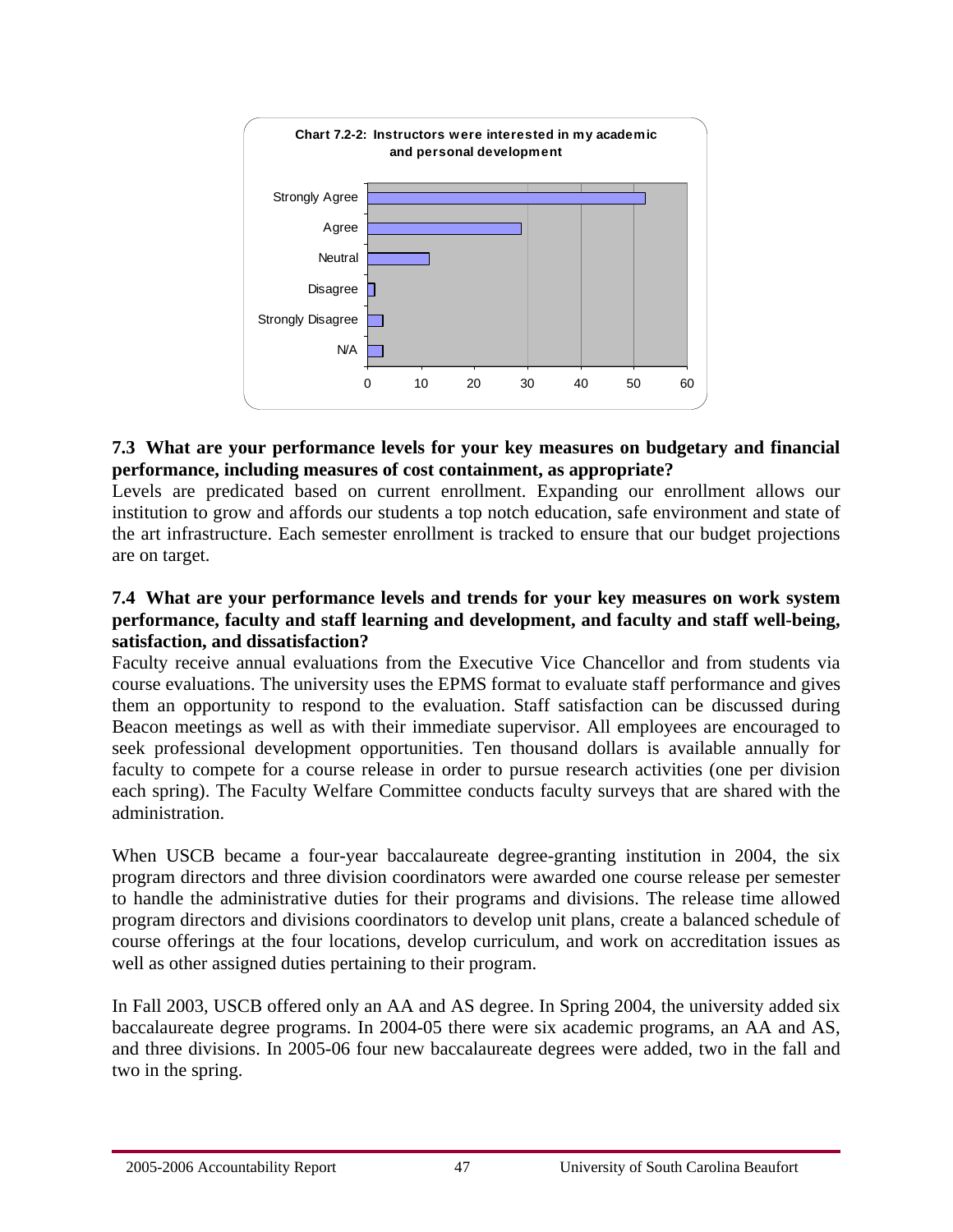

**per academic year** Chart 7.4-1 shows the number of courses released for faculty to develop the new programs.

Chart 7.4-2 shows that faculty salaries are increasingly becoming competitive with our peer institutions despite the newness of our fouryear status.





Chart 7.4-3 shows the distribution of faculty and staff across the University. In line with our mission of teaching, the majority of our positions are faculty positions. We have sufficient staff to support the academic and support services at present, but as new programs and services are added, more will be needed.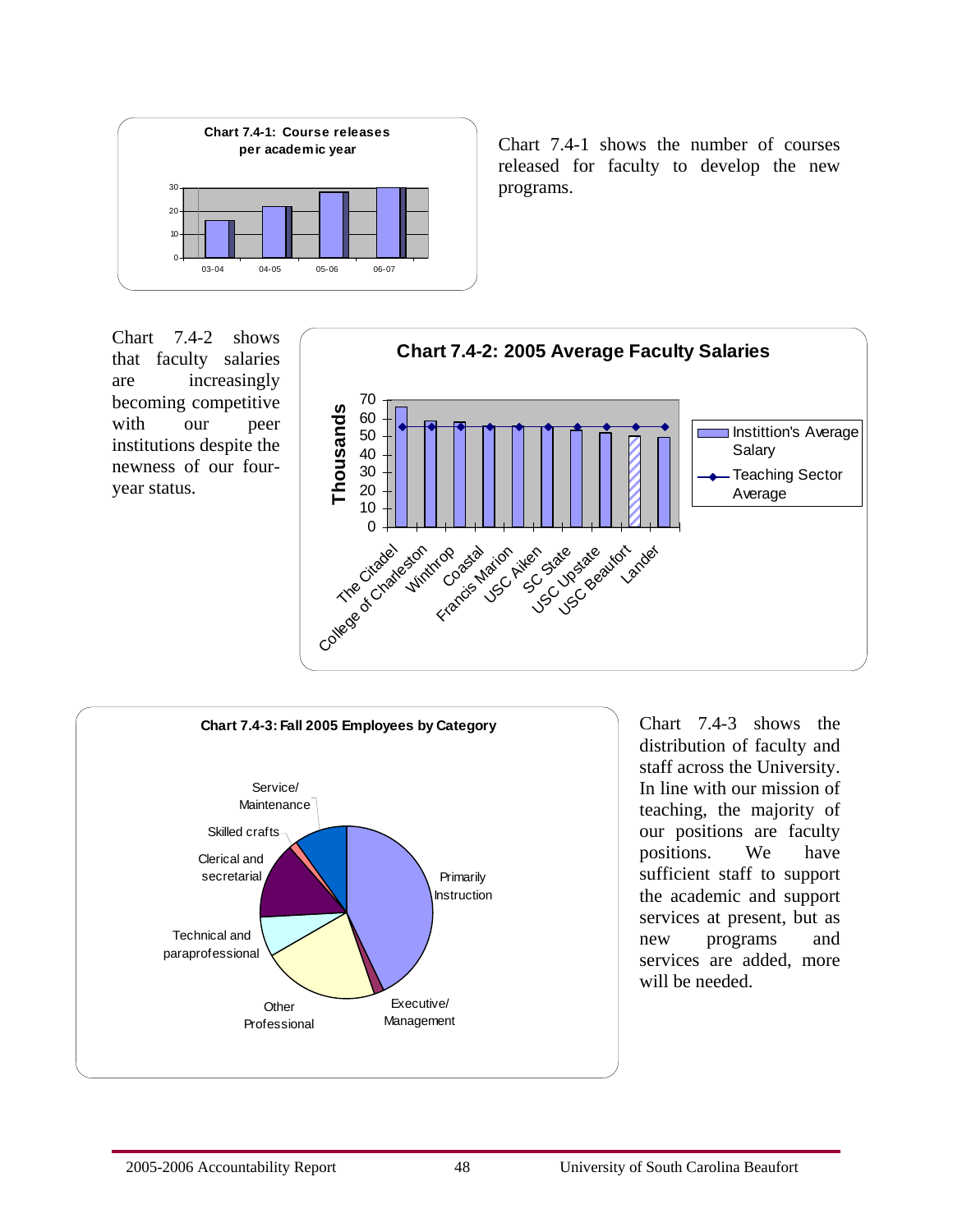

Chart 7.4-4 shows the average amount of sponsored research per full-time faculty member. The significant increase in fiscal year 02-03 was due to additional one time technology funds.

**7.5 What are your performance levels for your key measures of organizational effectiveness/operational efficiency, learning centered and support process performance (these could include measures related to the following: student performance and development; the education climate; responsiveness to student and stakeholder needs; supplier and partner performance; cycle time, and other appropriate measures of effectiveness and efficiency).** 

Performance of key measures is monitored through the Institutional Effectiveness Cycle, using annual IE-OA reports from each unit. Retention and graduation rates are studied to identify trends. Chart 7.5-1 shows the retention rates for an eight year period. This is a oneyear retention rate that shows the percentage of first time freshmen that started during fall of one year who returned to USCB in the fall of the next year. The data are based on associate degree seeking students since USCB



became a baccalaureate degree-granting institution in 2004. The drop in retention rate for 2003 was due to several factors including a number of active military deployed to Iraq from the two bases in Beaufort, military dependents relocating to be with their families while their spouses were in Iraq, students transferring to other institutions, and possibly the shift from a two-year to a four-year institution.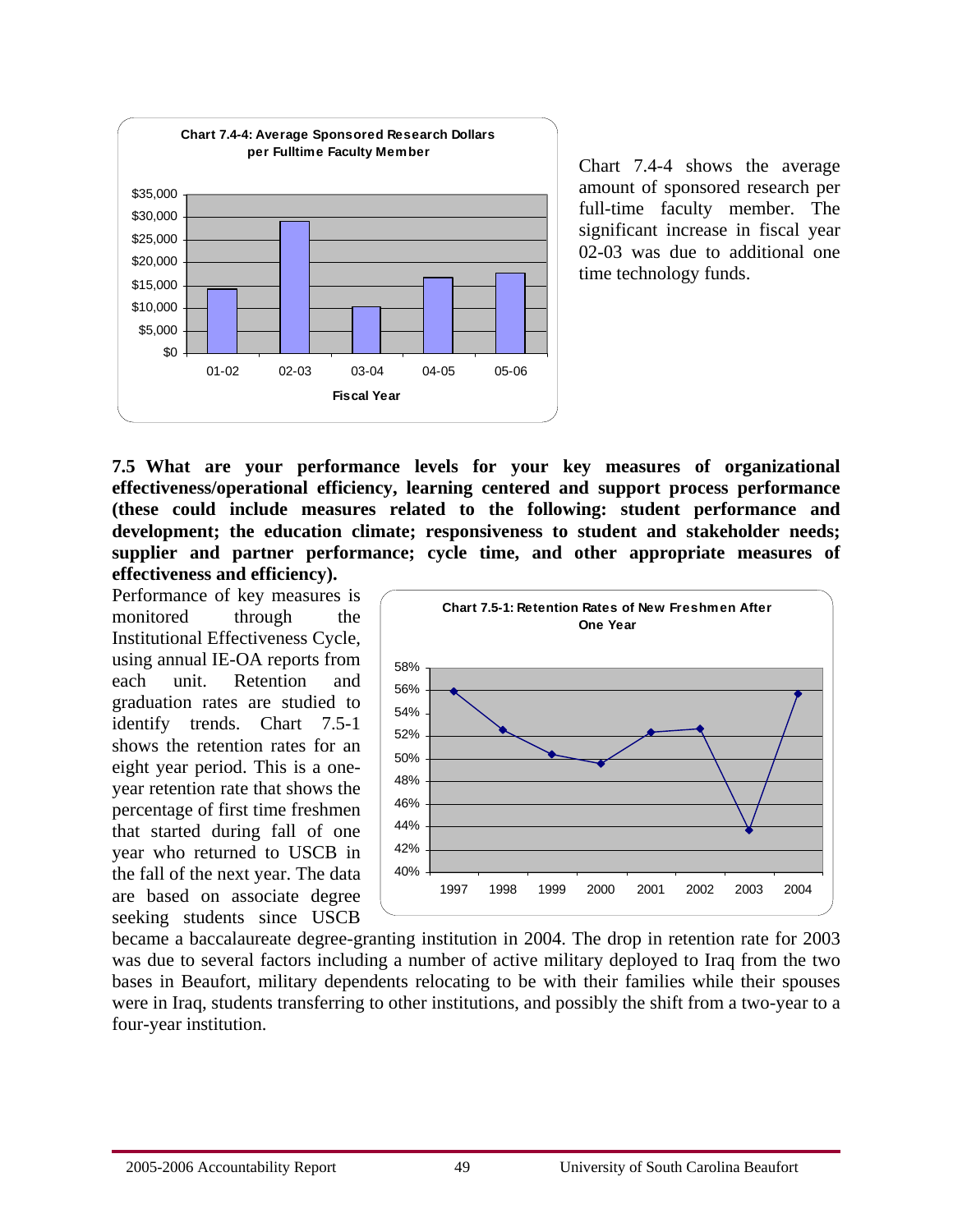

Chart 7.5-2 shows the graduation rates for associate degree seeking students within 150% time to degree.



Chart 7.5-3 shows the number of degree awards at USCB. This illustrates the decline in associate degrees and increase in baccalaureate degrees as more programs became available.



Chart 7.5-4 shows the number of courses taught using distance education delivery. Interactive Video Technology (IVC) connects a classroom on each of the two campuses so that instructor is teaching both sections simultaneously. This allows us to work efficiently yet be response to student needs.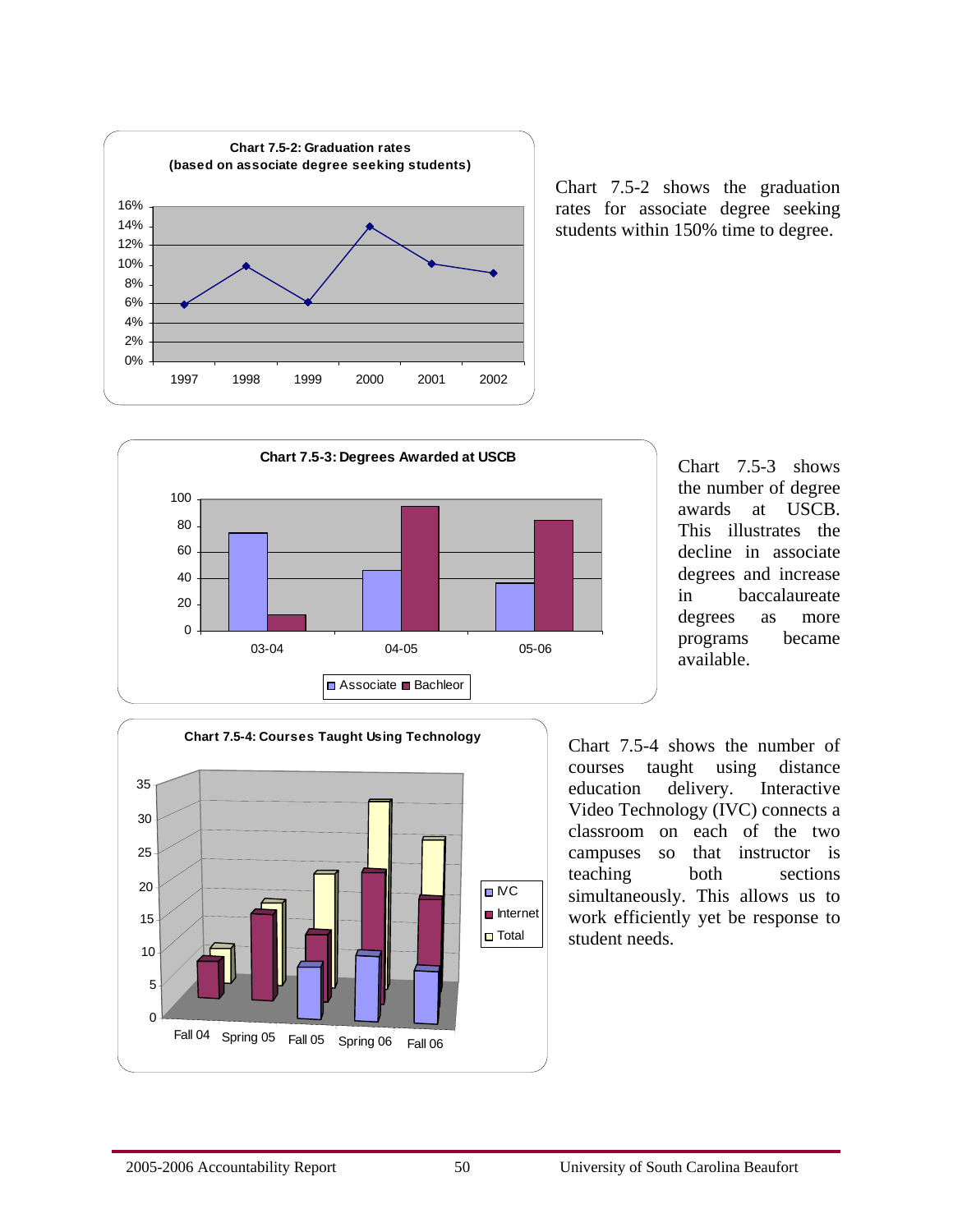

Chart 7.5-5 shows the growth in Community Outreach activities from 2004-2005 to 2005-2006. Osher Lifelong Learning Institute (OLLI) memberships increased by more than 20% (from 647 to 787) and the program was extended to include Jasper County, with five courses offered. Participation in ESL and Conversational Spanish increased from 157 in '04-'05 to 328 in '05- '06. The "Lunch with Authors Series" increased by 19% over last year. Participation in the historic tours and lectures remained strong. Continuing Medical Education strives to provide high quality medical training to local, regional, and national medical professionals in partnership with USC SOM PRH and The Sea Pines Resort. The average registration for the medical education conferences increased from 48 to 55 per conference.

# **7.6 What are your performance levels for your key measures related to leadership and social responsibility?**

# **a) accomplishment of your organizational strategy and action plans**

The organizational strategy and actions plans are accomplished using the USCB Institutional Effectiveness and Strategic Planning Framework/Process.

# **b) stakeholder trust in your senior leaders and the governance of your organization**

Strong leadership is vital as USCB strives for continuous improvement in academic programs, student support services, and improved customer and stakeholder satisfaction. The leadership at USCB has established the Core Values of Integrity, Collaboration, Innovation, Responsiveness and Accountability that the faculty organization has approved and the University family has embraced. The Chancellor and Administrative Council (Senior Leadership) model these Core Values to faculty and staff daily in their personal and professional actions, and in turn articulate them to their units as standards by which all academic and support services staff will function as they uphold and carry out the goals and mission of the University. Under the leadership of the Chancellor and the Administrative Council, University policy, procedures, direction, and other issues are developed and reviewed on a weekly basis. Information from the Chancellor and